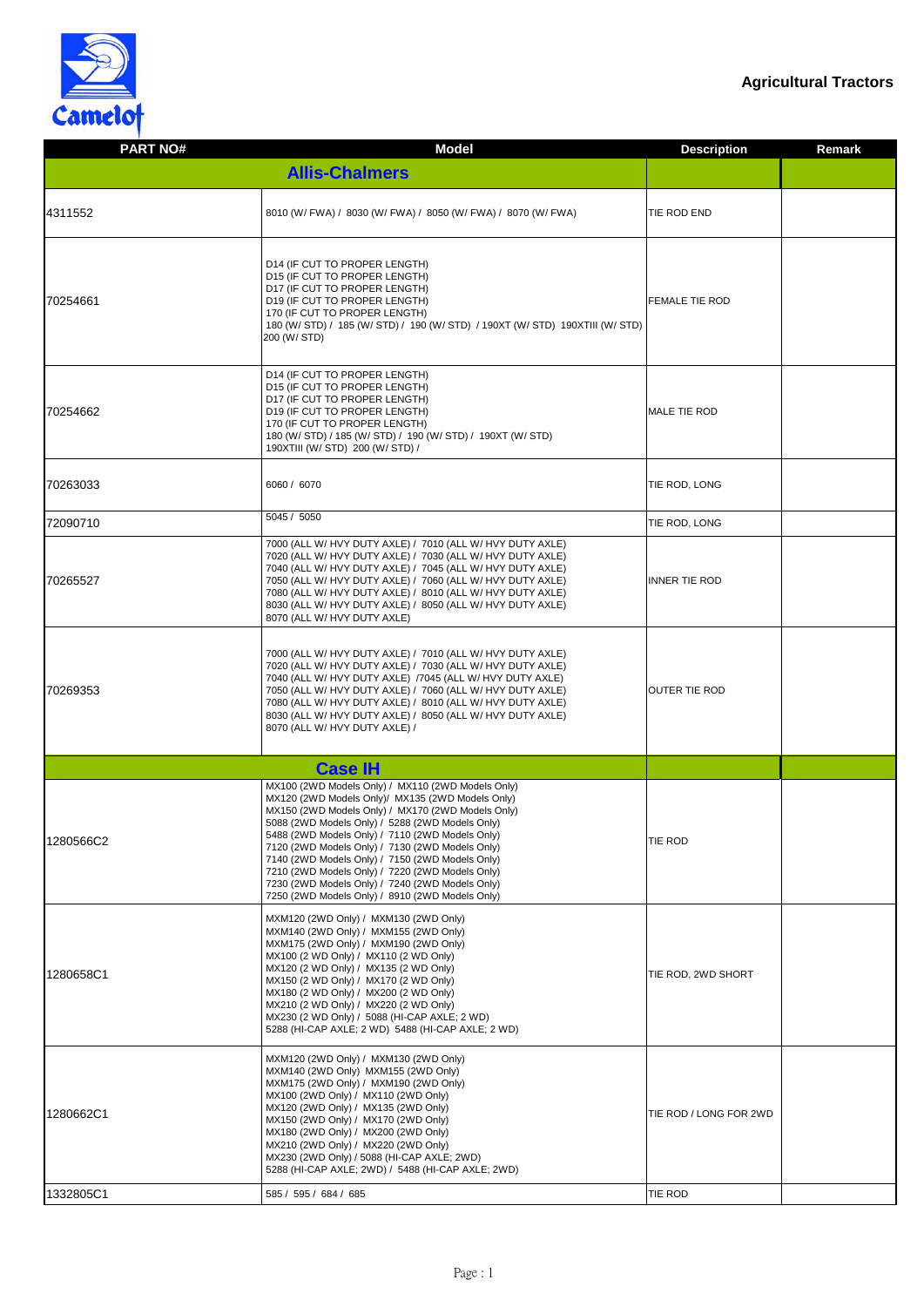

| <b>PART NO#</b> | <b>Model</b>                                                                                                                                                                                                                                                                                                                                        | <b>Description</b>         | <b>Remark</b> |
|-----------------|-----------------------------------------------------------------------------------------------------------------------------------------------------------------------------------------------------------------------------------------------------------------------------------------------------------------------------------------------------|----------------------------|---------------|
| 1531203C1       | 5120 (W/ 60"-88" TREAD) / 5130 (W/ 60"-88" TREAD)<br>5140 (W/ 60"-88" TREAD) / 5220 (W/ 60"-88" TREAD)<br>5230 (W/ 60"-88" TREAD) / 5240 (W/ 60"-88" TREAD)<br>5250 (W/ 60"-88" TREAD) /                                                                                                                                                            | TIE ROD (LONG)             |               |
| 1531204C1       | 5120 (W/60"-88" OR 68"-96" TREAD) / 5130 (W/60"-88" OR 68"-96"<br>5140 (W/60"-88" OR 68"-96" TREAD)<br>5220 (W/60"-88" OR 68"-96" TREAD)<br>5230 (W/ 60"-88" OR 68"-96" TREAD)<br>5240 (W/ 60"-88" OR 68"-96" TREAD)<br>5250 (W/ 60"-88" OR 68"-96" TREAD)                                                                                          | TIE ROD (SHORT)            |               |
| 186796C1        | 1420 (w/o power guide axle) / 1440 (w/o power guide axle)<br>1460 (w/o power guide axle) / 1620 (w/o power guide axle)<br>1640 (w/o power guide axle)/ 1660 (w/o power guide axle)<br>2144 (w/o power guide axle) / 2166 (w/o power guide axle)<br>2344 (w/o power guide axle)/ 2366 (w/o power guide axle)                                         | <b>IH CYLINDER END</b>     |               |
| 247523A1        | MX100 (W/ 20:19 & 20:22 MFWD Axle)<br>MX100C (W/ 20:19 & 20:22 MFWD Axle)<br>MX110 (W/ 20:19 & 20:22 MFWD Axle)<br>MX120 (W/ 20:19 & 20:22 MFWD Axle)<br>MX135 (W/ 20:19 & 20:22 MFWD Axle)<br>MX150 (W/ 20:19 & 20:22 MFWD Axle)<br>MX170 (W/ 20:19 & 20:22 MFWD Axle)<br>MX80C (W/ 20:19 & 20:22 MFWD Axle)<br>MX90C (W/ 20:19 & 20:22 MFWD Axle) | <b>BALL JOINT ASSY.</b>    |               |
| 3040920R91      | INDUSTRIAL/CONSTRUCTION: 2300<br>LAWN/GARDEN TRACTOR: 444<br>B275 / B414 (Manual & Power Steering)<br>2350A / 276 / 354 / 364 / 384 / 434                                                                                                                                                                                                           | TIE ROD, SHORT<br>THREADED |               |
| 3040920R92      | INDUSTRIAL/CONSTRUCTION: 2300<br>LAWN/GARDEN TRACTOR: 444<br>B275 / B414 (Manual & Power Steering)<br>2350A / 276 / 354 / 364 / 384 / 434                                                                                                                                                                                                           | TIE ROD, SHORT<br>THREADED |               |
| 3040921R11      | B414 / 384                                                                                                                                                                                                                                                                                                                                          | TIE ROD                    |               |
| 3040922R92      | INDUSTRIAL/CONSTRUCTION: 2300A<br>B275 / B414 / 354 / 364                                                                                                                                                                                                                                                                                           | TIE ROD                    |               |
| 3045309R91      | B414 / 384                                                                                                                                                                                                                                                                                                                                          | TIE ROD                    |               |
| 3071055R91      | B414 / 384                                                                                                                                                                                                                                                                                                                                          | <b>TIE ROD</b>             |               |
| 3071056R91      | INDUSTRIAL/CONSTRUCTION: 2300A<br>B275 / B414 / 354 / 364                                                                                                                                                                                                                                                                                           | TIE ROD                    |               |
| 3116406R3       | 385 (SWEPT BACK)<br>485 / 495 / 684 / 685 / 695 (STR)<br>784 / 884 / 885<br>895 (Straight Adj. Front Axle)                                                                                                                                                                                                                                          | TIE ROD                    |               |
| 3116407R3       | 385 (Strght & Swept Back)<br>485 / 495 (Strght & Swept Back)<br>595 (Strght & Swept Back)<br>684 / 685 / 884 / 885<br>895 (Straight Adj. Front Axle)                                                                                                                                                                                                | <b>TIE ROD</b>             |               |
| 3125171R2       | 585 / 595 / 684 / 685                                                                                                                                                                                                                                                                                                                               | TIE ROD                    |               |
| 3129378R1       | 484 (W/ SWPT ADJ FRONT AXLE)                                                                                                                                                                                                                                                                                                                        | TIE ROD, LONG              |               |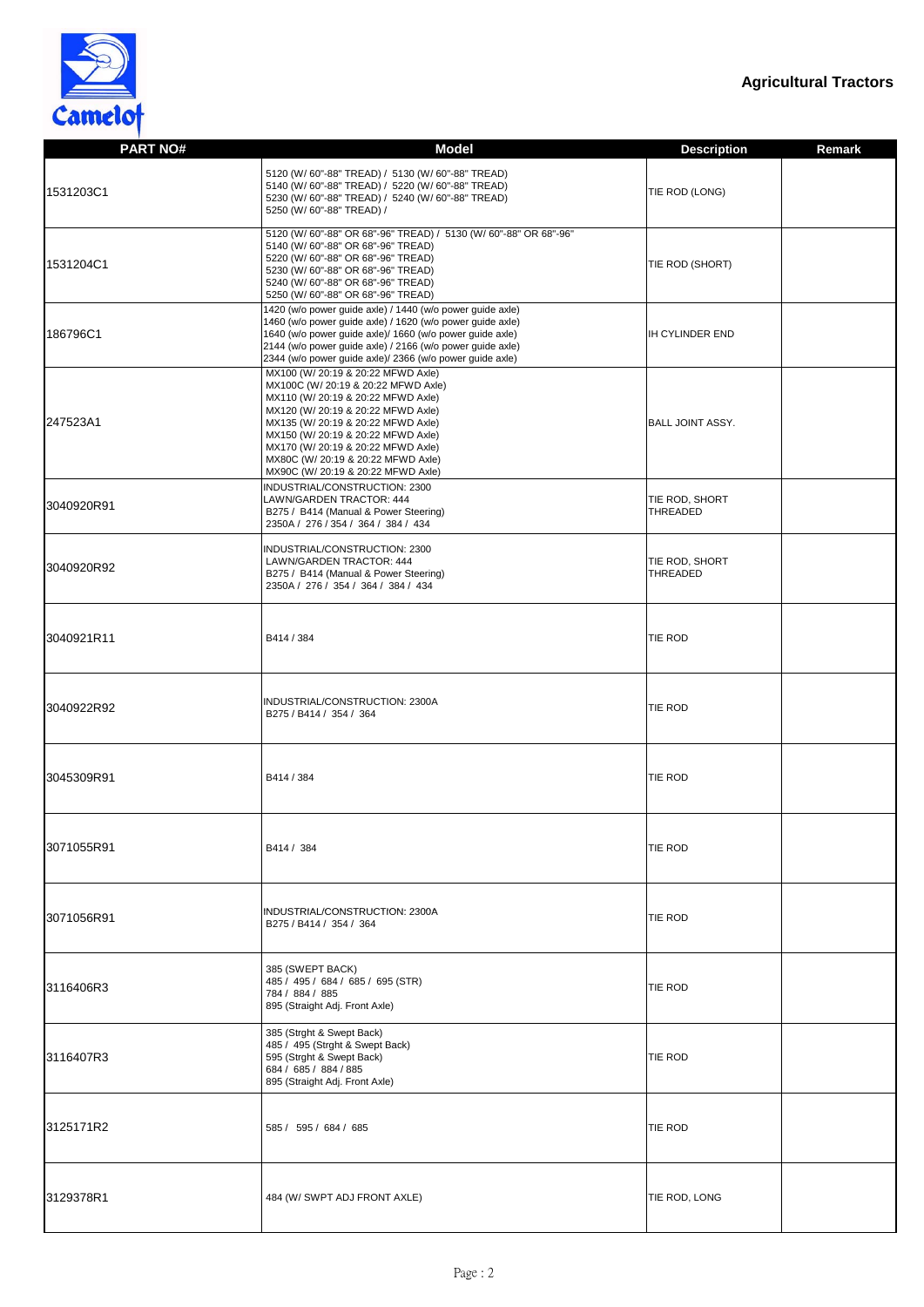

| <b>PART NO#</b> | <b>Model</b>                                                                                                                            | <b>Description</b>   | <b>Remark</b> |
|-----------------|-----------------------------------------------------------------------------------------------------------------------------------------|----------------------|---------------|
|                 | INDUSTRIAL/CONSTRUCTION: 2400A                                                                                                          |                      |               |
|                 | 384 (STR)                                                                                                                               |                      |               |
| 3129380R2       | 385 / 454 / 464 / 485<br>495 (SWEPT BACK)                                                                                               | <b>TIE ROD</b>       |               |
|                 | 585 / 595 674                                                                                                                           |                      |               |
|                 | 695 (SWEPT BACK)                                                                                                                        |                      |               |
|                 | 784 / 884 / 885                                                                                                                         |                      |               |
|                 |                                                                                                                                         |                      |               |
| 3134823R2       | 523 / 654 / 724 / 824                                                                                                                   | <b>CYLINDER END</b>  |               |
|                 |                                                                                                                                         |                      |               |
|                 | INDUSTRIAL/CONSTRUCTION: 2424<br>INDUSTRIAL/CONSTRUCTION: 2444                                                                          |                      |               |
|                 | LAWN/GARDEN TRACTOR: 444                                                                                                                |                      |               |
| 356540R91       | CUB LO-BOY                                                                                                                              | <b>TIE ROD</b>       |               |
|                 | SUPER C<br>404 / 424 / 454                                                                                                              |                      |               |
|                 | 464 (SEPT BACK)                                                                                                                         |                      |               |
|                 | 485 / 504<br>INDUSTRIAL/CONSTRUCTION: 2404 (W/FIXED HVY DUTY FRONT AXLE)                                                                |                      |               |
|                 | INDUSTRIAL/CONSTRUCTION: 2424 (W/FIXED HVY DUTY FRONT AXLE)                                                                             |                      |               |
|                 | INDUSTRIAL/CONSTRUCTION: 2444 (W/FIXED HVY DUTY FRONT AXLE)                                                                             |                      |               |
|                 | LAWN/GARDEN TRACTOR: 444 (W/FIXED HVY DUTY FRONT AXLE)<br>AV (W/FIXED AXLES)                                                            |                      |               |
| 356541R91       | AV1 (W/FIXED AXLES)                                                                                                                     | <b>TIE ROD</b>       |               |
|                 | A1 (W/FIXED AXLES)<br>SUPER A (W/FIXED AXLES)                                                                                           |                      |               |
|                 | 100 (W/FIXED AXLES) / 130 (W/FIXED AXLES)                                                                                               |                      |               |
|                 | 140 (W/FIXED AXLES) / 404 (W/FIXED HVY DUTY FRONT AXLE)<br>424 (W/FIXED HVY DUTY FRONT AXLE)                                            |                      |               |
|                 | AV (SN 318310->)                                                                                                                        |                      |               |
| 356544R11       | AV1 (SN 318310->) / A1 (SN 318310->)                                                                                                    | TIE ROD, LONG        |               |
|                 | SUPER A (SN 318310-><br>100 / 130 / 140                                                                                                 |                      |               |
|                 |                                                                                                                                         |                      |               |
|                 | COMPACT TRACTOR: 200                                                                                                                    |                      |               |
| 356601R21       | C (W/ 40.375" OR 46.375" AXLE)<br>SUPER C (W/ 40.375" OR 46.375" AXLE)                                                                  | TIE ROD (LONG)       |               |
|                 | 230                                                                                                                                     |                      |               |
|                 | HYDRO 100 / HYDRO 186                                                                                                                   |                      |               |
|                 | HYDRO 70 / HYDRO 86                                                                                                                     |                      |               |
| 359984R93       | 1026 / 1066 / 1086 / 1206 / 1256 / 1456 / 1466<br>1486 / 1566 / 1568 / 1586 / 3088 / 3288 / 3488                                        | <b>OUTER TIE ROD</b> |               |
|                 | 3688 / 460                                                                                                                              |                      |               |
|                 | AV (SN 318310->)                                                                                                                        |                      |               |
| 360412R11       | AV1 (SN 318310->)<br>A1 (SN 318310->)                                                                                                   | TIE ROD, LONG        |               |
|                 | SUPER A (SN 318310->)                                                                                                                   |                      |               |
|                 | 100 / 130 / 140                                                                                                                         |                      |               |
|                 | COMPACT TRACTOR: 200 (FARMALL, W/ADJ WIDE FRONT AXLE)<br>INDUSTRIAL/CONSTRUCTION: 2404 (W/ADJ WIDE TREAD FRONT AXLE)                    |                      |               |
|                 | INDUSTRIAL/CONSTRUCTION: 2504 (W/ADJ WIDE TREAD FRONT AXLE)                                                                             |                      |               |
| 371021R11       | 230 (FARMALL, W/ADJ WIDE FRONT AXLE)<br>240 (FARMALL & IH, W/ADJ WIDE FRONT AXLE)                                                       | <b>TIE ROD</b>       |               |
|                 | 330 (W/ADJ WIDE TREAD FRONT AXLE)                                                                                                       |                      |               |
|                 | 340 (W/ADJ WIDE TREAD FRONT AXLE)<br>404 (W/ADJ WIDE TREAD FRONT AXLE)                                                                  |                      |               |
|                 | 504 (W/ADJ WIDE TREAD FRONT AXLE)                                                                                                       |                      |               |
|                 | INDUSTRIAL/CONSTRUCTION: 2400A (W/ NON ADJ CAST I BEAM FRONT AXLE)                                                                      |                      |               |
|                 | INDUSTRIAL/CONSTRUCTION: 2500A (W/ NON ADJ CAST I BEAM FRONT AXLE)<br>INDUSTRIAL/CONSTRUCTION: 2544 (W/ NON ADJ CAST I BEAM FRONT AXLE) |                      |               |
|                 | INDUSTRIAL/CONSTRUCTION: 2656 (W/ NON ADJ CAST I                                                                                        |                      |               |
|                 | INDUSTRIAL/CONSTRUCTION: 380B (W/ NON ADJ CAST I BEAM FRONT AXLE)<br>HYDRO 84 (HYDRO, W/ NON ADJ CAST I BEAM FRONT AXLE)                |                      |               |
|                 | 454 (W/ NON ADJ CAST I BEAM FRONT AXLE)                                                                                                 |                      |               |
|                 | 484 (W/ NON ADJ CAST I BEAM FRONT AXLE)<br>485 (W/ NON ADJ CAST I BEAM FRONT AXLE)                                                      |                      |               |
| 379326R91       | 495 (W/ NON ADJ CAST I BEAM FRONT AXLE)                                                                                                 | TIE ROD              |               |
|                 | 544 (W/ NON ADJ CAST I BEAM FRONT AXLE)<br>584 (W/ NON ADJ CAST I BEAM FRONT AXLE)                                                      |                      |               |
|                 | 585 (W/ NON ADJ CAST I BEAM FRONT AXLE)                                                                                                 |                      |               |
|                 | 595 (W/ NON ADJ CAST I BEAM FRONT AXLE)<br>595XL (W/ NON ADJ CAST I BEAM FRONT AXLE)                                                    |                      |               |
|                 | 656 (W/ NON ADJ CAST I BEAM FRONT AXLE)                                                                                                 |                      |               |
|                 | 684 (W/ NON ADJ CAST I BEAM FRONT AXLE)<br>685 (W/ NON ADJ CAST I BEAM FRONT AXLE)                                                      |                      |               |
|                 | 685XL (W/ NON ADJ CAST I BEAM FRONT AXLE)                                                                                               |                      |               |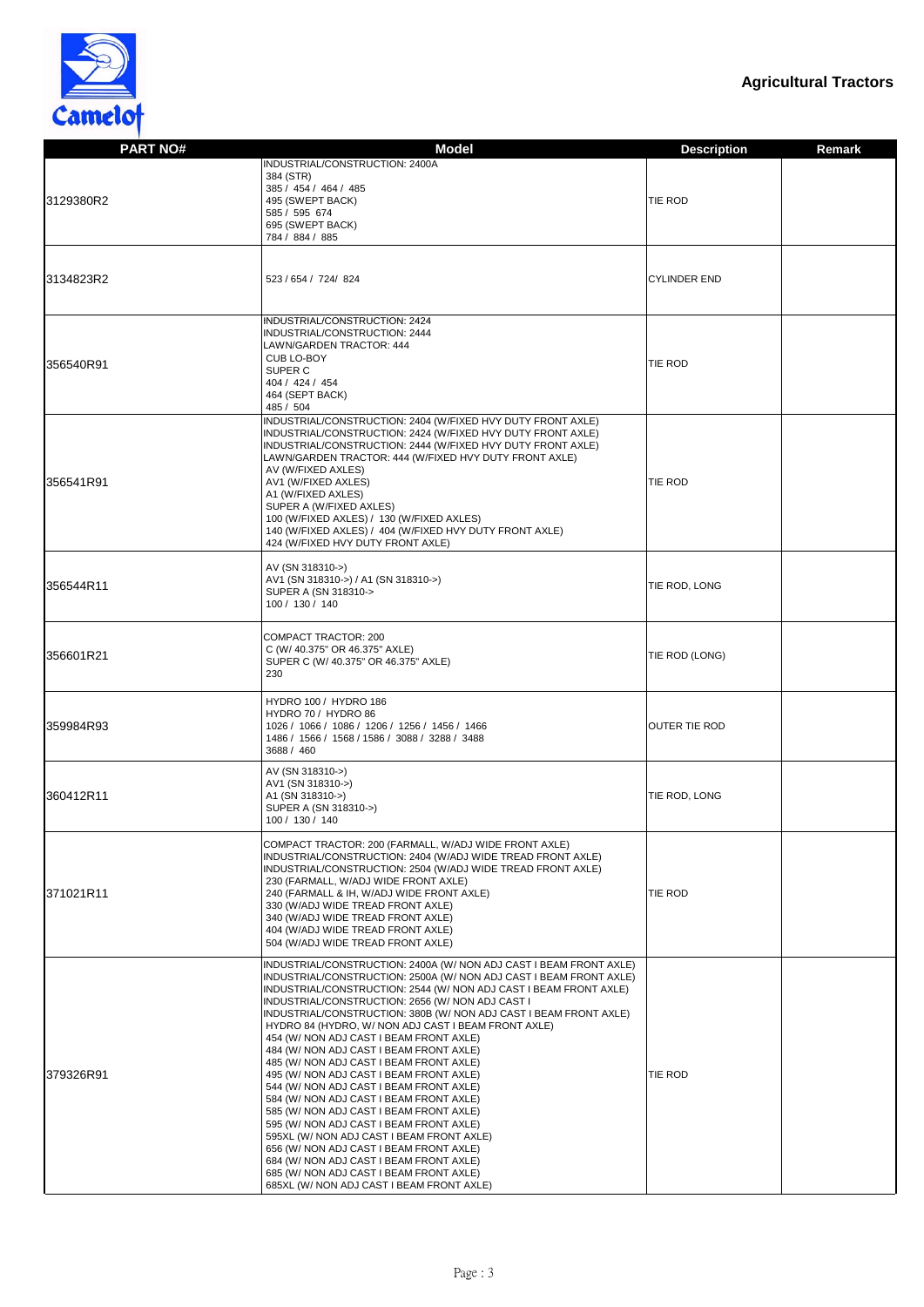

| <b>PART NO#</b>   | <b>Model</b>                                                                                                                                                                                                                                                                                                                                                                                                                                                                                                                                                                                                                                                                                                                                                                                                                                                                                                          | <b>Description</b>   | <b>Remark</b> |
|-------------------|-----------------------------------------------------------------------------------------------------------------------------------------------------------------------------------------------------------------------------------------------------------------------------------------------------------------------------------------------------------------------------------------------------------------------------------------------------------------------------------------------------------------------------------------------------------------------------------------------------------------------------------------------------------------------------------------------------------------------------------------------------------------------------------------------------------------------------------------------------------------------------------------------------------------------|----------------------|---------------|
| 379327R91         | INDUSTRIAL/CONSTRUCTION: 2400A (W/ ADJ CAST I BEAM FRONT AXLE)<br>INDUSTRIAL/CONSTRUCTION: 2500A (W/ ADJ CAST I BEAM FRONT AXLE)<br>INDUSTRIAL/CONSTRUCTION: 2544 (W/ ADJ CAST I BEAM FRONT AXLE)<br>INDUSTRIAL/CONSTRUCTION: 2656 (W/ ADJ CAST I BEAM FRONT AXLE)<br>INDUSTRIAL/CONSTRUCTION: 380B (W/ ADJ CAST I BEAM FRONT AXLE)<br>HYDRO 84 (HYDRO, W/ ADJ CAST I BEAM FRONT AXLE)<br>454 (W/ ADJ CAST I BEAM FRONT AXLE)<br>484 (W/ ADJ CAST I BEAM FRONT AXLE)<br>485 (W/ ADJ CAST I BEAM FRONT AXLE)<br>495 (W/ ADJ CAST I BEAM FRONT AXLE)<br>544 (W/ ADJ CAST I BEAM FRONT AXLE)<br>585 (W/ ADJ CAST I BEAM FRONT AXLE)<br>595 (W/ ADJ CAST I BEAM FRONT AXLE)<br>595XL (W/ ADJ CAST I BEAM FRONT AXLE)<br>656 (W/ ADJ CAST I BEAM FRONT AXLE)<br>684 (W/ ADJ CAST I BEAM FRONT AXLE)<br>685 (W/ ADJ CAST I BEAM FRONT AXLE)<br>685XL (W/ ADJ CAST I BEAM FRONT AXLE)<br>695 (W/ ADJ CAST I BEAM FRONT AXLE) | <b>TIE ROD</b>       |               |
| 384005R91         | 706 (STD) / 756 (STD) / 806 (STD) / 856 (STD)                                                                                                                                                                                                                                                                                                                                                                                                                                                                                                                                                                                                                                                                                                                                                                                                                                                                         | <b>INNER TIE ROD</b> |               |
| 384006R92         | HYDRO 100 / HYDRO 186 / HYDRO 70<br>HYDRO 86 / 1026 / 1066 / 1086 / 1206<br>1256 / 1456 / 1486 / 1566 / 1568 / 1586<br>3088 / 3288 / 3488 / 3688 / 460<br>5088 (STANDARD AXLE; 2WD)                                                                                                                                                                                                                                                                                                                                                                                                                                                                                                                                                                                                                                                                                                                                   | <b>INNER TIE ROD</b> |               |
| 393228R11         | INDUSTRIAL/CONSTRUCTION: 2424 (FOR 45"-61" NARROW TREAD AXLE)<br>INDUSTRIAL/CONSTRUCTION: 2444 (FOR 45"-61" NARROW TREAD AXLE)<br>LAWN/GARDEN TRACTOR: 444 (FOR 45"-61" NARROW TREAD AXLE)<br>424 (FOR 45"-61" NARROW TREAD AXLE)                                                                                                                                                                                                                                                                                                                                                                                                                                                                                                                                                                                                                                                                                     | TIE ROD, LONG        |               |
| 399292R1          | INDUSTRIAL/CONSTRUCTION: 2424 (FOR 49"-69" NARROW TREAD AXLE)<br>INDUSTRIAL/CONSTRUCTION: 2444 (FOR 49"-69" NARROW TREAD AXLE)<br>LAWN/GARDEN TRACTOR: 444 (FOR 49"-69" NARROW TREAD AXLE)<br>424 (FOR 49"-69" NARROW TREAD AXLE)                                                                                                                                                                                                                                                                                                                                                                                                                                                                                                                                                                                                                                                                                     | TIE ROD, LONG        |               |
| <b>I527658R91</b> | 574 Front Axle/Steering Parts > Front Axle, Adjustable Swept Back<br>574 Front Axle/Steering Parts > Tie Rods and Ball Joints<br>385 (STD) / 454 (STD) / 485 (STD) / 674                                                                                                                                                                                                                                                                                                                                                                                                                                                                                                                                                                                                                                                                                                                                              | TIE ROD              |               |
| 65074C91          | INDUSTRIAL/CONSTRUCTION: 2400A<br>384 (STR) / 385 / 454 / 464 (SWEPT BACK 44-72"AXLE OR 48-80"AXLE)<br>485 / 495 (SWEPT BACK) / 585 / 595<br>674 / 695 (SWEPT BACK) / 784 / 885                                                                                                                                                                                                                                                                                                                                                                                                                                                                                                                                                                                                                                                                                                                                       | TIE ROD              |               |
| 65077C91          | <b>INDUSTRIAL/CONSTRUCTION: 2400A</b><br>384 (STR) / 385 / 454 / 464 (SWEPT BACK 44-72"AXLE OR 48-80"AXLE)<br>484 (SWEPT BACK 44-72"AXLE OR 48-80"AXLE)<br>485 / 495 (SWEPT BACK) / 585 / 595 / 674<br>695 (SWEPT BACK) / 784 / 884 / 885                                                                                                                                                                                                                                                                                                                                                                                                                                                                                                                                                                                                                                                                             | <b>TIE ROD</b>       |               |
| 65079C91          | 574 Front Axle/Steering Parts > Tie Rods and Ball Joints<br>INDUSTRIAL/CONSTRUCTION: 2400A<br>384 (STR) / 385 / 454<br>464 (SWEPT BACK 44-72"AXLE OR 48-80"AXLE)<br>485 / 495 (SWEPT BACK) / 585<br>595 / 674 / 695 (SWEPT BACK) / 784 / 884 / 885                                                                                                                                                                                                                                                                                                                                                                                                                                                                                                                                                                                                                                                                    | <b>TIE ROD</b>       |               |
| 65082C91          | INDUSTRIAL/CONSTRUCTION: 2400A<br>384 (STR) / 385 / 454 / 464 (SWEPT BACK 44-72" AXLE OR 48-80" AXLE)<br>485 / 495 (SWEPT BACK) / 585 / 595<br>674 / 695 (SWEPT BACK) / 784 / 885                                                                                                                                                                                                                                                                                                                                                                                                                                                                                                                                                                                                                                                                                                                                     | <b>TIE ROD</b>       |               |
| 71820C91          | HYDRO 100 / HYDRO 186<br>1066 (LATE W/ AXLE PIVOT BALL, NOT PIN))<br>1086 (W/ AXLE PIVOT BALL, NOT PIN))<br>1466 (LATE W/ AXLE PIVOT BALL, NOT PIN))<br>1468 (LATE W/ AXLE PIVOT BALL, NOT PIN))<br>1486 (W/ AXLE PIVOT BALL, NOT PIN))<br>1566 (LATE W/ AXLE PIVOT BALL, NOT PIN))<br>1568 (LATE W/ AXLE PIVOT BALL, NOT PIN))<br>1586 (W/ AXLE PIVOT BALL, NOT PIN))<br>3088 / 3288 / 3488 / 3688<br>5088 (EARLY W/ AXLE PIVOT BALL, NOT PIN))<br>5288 (EARLY W/ AXLE PIVOT BALL, NOT PIN))<br>5488 (EARLY W/ AXLE PIVOT BALL, NOT PIN))<br>766 (LATE W/ AXLE PIVOT BALL, NOT PIN))<br>786 (W/ AXLE PIVOT BALL, NOT PIN))<br>886 (W/ AXLE PIVOT BALL, NOT PIN))                                                                                                                                                                                                                                                     | <b>CYLINDER END</b>  |               |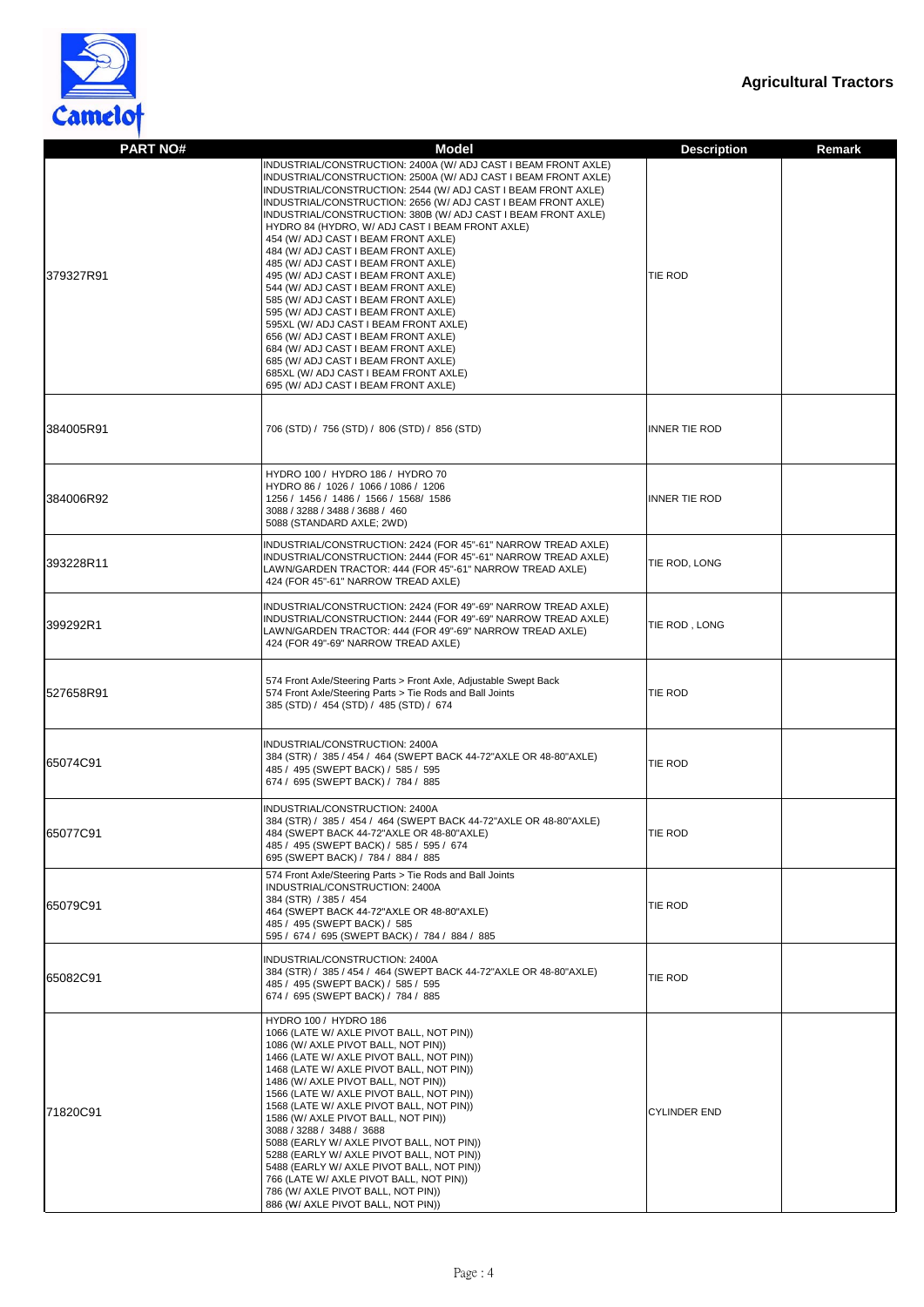

| <b>PART NO#</b> | <b>Model</b>                                                                                                                                                                                                                                                                                                                                                                                                                                                                                                                                                                                                                                                                                                                   | <b>Description</b><br><b>Remark</b> |
|-----------------|--------------------------------------------------------------------------------------------------------------------------------------------------------------------------------------------------------------------------------------------------------------------------------------------------------------------------------------------------------------------------------------------------------------------------------------------------------------------------------------------------------------------------------------------------------------------------------------------------------------------------------------------------------------------------------------------------------------------------------|-------------------------------------|
| A143028         | 1070 / 1090 (SN <-8678074)<br>1170 (SN <- 8678074) / 1175<br>770 / 870 / 970                                                                                                                                                                                                                                                                                                                                                                                                                                                                                                                                                                                                                                                   | <b>OUTER TIE ROD</b>                |
| A160197         | 2090 (W/STD / LONG AXLE W/110" WHEEL BASE)<br>2094 (W/STD / LONG AXLE W/110" WHEEL BASE)<br>2096 (W/STD / LONG AXLE W/110" WHEEL BASE)<br>2290 (W/STD / LONG AXLE W/110" WHEEL BASE)<br>2294 (W/STD / LONG AXLE W/110" WHEEL BASE)<br>2390 (W/STD / LONG AXLE W/110" WHEEL BASE)<br>2394 (W/STD / LONG AXLE W/110" WHEEL BASE)<br>2590 (W/STD / LONG AXLE W/110" WHEEL BASE)<br>2594 (W/STD / LONG AXLE W/110" WHEEL BASE)                                                                                                                                                                                                                                                                                                     | <b>OUTER TIE ROD</b>                |
| A160200         | 1896 (W/STD / LONG AXLES W/STD / 110" WHEEL BASE)<br>2090 (W/STD / LONG AXLES W/STD / 110" WHEEL BASE)<br>2094 (W/STD / LONG AXLES W/STD / 110" WHEEL BASE)<br>2096 (W/STD / LONG AXLES W/STD / 110" WHEEL BASE)<br>2290 (W/STD / LONG AXLES W/STD / 110" WHEEL BASE)<br>2294 (W/STD / LONG AXLES W/STD / 110" WHEEL BASE)<br>2390 (W/STD / LONG AXLE W/110" WHEEL BASE)<br>2394 (W/STD / LONG AXLE W/110" WHEEL BASE)<br>2590 (W/STD / LONG AXLE W/110" WHEEL BASE)<br>2594 (W/STD / LONG AXLE W/110" WHEEL BASE)                                                                                                                                                                                                             | <b>INNER TIE ROD</b>                |
| A28419          | INDUSTRIAL/CONSTRUCTION: 500LK<br>NDUSTRIAL/CONSTRUCTION: 680CK<br>1030 (DOM SN <- 8332878)<br>730 (EH, DOM SN <-8332878)<br>830 (EH, DOM SN <-8332878)<br>930 (CK WESTER, DOM SN <- 8339078)<br><b>WHEEL LOADER: W5</b>                                                                                                                                                                                                                                                                                                                                                                                                                                                                                                       | TIE ROD, MALE THREAD                |
| A40962          | INDUSTRIAL/CONSTRUCTION: 480B<br>INDUSTRIAL/CONSTRUCTION: 480C<br>INDUSTRIAL/CONSTRUCTION: 480CK<br>NDUSTRIAL/CONSTRUCTION: 480D<br>INDUSTRIAL/CONSTRUCTION: 480LL (W/STD /LONG AXLES W/STD WHEEL<br>BASE)<br>INDUSTRIAL/CONSTRUCTION: 530CK<br>NDUSTRIAL/CONSTRUCTION: 580B (ROAD RUNNER)<br>INDUSTRIAL/CONSTRUCTION: 580C<br>INDUSTRIAL/CONSTRUCTION: 580CK<br>INDUSTRIAL/CONSTRUCTION: 580D<br>INDUSTRIAL/CONSTRUCTION: 580F<br>INDUSTRIAL/CONSTRUCTION: 580SD<br>INDUSTRIAL/CONSTRUCTION: 584E<br>INDUSTRIAL/CONSTRUCTION: 585D<br>INDUSTRIAL/CONSTRUCTION: 585E<br>INDUSTRIAL/CONSTRUCTION: 586D<br>INDUSTRIAL/CONSTRUCTION: 586E<br>INDUSTRIAL/CONSTRUCTION: 760 (TRENCHERS)<br>INDUSTRIAL/CONSTRUCTION: 860 (TRENCHERS) | TIE ROD                             |
| A40963          | INDUSTRIAL/CONSTRUCTION: 480B (SN<8435171)<br>INDUSTRIAL/CONSTRUCTION: 480CK<br>INDUSTRIAL/CONSTRUCTION: 530CK<br>INDUSTRIAL/CONSTRUCTION: 580B (SN<8741258)<br>INDUSTRIAL/CONSTRUCTION: 580CK                                                                                                                                                                                                                                                                                                                                                                                                                                                                                                                                 | CYLINDER END, FEMALE<br><b>THRD</b> |
| A41520          | 1030 (DOM SN 8332878->)<br>730 (DOM SN 8332878->)<br>830 (DOM SN 8332878->)<br>930 (DOM SN 8339078->)                                                                                                                                                                                                                                                                                                                                                                                                                                                                                                                                                                                                                          | TIE ROD, FEMALE THREAD              |
| A41561          | 1070 / 1090 (SN <-8678074)<br>1170 (SN <- 8678074) / 1175<br>770 / 870 / 970                                                                                                                                                                                                                                                                                                                                                                                                                                                                                                                                                                                                                                                   | <b>CLAMP</b>                        |
| A43374          | 1090 / 1170 (SN 8678074->)<br>1270 / 1370 / 1570                                                                                                                                                                                                                                                                                                                                                                                                                                                                                                                                                                                                                                                                               | TIE ROD, OUTER                      |
| A44762          | 1070 / 1090 (SN <-8678074)<br>1170 (SN <- 8678074) / 1175<br>770 / 870 / 970                                                                                                                                                                                                                                                                                                                                                                                                                                                                                                                                                                                                                                                   | <b>INNER TIE ROD</b>                |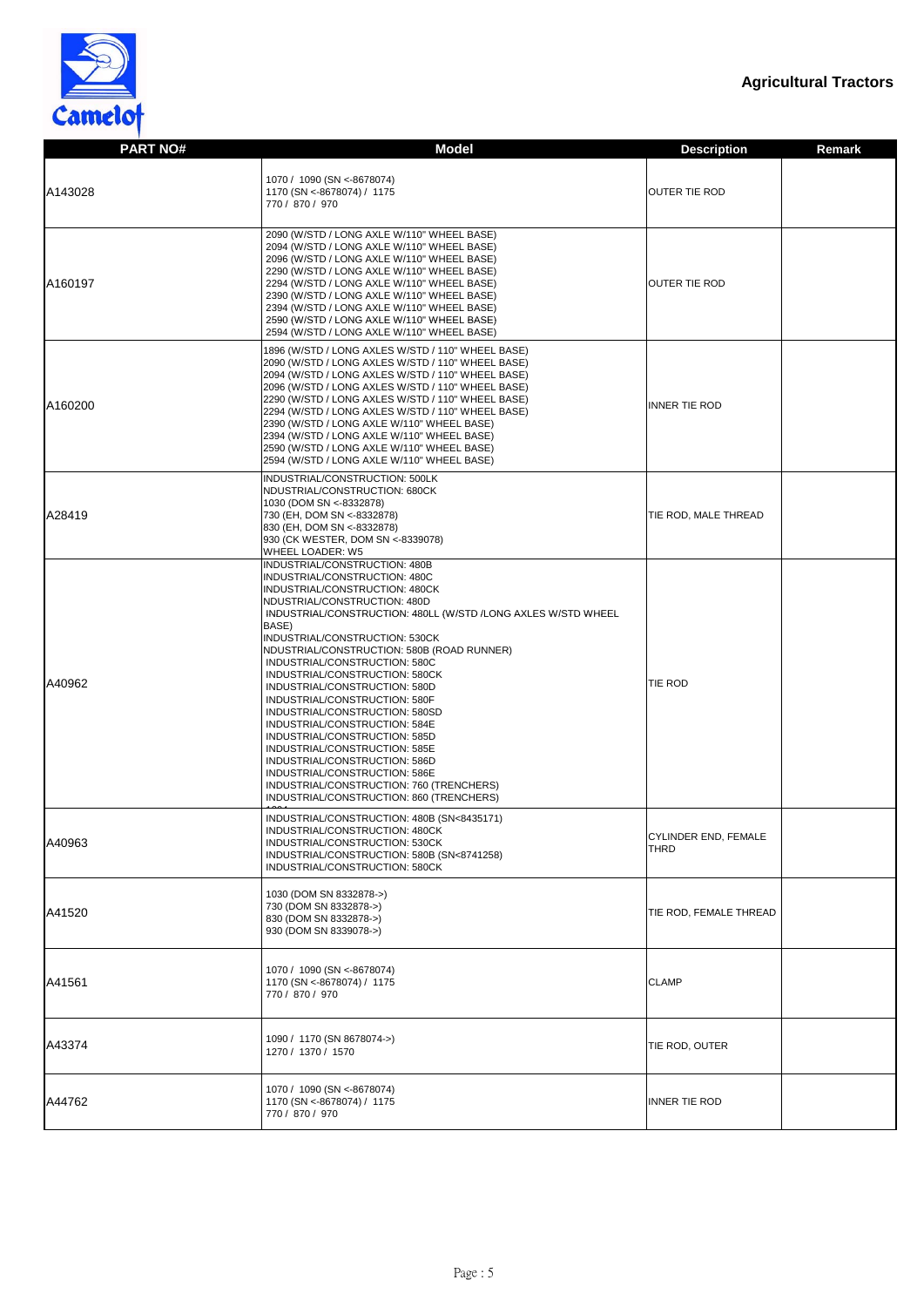



| <b>PART NO#</b> | <b>Model</b>                                                                                     | <b>Description</b><br><b>Remark</b> |
|-----------------|--------------------------------------------------------------------------------------------------|-------------------------------------|
|                 | INDUSTRIAL/CONSTRUCTION: 480D (2WD)                                                              |                                     |
|                 | INDUSTRIAL/CONSTRUCTION: 480E (2WD)                                                              |                                     |
|                 | INDUSTRIAL/CONSTRUCTION: 480LL (2WD)                                                             |                                     |
|                 | INDUSTRIAL/CONSTRUCTION: 580 (2WD)                                                               |                                     |
|                 | INDUSTRIAL/CONSTRUCTION: 580C (2WD)<br>INDUSTRIAL/CONSTRUCTION: 580D (2WD)                       |                                     |
|                 | INDUSTRIAL/CONSTRUCTION: 580F (2WD)                                                              |                                     |
|                 | INDUSTRIAL/CONSTRUCTION: 580G (2WD)                                                              |                                     |
| D88491          | INDUSTRIAL/CONSTRUCTION: 580SD (2WD)                                                             | TIE ROD                             |
|                 | INDUSTRIAL/CONSTRUCTION: 580SE (2WD)<br>INDUSTRIAL/CONSTRUCTION: 584D (2WD)                      |                                     |
|                 | INDUSTRIAL/CONSTRUCTION: 584E (2WD)                                                              |                                     |
|                 | INDUSTRIAL/CONSTRUCTION: 585D (2WD)                                                              |                                     |
|                 | INDUSTRIAL/CONSTRUCTION: 585E (2WD)                                                              |                                     |
|                 | INDUSTRIAL/CONSTRUCTION: 586D (2WD)<br>INDUSTRIAL/CONSTRUCTION: 586E (2WD)                       |                                     |
|                 | INDUSTRIAL/CONSTRUCTION: 586FL (2WD)                                                             |                                     |
|                 | INDUSTRIAL/CONSTRUCTION: 480E (2WD)                                                              |                                     |
|                 | INDUSTRIAL/CONSTRUCTION: 480LL (2WD)                                                             |                                     |
|                 | INDUSTRIAL/CONSTRUCTION: 580C (2WD)                                                              |                                     |
|                 | INDUSTRIAL/CONSTRUCTION: 580D (2WD)                                                              |                                     |
|                 | INDUSTRIAL/CONSTRUCTION: 580G (2WD)<br>INDUSTRIAL/CONSTRUCTION: 580SD (2WD)                      |                                     |
|                 | INDUSTRIAL/CONSTRUCTION: 580SE (2WD)                                                             |                                     |
| D88492          | INDUSTRIAL/CONSTRUCTION: 584D (2WD)                                                              | TIE ROD                             |
|                 | INDUSTRIAL/CONSTRUCTION: 584E (2WD)                                                              |                                     |
|                 | INDUSTRIAL/CONSTRUCTION: 585D (2WD)<br>INDUSTRIAL/CONSTRUCTION: 585E (2WD)                       |                                     |
|                 | INDUSTRIAL/CONSTRUCTION: 586D (2WD)                                                              |                                     |
|                 | INDUSTRIAL/CONSTRUCTION: 586E (2WD)                                                              |                                     |
|                 | INDUSTRIAL/CONSTRUCTION: 586FL (2WD)                                                             |                                     |
|                 |                                                                                                  |                                     |
|                 |                                                                                                  |                                     |
| G102130         | 1090 / 1170 / 1175 (SN <- 8736747) / 1270 / 1370 / 1570                                          | <b>PS CYLINDER END</b>              |
|                 |                                                                                                  |                                     |
|                 | INDUSTRIAL/CONSTRUCTION: STW16 (ROLLER)                                                          |                                     |
|                 | INDUSTRIAL/CONSTRUCTION: W110 (ROLLER)                                                           |                                     |
|                 | INDUSTRIAL/CONSTRUCTION: 430CK                                                                   |                                     |
|                 | INDUSTRIAL/CONSTRUCTION: 480B<br>INDUSTRIAL/CONSTRUCTION: 480CK                                  |                                     |
| G45368          | INDUSTRIAL/CONSTRUCTION: 530CK                                                                   | TIE ROD                             |
|                 | INDUSTRIAL/CONSTRUCTION: 580B (ROAD RUNNER)                                                      |                                     |
|                 | INDUSTRIAL/CONSTRUCTION: 580CK                                                                   |                                     |
|                 | 200B / 300B / 400B / 430 / 530 / 630                                                             |                                     |
|                 | INDUSTRIAL/CONSTRUCTION: 430CK<br>INDUSTRIAL/CONSTRUCTION: 480B                                  |                                     |
|                 | INDUSTRIAL/CONSTRUCTION: 480CK                                                                   |                                     |
| G45369          | INDUSTRIAL/CONSTRUCTION: 530CK                                                                   | TIE ROD                             |
|                 | INDUSTRIAL/CONSTRUCTION: 580B                                                                    |                                     |
|                 | INDUSTRIAL/CONSTRUCTION: 580B (ROAD RUNNER)<br>INDUSTRIAL/CONSTRUCTION: 580CK                    |                                     |
|                 | 200B / 300B / 400B / 430 / 530 / 630                                                             |                                     |
|                 |                                                                                                  |                                     |
| K207721         | 1194 / 1294 / 1394                                                                               | TIE ROD                             |
|                 |                                                                                                  |                                     |
|                 |                                                                                                  |                                     |
| K207722         | 1194 / 1294 / 1394 / 1494 / 1594                                                                 | TIE ROD                             |
|                 |                                                                                                  |                                     |
|                 | INDUSTRIAL/CONSTRUCTION: 480E (MFD)                                                              |                                     |
|                 | INDUSTRIAL/CONSTRUCTION: 480LL (MFD)<br>INDUSTRIAL/CONSTRUCTION: 58EFL (MFD)                     |                                     |
|                 | INDUSTRIAL/CONSTRUCTION: 580D (MFD)                                                              |                                     |
|                 | INDUSTRIAL/CONSTRUCTION: 580SD (MFD)                                                             |                                     |
|                 | INDUSTRIAL/CONSTRUCTION: 580SE (MFD)                                                             |                                     |
| K260250         | INDUSTRIAL/CONSTRUCTION: 584D (MFD)<br>INDUSTRIAL/CONSTRUCTION: 584E (MFD)                       | TIE ROD                             |
|                 | INDUSTRIAL/CONSTRUCTION: 585D (MFD)                                                              |                                     |
|                 | INDUSTRIAL/CONSTRUCTION: 585E (MFD)                                                              |                                     |
|                 | INDUSTRIAL/CONSTRUCTION: 586D (MFD)                                                              |                                     |
|                 | INDUSTRIAL/CONSTRUCTION: 586E (MFD)                                                              |                                     |
|                 | INDUSTRIAL/CONSTRUCTION: 760 (TRENCHERS W/MFD)<br>INDUSTRIAL/CONSTRUCTION: 860 (TRENCHERS W/MFD) |                                     |
|                 | 1394 (MFD) / 1494 (MFD) / 1594 (MFD) / 1690 (MFD)                                                |                                     |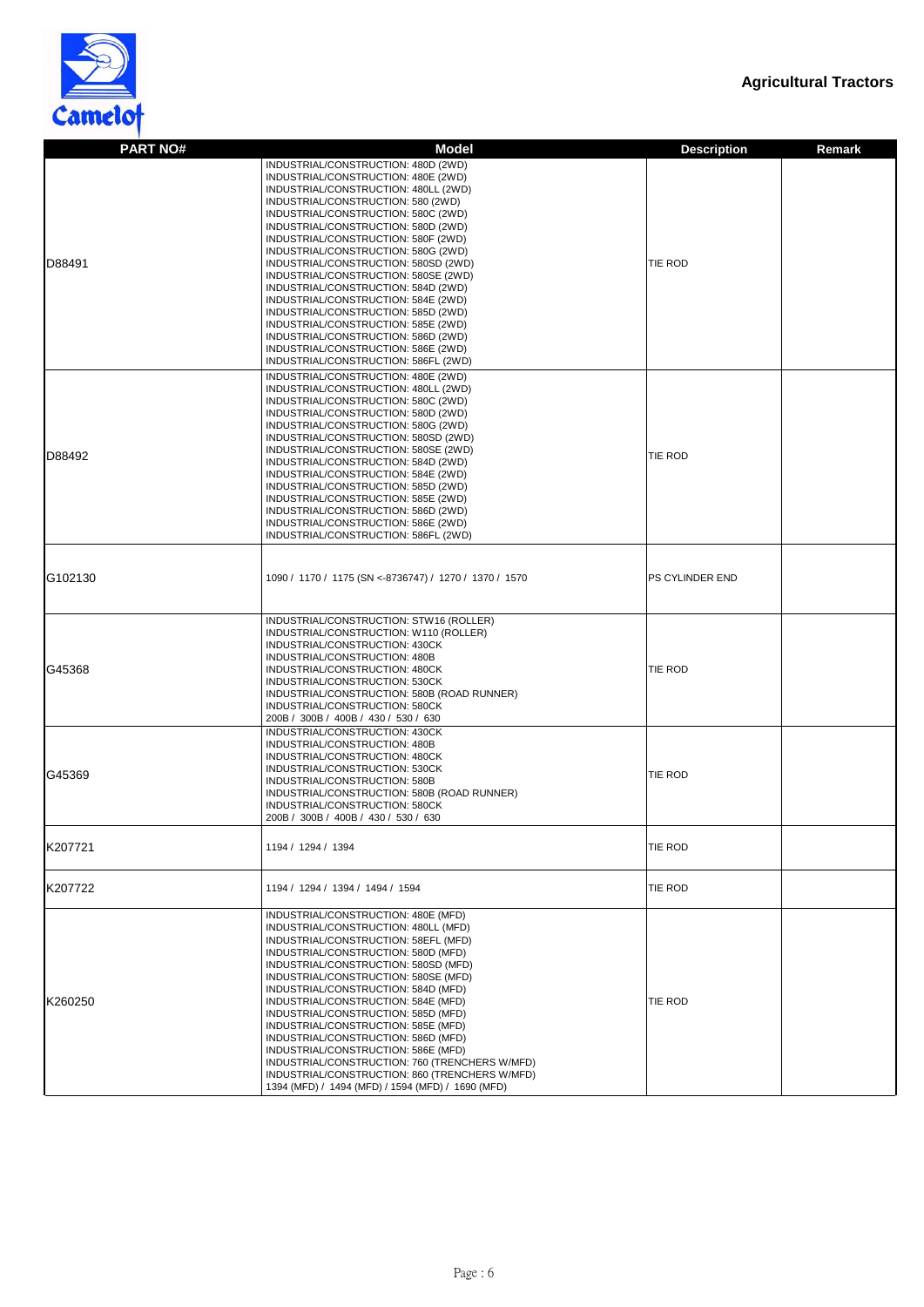



| <b>PART NO#</b> | <b>Model</b>                                                                                                                                                                                                                                                                                                                                                                                                                                                                                                                                                                                            | <b>Description</b>     | <b>Remark</b> |
|-----------------|---------------------------------------------------------------------------------------------------------------------------------------------------------------------------------------------------------------------------------------------------------------------------------------------------------------------------------------------------------------------------------------------------------------------------------------------------------------------------------------------------------------------------------------------------------------------------------------------------------|------------------------|---------------|
| K260254         | INDUSTRIAL/CONSTRUCTION: 480E (MFD)<br>INDUSTRIAL/CONSTRUCTION: 480LL (MFD)<br>INDUSTRIAL/CONSTRUCTION: 580D (MFD)<br>INDUSTRIAL/CONSTRUCTION: 580SD (MFD)<br>INDUSTRIAL/CONSTRUCTION: 580SE (MFD)<br>INDUSTRIAL/CONSTRUCTION: 584D (MFD)<br>INDUSTRIAL/CONSTRUCTION: 584E (MFD)<br>INDUSTRIAL/CONSTRUCTION: 585D (MFD)<br>INDUSTRIAL/CONSTRUCTION: 585E (MFD)<br>INDUSTRIAL/CONSTRUCTION: 586D (MFD)<br>INDUSTRIAL/CONSTRUCTION: 586E (MFD)<br>INDUSTRIAL/CONSTRUCTION: 760 (TRENCHERS W/ MFD)<br>INDUSTRIAL/CONSTRUCTION: 860 (TRENCHERS W/ MFD)<br>1494 (MFD) / 1594 (MFD) / 1690 (MFD) / 1694 (MFD) | <b>TIE ROD</b>         |               |
| K908071         | INDUSTRIAL/CONSTRUCTION: 380CK<br>1190 / 1194 / 1290 / 1294 / 1390 / 1394 / 1490                                                                                                                                                                                                                                                                                                                                                                                                                                                                                                                        | <b>TIE ROD</b>         |               |
| K929057         | INDUSTRIAL/CONSTRUCTION: 380CK                                                                                                                                                                                                                                                                                                                                                                                                                                                                                                                                                                          | <b>TIE ROD</b>         |               |
| L59042          | 1896 / 2090 / 2094 / 2096 / 2290 / 2294 / 2390 / 2394 / 2590 2594                                                                                                                                                                                                                                                                                                                                                                                                                                                                                                                                       | <b>PS CYLINDER END</b> |               |
|                 | <b>David Brown</b>                                                                                                                                                                                                                                                                                                                                                                                                                                                                                                                                                                                      |                        |               |
| K908071         | 1200 (SELECTAMATIC)<br>1210 / 1212 / 770 (SELECTAMATIC)<br>780 (SELECTAMATIC)<br>880 (IMPLEMATIC, SELECTAMATIC)<br>885 / 885N / 990 (IMPLEMATIC)<br>995 / 996                                                                                                                                                                                                                                                                                                                                                                                                                                           | <b>TIE ROD</b>         |               |
| K929057         | 1200 (SELECTOMATIC)<br>1210 / 1212 / 885<br>885N / 990 / 995 / 996                                                                                                                                                                                                                                                                                                                                                                                                                                                                                                                                      | <b>TIE ROD</b>         |               |
|                 | <b>Deutz-AC</b>                                                                                                                                                                                                                                                                                                                                                                                                                                                                                                                                                                                         |                        |               |
| 04392038        | DX3.57 / DX4.07 / DX4.17 / DX4.31<br>DX4.47 / DX4.51 / DX4.56 / DX4.57<br>HOPFEN DX4.17 / HOPFEN DX4.57                                                                                                                                                                                                                                                                                                                                                                                                                                                                                                 | STEERING END, OUTER RH |               |
| 72161865        | 9130 / 9150                                                                                                                                                                                                                                                                                                                                                                                                                                                                                                                                                                                             | <b>TIE ROD</b>         |               |
| 72161866        | 9130 / 9150                                                                                                                                                                                                                                                                                                                                                                                                                                                                                                                                                                                             | <b>TIE ROD</b>         |               |
| 72161867        | 9170 / 9190                                                                                                                                                                                                                                                                                                                                                                                                                                                                                                                                                                                             | <b>TIE ROD</b>         |               |
| 303109291       | 9130 / 9150                                                                                                                                                                                                                                                                                                                                                                                                                                                                                                                                                                                             | <b>TIE ROD</b>         |               |
| 303443124       | 9130 / 9150                                                                                                                                                                                                                                                                                                                                                                                                                                                                                                                                                                                             | <b>TIE ROD</b>         |               |
| 4311552-Deutz   | DX110 (W/ FWA) / DX120 (W/ FWA) / DX90 (W/ FWA)                                                                                                                                                                                                                                                                                                                                                                                                                                                                                                                                                         | TIE ROD END            |               |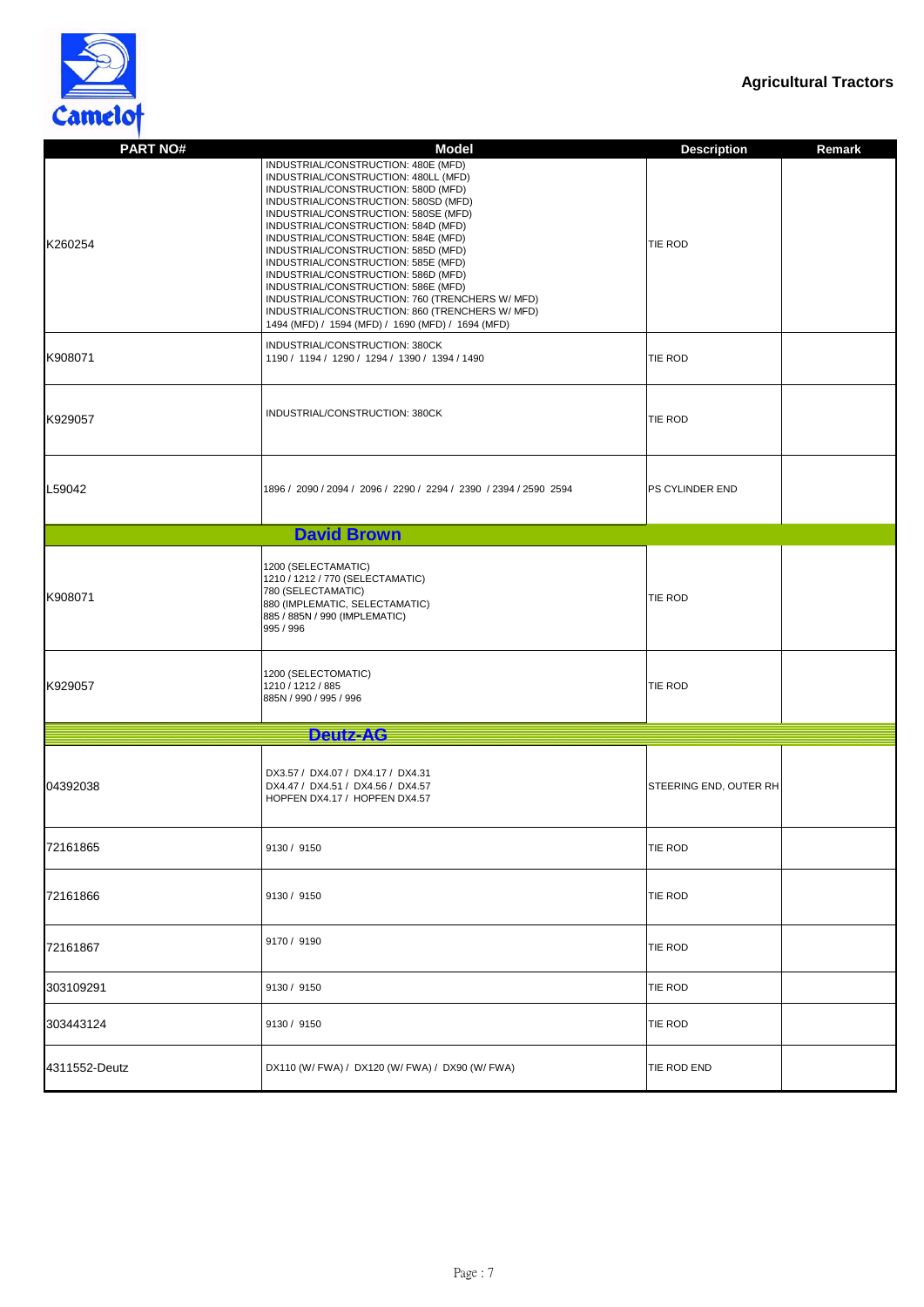

| <b>PART NO#</b> | <b>Model</b>                                                                                                                                                                                                                                                                                                                                                                                                      | <b>Description</b><br><b>Remark</b> |
|-----------------|-------------------------------------------------------------------------------------------------------------------------------------------------------------------------------------------------------------------------------------------------------------------------------------------------------------------------------------------------------------------------------------------------------------------|-------------------------------------|
|                 | FIAT                                                                                                                                                                                                                                                                                                                                                                                                              |                                     |
| 72090710        | 400 (W/2WD FRONT AXLE)<br>480 (W/2WD FRONT AXLE)<br>500 (W/ 2WD FRONT AXLE)<br>540 (W/ 2WD FRONT AXLE)<br>550 (W/ 2WD FRONT AXLE)<br>600 (W/2WD FRONT AXLE)<br>640 (W/2WD FRONT AXLE)                                                                                                                                                                                                                             | TIE ROD, LONG                       |
|                 | Ford                                                                                                                                                                                                                                                                                                                                                                                                              |                                     |
| 5168933         | TL100 / TL70 / TL80<br>TL90 / TS100 / TS110<br>TS115 / TS90 / 5640<br>6635 / 6640 / 7635<br>7740 / 7840                                                                                                                                                                                                                                                                                                           | TIE ROD ASSY.                       |
| 81863813        | TS100 / TS110<br>TS90 / 8240 / 8340                                                                                                                                                                                                                                                                                                                                                                               | <b>CYLINDER END</b>                 |
| 81864106        | TS100 / TS110 / TS90<br>5640 / 6640 / 7740 / 7840                                                                                                                                                                                                                                                                                                                                                                 | TIE ROD, LONG                       |
| 81878537        | 3230 (4 WD W/ CAR707 AXLE)<br>3430 (4 WD W/ CAR707 AXLE)<br>3930 (4 WD W/ CAR707 AXLE)<br>4130 (4 WD W/ CAR707 AXLE)<br>4630 (4 WD W/ CAR707 AXLE)<br>4830 (4 WD W/ CAR707 AXLE)<br>5030 (4 WD W/ CAR707 AXLE)                                                                                                                                                                                                    | TIE ROD END                         |
| 81878543        | 3230 (4 WD W/ CAR707 AXLE)<br>3430 (4 WD W/ CAR707 AXLE)<br>3930 (4 WD W/ CAR707 AXLE)<br>4130 (4 WD W/ CAR707 AXLE)<br>4630 (4 WD W/ CAR707 AXLE)<br>4830 (4 WD W/ CAR707 AXLE)<br>5030 (4 WD W/ CAR707 AXLE)                                                                                                                                                                                                    | TIE ROD                             |
| 81878554        | 5010 / 5110 (4 WD W/ CAR709 AXLE)<br>5110 (4 WD W/CAR709 AXLE)<br>5610 / 5610 (4 WD W/ CAR709 AXLE)<br>5610 (4 WD W/CAR709 AXLE)<br>6410 (UK ONLY) / 6410 (4 WD W/ CAR709 AXLE)<br>6410 (4 WD W/CAR709 AXLE)<br>6610 / 6610 (4 WD W/ CAR709 AXLE)<br>6610 (4 WD W/CAR709 AXLE)<br>6810 / 6810 (4 WD W/ CAR709 AXLE)<br>6810 (4 WD W/CAR709 AXLE)<br>7010 / 7610<br>7610 (4 WD W/ CAR709 AXLE)<br>7710 (FLAT DECK) | <b>TIE ROD</b>                      |
| 81878555        | 5110 / 5610 / 6410 (UK ONLY)<br>6610 / 6810 / 7010 / 7610<br>7710 (FLAT DECK) / 7810<br>7910 / 8010                                                                                                                                                                                                                                                                                                               | TIE ROD                             |
| 85805977        | INDUSTRIAL/CONSTRUCTION: LB110<br>INDUSTRIAL/CONSTRUCTION: LB75<br>INDUSTRIAL/CONSTRUCTION: LB90<br>INDUSTRIAL/CONSTRUCTION: 555E (SN 31008659>)<br>INDUSTRIAL/CONSTRUCTION: 575E (SN 31008659>)<br>INDUSTRIAL/CONSTRUCTION: 655E (SN 31008659>)<br>INDUSTRIAL/CONSTRUCTION: 675E (SN 31008659>)                                                                                                                  | TIE ROD                             |
| 8N3270          | 8N (48-54 USED ON FRONT OF DRAG LINK)                                                                                                                                                                                                                                                                                                                                                                             | <b>FRONT DRAG LINK</b>              |
| 957E3290B       | SUPER DEXTA (57/64)<br>2000 (65/75)<br>2600 (75/81 LESS CAB W/ MANL STRG)<br>2610 (81/ 9/84 LESS CAB W/ MANL STRG)<br>3000 (65/75)<br>3600 (75/81 LESS CAB W/ MANL STRG)<br>3610 (81/ 9/84 LESS CAB W/ MANL STRG)<br>3910 (LESS CAB W/ MANL STRG)<br>4100 (75/81 LESS CAB W/ MANL STRG)<br>4110 (LESS CAB W/ MANL STRG)<br>4600SU (W/ MANL STRG)<br>4610SU (W/ MANL STRG)                                         | TIE ROD                             |
| 957E3307B       | SUPER DEXTA (57/64)<br>2000 (65/75)<br>2600 (75/81 LESS CAB W/ MANL STRG)<br>2610 (81/ 9/84 LESS CAB W/ MANL STRG)<br>3000 (65/75)<br>3600 (75/81 LESS CAB W/ MANL STRG)<br>3610 (81/9/84 LESS CAB W/ MANL STRG)<br>3910 (LESS CAB W/ MANL STRG)<br>4100 (75/81 LESS CAB W/ MANL STRG)<br>4110 (LESS CAB W/ MANL STRG)<br>4600SU (W/ MANL STRG)<br>4610SU (W/ MANL STRG)                                          | <b>TIE ROD</b>                      |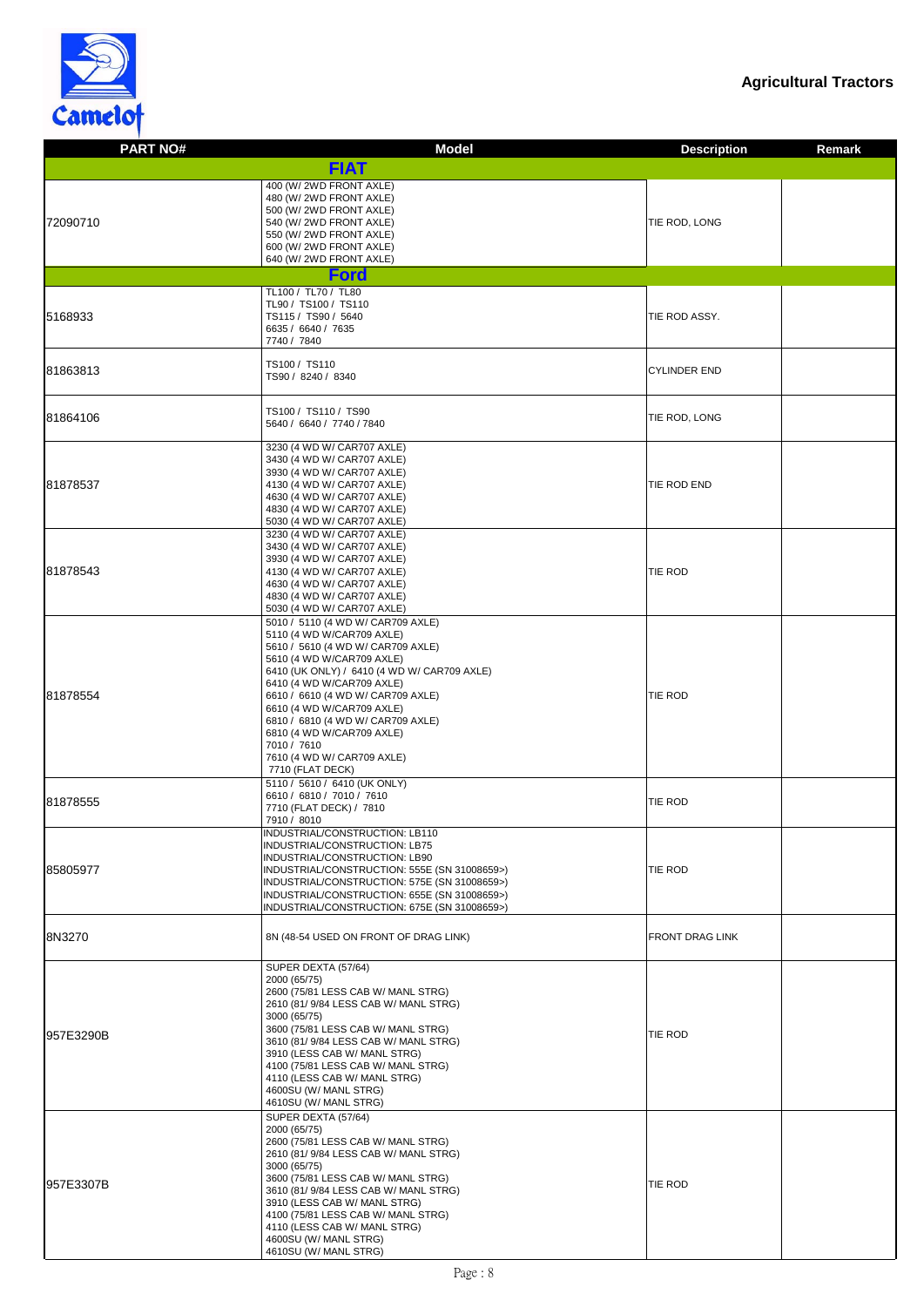

| <b>PART NO#</b>  | <b>Model</b>                                                                                                                                                                                                                                                                                                                                                                                                               | <b>Description</b>                                 | <b>Remark</b> |
|------------------|----------------------------------------------------------------------------------------------------------------------------------------------------------------------------------------------------------------------------------------------------------------------------------------------------------------------------------------------------------------------------------------------------------------------------|----------------------------------------------------|---------------|
| 9N3270           | 2N (39-47 USED ON FRONT OF DRAG LINK)<br>9N (39-47 USED ON FRONT OF DRAG LINK)                                                                                                                                                                                                                                                                                                                                             | <b>FRONT DRAG LINK</b>                             |               |
| <b>C5NN3278A</b> | 4000 (65-67) / 4600 (75-81) / 4610 (81)                                                                                                                                                                                                                                                                                                                                                                                    | <b>TIE ROD</b>                                     |               |
| <b>C5NN3289C</b> | 3430 (MANL STRG) / 4000 (ALL PURPOSE)<br>4100 (MANL / PS) / 4130 (MANL STRG)<br>4600 (MANL / PS) / 4610 (MANL / PS)                                                                                                                                                                                                                                                                                                        | <b>SHORT TIE ROD, FEMALE</b>                       |               |
| C5NN3A300B       | 2000 (3 Cyl. W/PS) / 2100 (W/PS)<br>2110 (W/PS) / 2150 (W/PS)<br>230A (W/PS W/O Cab) / 231 (W/PS W/O Cab)<br>234 (W/PS W/O Cab) / 2600 (W/PS W/O Cab)<br>2610 (W/PS W/O Cab) / 2810 (W/PS W/O Cab)<br>2910 (W/PS W/O Cab) / 3000 (W/PS)<br>3100 (W/PS) / 3150 (W/PS)<br>334 (W/PS W/O Cab) / 3600 (W/PS W/O Cab)<br>3610 (W/PS W/O Cab) / 3900 (W/PS W/O Cab)<br>3910 (W/PS W/O Cab) / 3910V (W/PS W/O Cab)                | <b>FRONT DRAG LINK</b>                             |               |
| IC5NN3A302B      | 2000 / 230A (AGR) / 231 / 234<br>3000 / 335 / 3600 / 4600 (AG) / 531 (IND)<br>Front Axle/Steering Parts > Tie Rods and Ball Joints<br>2000 / 230A (AGR) / 231 / 234 / 3000 / 335<br>3600 / 4600 (AG) / 531 (IND)<br>8000 (FOR ALL PURPOSE AXLE / WIDE ADJ AXLE)                                                                                                                                                            | <b>CYLINDER BALL JOINT</b><br><b>ENDFD CYL END</b> |               |
| C7NN3280D        | 8200 (68-76 FOR ALL PURPOSE AXLE / WIDE ADJ AXLE)<br>8600 (68-76 FOR ALL PURPOSE AXLE / WIDE ADJ AXLE)<br>8700 (68-76 FOR ALL PURPOSE AXLE / WIDE ADJ AXLE)<br>9000 (FOR ALL PURPOSE AXLE / WIDE ADJ AXLE)<br>9200 (68-76 FOR ALL PURPOSE AXLE / WIDE ADJ AXLE)<br>9600 (68-76 FOR ALL PURPOSE AXLE / WIDE ADJ AXLE)<br>9700 (FOR ALL PURPOSE AXLE / WIDE ADJ AXLE)                                                        | <b>TIE ROD</b>                                     |               |
| <b>C7NN3280E</b> | 5000 (W/PS 65>) / 5100 (W/PS 65>)<br>5610 (W/PS 81-85) / 5900 (W/PS 85>)<br>6610 (W/PS 81-85) / 7000 (W/PS 65>)<br>7100 (W/PS 65>) / 7610 (W/PS 81-85)<br>5000 (W/PS 65>) / 5100 (W/PS 65>)                                                                                                                                                                                                                                | <b>OUTER BALL JOINT</b>                            |               |
| <b>C7NN3281A</b> | 5600 (W/PS 81-3/85) / 5610 (W/PS 81-3/85)<br>5900 (W/PS 85>) / 6600 (W/PS 75>)<br>6610 (W/PS 81-3/85) / 7000 (W/ PS 65>)<br>7100 (W/ PS 65>) / 7600 (W/PS 75>)<br>7610 (W/PS 81-3/85)                                                                                                                                                                                                                                      | LH OUTER BALL JOINT                                |               |
| <b>C7NN3289C</b> | INDUSTRIAL/CONSTRUCTION: 8400 (68-76 FOR ALL PURPOSE AXLE)<br>5200 (67 W/ALL PURPOSE AXLE W/PS)<br>7200 (67 W/ALL PURPOSE AXLE W/PS)<br>8000 (FOR ALL PURPOSE AXLE)<br>8200 (68-76 FOR ALL PURPOSE AXLE)<br>8600 (68-76 FOR ALL PURPOSE AXLE)<br>8700 (68-76 FOR ALL PURPOSE AXLE)<br>9000 (FOR ALL PURPOSE AXLE)<br>9200 (68-76 FOR ALL PURPOSE AXLE)<br>9600 (68-76 FOR ALL PURPOSE AXLE)<br>9700 (FOR ALL PURPOSE AXLE) | TIE ROD, SHORT THREAD                              |               |
| C7NN3289E        | 5000 (6/67-75) / 5100<br>5600 (75-81 W/ MANL STRG)<br>5610 (81 W/ MANL STRG)<br>6410 / 6600 (75-81 W/ MANL STRG)<br>6610 (81 W/ MANL STRG)<br>7000 (6/67-75) / 7100 (W/ MANL STRG)<br>7600 (75-81 W/ MANL STRG)<br>7610 (W/ MANL STRG)                                                                                                                                                                                     | <b>TIE ROD</b>                                     |               |
| C7NN3B161A       | 5100 (W/PS 9/70)<br>5600 (W/PS 75 / HI CLR 75-2/77)<br>5610 (W/PS 81-3/85)<br>5900 (85)<br>6600 (W/PS 75 / HI CLR 75-2/77)<br>6610 (W/PS 81-3/85)<br>7100 (W/PS 9/70)<br>7600 (W/PS 75 / HI CLR 75-2/77)<br>7610 (85)                                                                                                                                                                                                      | TIE ROD TUBE, LONG                                 |               |
| CAPN3300A        | 335 (AND OTHER LATER SERIES W/DUAL DRAG LINK STEERIN<br>3400 (AND OTHER LATER SERIES W/DUAL DRAG LINK STEERI<br>4410 (IND, AND OTHER LATER SERIES W/DUAL DRAG LINK S<br>532 (AND OTHER LATER SERIES W/DUAL DRAG LINK STEERIN                                                                                                                                                                                               | <b>CYLINDER END, FEMALE</b>                        |               |
| CAR48978         | 5640 / 6640 / 7740<br>7840 / 8240 / 8340                                                                                                                                                                                                                                                                                                                                                                                   | TIE ROD RH                                         |               |
| CAR48979         | 5640 / 6640 / 7740<br>7840 / 8240 / 8340                                                                                                                                                                                                                                                                                                                                                                                   | <b>TIE ROD LH</b>                                  |               |
| D0NN3A300A       | 4000 (65-75) / 4100<br>4600 (75-81) / 4610                                                                                                                                                                                                                                                                                                                                                                                 | <b>TIE ROD</b>                                     |               |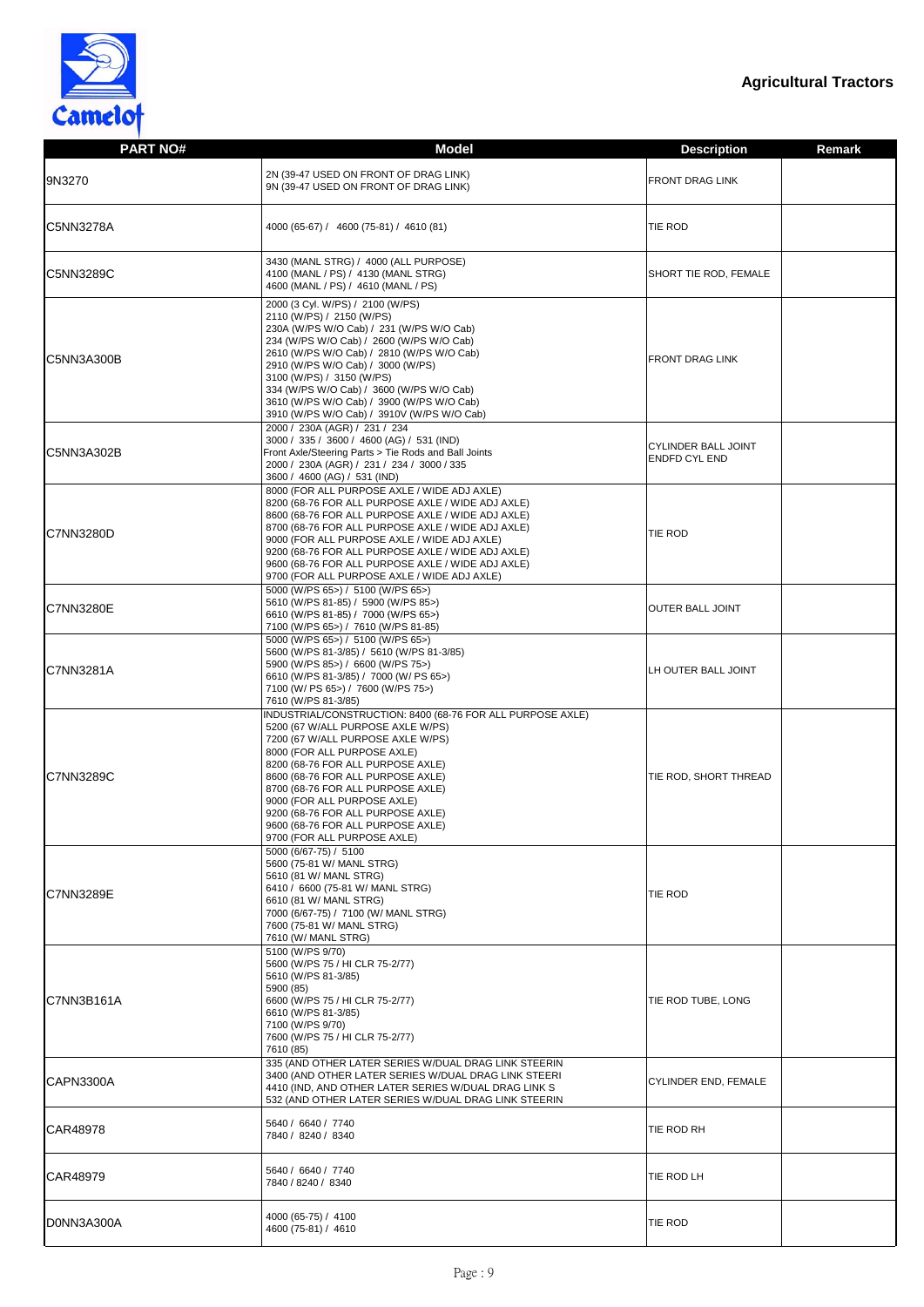

| <b>PART NO#</b> | <b>Model</b>                                                                                        |                                                 | <b>Remark</b> |
|-----------------|-----------------------------------------------------------------------------------------------------|-------------------------------------------------|---------------|
|                 | 2310 / 2600 (65/81 W/CAB)                                                                           | <b>Description</b>                              |               |
|                 | 2610 (81-9/84 W/CAB)                                                                                |                                                 |               |
|                 | 3100 (W/CAB) / 3600 (65/81 W/CAB)                                                                   |                                                 |               |
| D4NN3278A       | 3610 (81-9/84 W/CAB) / 3910 (W/CAB)                                                                 |                                                 |               |
|                 | 4100 (65/81 W/CAB)                                                                                  |                                                 |               |
|                 | 4110 (W/CAB) / 4600 (W/CAB) / 4610 (W/CAB)<br>TW10 / TW20 / TW30                                    |                                                 |               |
|                 | TW35 (LONG WHEEL BASE)                                                                              |                                                 |               |
| D8NN3B539AB     | 5700 / 6700 / 6710 / 7700                                                                           | TIE ROD                                         |               |
|                 | 7710 / 8000 / 8700 / 9700                                                                           |                                                 |               |
|                 | INDUSTRIAL/CONSTRUCTION: 550                                                                        |                                                 |               |
|                 | INDUSTRIAL/CONSTRUCTION: 555                                                                        |                                                 |               |
|                 | INDUSTRIAL/CONSTRUCTION: 555A                                                                       |                                                 |               |
|                 | INDUSTRIAL/CONSTRUCTION: 555B<br>INDUSTRIAL/CONSTRUCTION: 650                                       |                                                 |               |
|                 | INDUSTRIAL/CONSTRUCTION: 6500                                                                       |                                                 |               |
| D9NN3A302AB     | INDUSTRIAL/CONSTRUCTION: 655                                                                        | TIE ROD, POWER ST. CYL<br><b>EFEMALE THREAD</b> |               |
|                 | INDUSTRIAL/CONSTRUCTION: 655A                                                                       |                                                 |               |
|                 | INDUSTRIAL/CONSTRUCTION: 750                                                                        |                                                 |               |
|                 | INDUSTRIAL/CONSTRUCTION: 7500<br>INDUSTRIAL/CONSTRUCTION: 755A                                      |                                                 |               |
|                 | INDUSTRIAL/CONSTRUCTION: 755B                                                                       |                                                 |               |
|                 | 3910V / 4110V / 4610V                                                                               |                                                 |               |
|                 | INDUSTRIAL/CONSTRUCTION: 550                                                                        |                                                 |               |
|                 | INDUSTRIAL/CONSTRUCTION: 5500                                                                       |                                                 |               |
|                 | INDUSTRIAL/CONSTRUCTION: 555                                                                        |                                                 |               |
|                 | INDUSTRIAL/CONSTRUCTION: 555A                                                                       |                                                 |               |
|                 | INDUSTRIAL/CONSTRUCTION: 555B                                                                       |                                                 |               |
|                 | INDUSTRIAL/CONSTRUCTION: 650<br>INDUSTRIAL/CONSTRUCTION: 6500                                       | TIE ROD, POWER                                  |               |
| D9NN3A303AB     | INDUSTRIAL/CONSTRUCTION: 655                                                                        | <b>ST.CYL.EMALE THREAD</b>                      |               |
|                 | INDUSTRIAL/CONSTRUCTION: 655A                                                                       |                                                 |               |
|                 | INDUSTRIAL/CONSTRUCTION: 750                                                                        |                                                 |               |
|                 | INDUSTRIAL/CONSTRUCTION: 7500                                                                       |                                                 |               |
|                 | INDUSTRIAL/CONSTRUCTION: 755A                                                                       |                                                 |               |
|                 | INDUSTRIAL/CONSTRUCTION: 755B<br>3910V / 4000 / 4110V / 4200 / 4610V                                |                                                 |               |
|                 | TW10 (REG DUTY SHORT WHL BASE)                                                                      |                                                 |               |
|                 | TW20 (REG DUTY SHORT WHL BASE)                                                                      |                                                 |               |
|                 | TW30 (REG DUTY SHORT WHL BASE)                                                                      |                                                 |               |
| E1NN3280AA      | TW35 (W/ SHORT)                                                                                     | TIE ROD                                         |               |
|                 | 5700 / 6700 / 7700 / 8700 (8/76-78)                                                                 |                                                 |               |
|                 | 9700 (8/76-78                                                                                       |                                                 |               |
|                 | LOADER PUMP DRIVE: 302 ((8/83 W/HD WIDE ADJ AXLE))<br>TW10 / TW15 / TW20 / TW25 / TW30 / TW35 / TW5 |                                                 |               |
| E1NN3289AA      | 5700 / 6700 / 6710 / 7700 / 7710 / 7810 / 7910                                                      | TIE ROD, SHORT                                  |               |
|                 | 8000 / 8210 / 8530 / 8630 / 8700                                                                    |                                                 |               |
|                 |                                                                                                     |                                                 |               |
| E1NN3A300AA     | 4100 / 4600 / 4610                                                                                  | <b>FRONT DRAG LINK END</b>                      |               |
|                 |                                                                                                     |                                                 |               |
|                 | 5100 / 5600 / 5610 (81) / 5900 / 6410                                                               |                                                 |               |
|                 | 6600 / 6610 (81) / 6710 (81)                                                                        |                                                 |               |
| E3NN3278AB      | 6810 / 7100 / 7600 / 7610 (81)                                                                      | TIE ROD                                         |               |
|                 | 7610S (01/01/1994-03/09/1999)                                                                       |                                                 |               |
|                 | 7810 (81)                                                                                           |                                                 |               |
|                 | INDUSTRIAL/CONSTRUCTION: 4400<br>INDUSTRIAL/CONSTRUCTION: 8400 (68-76 FOR WIDE ADJ AXLE)            |                                                 |               |
|                 | TW20 / 4410 / 5000 (W/PS) / 5100 / 5200                                                             |                                                 |               |
| E3NN3307AA      | 5600 / 5610 / 6000 / 6600 / 6610 / 7000 (W/PS)                                                      | <b>REAR DRAG LINK END</b>                       |               |
|                 | 7100 / 7200 / 7600 / 7610 / 8000                                                                    |                                                 |               |
|                 | 8200 (68-76 FOR WIDE ADJ AXLE)                                                                      |                                                 |               |
|                 | 8600 (68-76 FOR WIDE ADJ AXLE)                                                                      |                                                 |               |
|                 | 5100 / 5600 / 5610 (85) / 5900 / 6410<br>6600 / 6610 (85 P/S CYLINDER)                              |                                                 |               |
| E3NN3B539AA     | 6710 (85) / 6810 / 7100 / 7600                                                                      | TIE ROD                                         |               |
|                 | 7610 (85) / 7610S (01/01/1994-03/09/1999)                                                           |                                                 |               |
|                 | 7810 (85)                                                                                           |                                                 |               |
|                 | 5110 / 5610 / 5900 / 6410                                                                           |                                                 |               |
| E3NN3N981AA     | 6610 / 6810 / 7610                                                                                  | TIE ROD                                         |               |
|                 | 7610S (01/01/1994-03/09/1999)                                                                       |                                                 |               |
|                 | TW15 / TW25 / TW30                                                                                  |                                                 |               |
|                 | TW35 (LONG WHEEL BASE)                                                                              |                                                 |               |
| D8NN3A302AA     | TW5 / 5700 / 6700 / 6710                                                                            | <b>TIE ROD</b>                                  |               |
|                 | 7700 / 7710 / 8000 / 8700                                                                           |                                                 |               |
|                 | 900 SERIES / 9000 / 9700                                                                            |                                                 |               |
|                 | 3230 / 3430 / 3930 / 4130                                                                           |                                                 |               |
| E7NN3278AA      | 4630 / 4830 / 5030                                                                                  | TIE ROD                                         |               |
|                 |                                                                                                     |                                                 |               |
|                 | NAA(JUBILEE) / NAB                                                                                  |                                                 |               |
|                 | 2N (1/39-12/52)                                                                                     |                                                 |               |
|                 | 2000 (4 Cyl. 1/62-12/64)<br>2031 / 2120 (1/63-12/64)                                                |                                                 |               |
| <b>NAA3270A</b> | 2131 / 4000 (1/62-12/64)                                                                            | <b>DRAG LINK END FT</b>                         |               |
|                 | 4031 / 4120 / 4131                                                                                  |                                                 |               |
|                 | 600 SERIES / 8N (1/39-12/52)                                                                        |                                                 |               |
|                 | 800 SERIES / 9N (1/39-12/52)                                                                        |                                                 |               |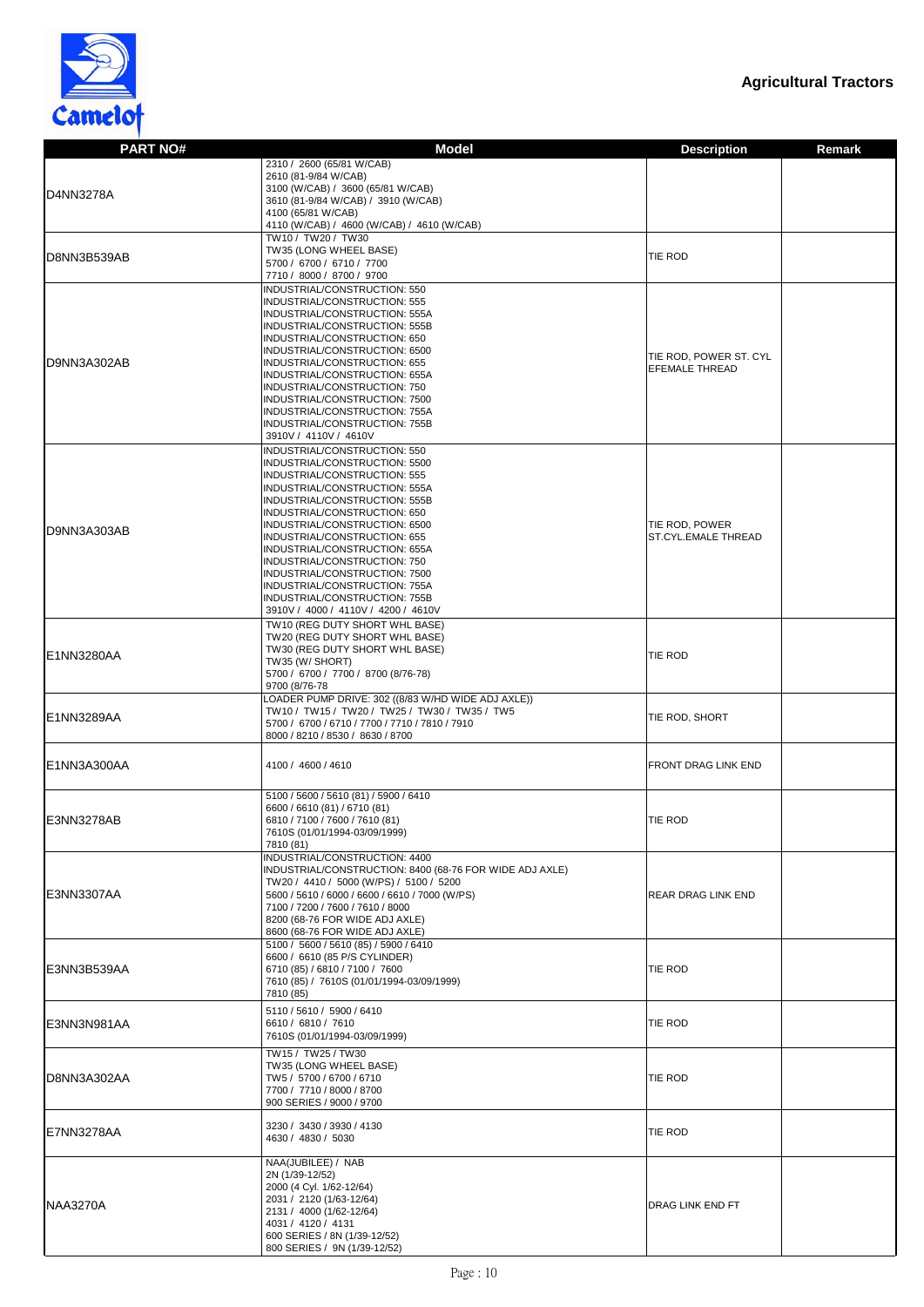

| <b>PART NO#</b> | <b>Model</b>                                                                                                                                                                                                                                              | <b>Description</b>                           | <b>Remark</b> |
|-----------------|-----------------------------------------------------------------------------------------------------------------------------------------------------------------------------------------------------------------------------------------------------------|----------------------------------------------|---------------|
| NAA33271A       | NAA(JUBILEE) / NAB<br>2N (1/39-12/52)<br>2000 (4 Cyl. 1/62-12/64)<br>2031 / 2120 (1/63-12/64)<br>2131 / 4000 (1/62-12/64)<br>4031 / 4120 / 4131<br>600 SERIES / 8N (1/39-12/52)<br>800 SERIES / 9N (1/39-12/52)                                           | <b>REAR DRAG LINK END</b>                    |               |
| ZP0501205395    | TW25 (1/84-3/92) / TW35 (1/84-3/92)<br>8530 (1/84-3/92) / 8630 (1/84-3/92)<br>8730 (1/84-3/92) / 8830 (1/84-3/92)                                                                                                                                         | TIE ROD, RH                                  |               |
| ZP0501205396    | TW25 / TW35<br>8530 / 8630 / 8730 / 8830                                                                                                                                                                                                                  | TIE ROD, LH                                  |               |
| ZP0501205461    | TW15 / TW5<br>8530 / 8630                                                                                                                                                                                                                                 | TIE ROD, LH                                  |               |
| ZP0501205462    | TW15 / TW5<br>8530 / 8630                                                                                                                                                                                                                                 | TIE ROD, RH                                  |               |
| ZP0501205463    | TW15 / TW25 / TW5<br>6710 / 7610 / 7710 / 7910 / 8210                                                                                                                                                                                                     | TIE ROD, LH                                  |               |
| ZP0501205464    | TW15 / TW25 / TW5<br>6710 / 7610 / 7710 / 7910 / 8210                                                                                                                                                                                                     | TIE ROD, RH                                  |               |
| ZP0501206190    | 5110 / 5610 / 5900 (MEXICO)<br>6410 (UK ONLY) / 6610 / 6710 (FLAT DECK)<br>6810 / 7410 / 7610<br>7710 (FLAT DECK)                                                                                                                                         | TIE ROD, LH                                  |               |
| ZP0501206191    | 5110 / 5610 / 5900 (MEXICO)<br>6410 (UK ONLY) / 6610 / 6710 (FLAT DECK)<br>6810 / 7410 / 7610<br>7710 (FLAT DECK)                                                                                                                                         | TIE ROD, RH                                  |               |
|                 | <b>International</b>                                                                                                                                                                                                                                      |                                              |               |
| 3059433R1       | 523, 553, 624, 654, 724, 824                                                                                                                                                                                                                              | <b>POWER STEERING</b><br><b>CYLINDER END</b> |               |
|                 |                                                                                                                                                                                                                                                           |                                              |               |
|                 | <b>John Deere</b>                                                                                                                                                                                                                                         |                                              |               |
| RE66622         | 7200 (W/ MFWD SN 006400>)<br>7210 (W/ MFWD)<br>7400 (W/ MFWD SN 006400>)<br>7410 (W/ MFWD)<br>7510 (W/ MFWD)<br>7600 (W/ MFWD SN 036467>)<br>7610 (W/ MFWD)<br>7700 (W/ MFWD SN 036467>)<br>7710 (W/ MFWD)<br>7800 (W/ MFWD SN 036467>)<br>7810 (W/ MFWD) | TIE ROD RH                                   |               |
| RE66623         | 7200 (W/ MFWD SN 006400>)<br>7210 (W/ MFWD)<br>7400 (W/ MFWD SN 006400>)<br>7410 (W/ MFWD)<br>7510 (W/ MFWD)<br>7600 (W/ MFWD SN 036467>)<br>7610 (W/ MFWD)<br>7700 (W/ MFWD SN 036467>)<br>7710 (W/ MFWD)<br>7800 (W/ MFWD SN 036467>)<br>7810 (W/ MFWD) | TIE ROD LH                                   |               |
| AL39036         | 1040 / 1140 / 1350 / 1550 / 1750<br>1850 / 2040 / 2150 / 2155 (SN <720980)<br>2250 / 840 / 940                                                                                                                                                            | <b>DRAG LINK ASSY</b>                        |               |
| AL110956        | 6100 (European Model)<br>6200 / 6200 (European Model) / 6200L<br>6300 (European Model) / 6300L<br>6400 (European Model) / 6400L                                                                                                                           | TIE ROD, RH                                  |               |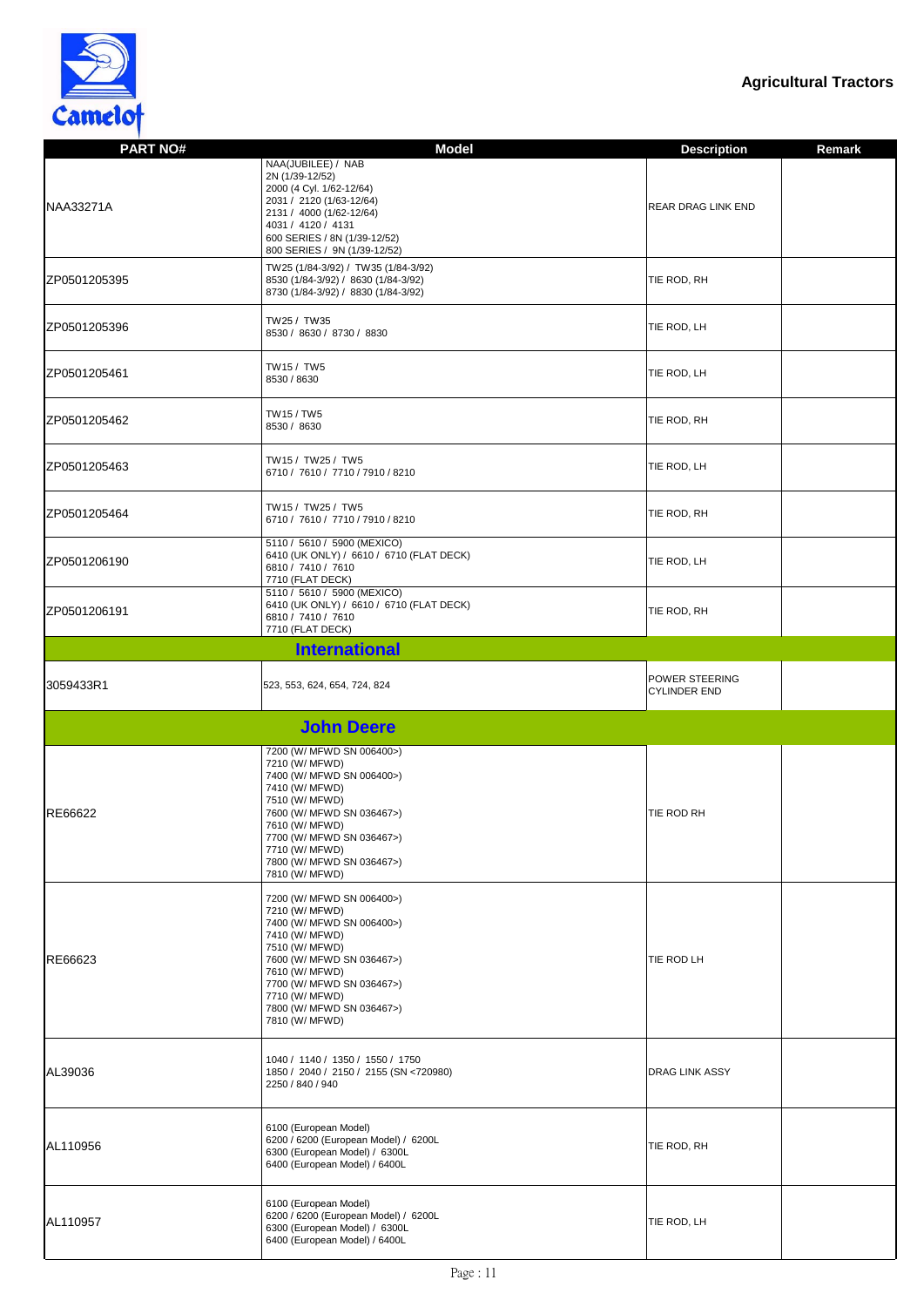

| <b>PART NO#</b> | <b>Model</b>                                                                                                                                                                                                                                                                                                                                                                                                                                                                                                                                    | <b>Description</b><br><b>Remark</b> |
|-----------------|-------------------------------------------------------------------------------------------------------------------------------------------------------------------------------------------------------------------------------------------------------------------------------------------------------------------------------------------------------------------------------------------------------------------------------------------------------------------------------------------------------------------------------------------------|-------------------------------------|
| AL116740        | 6010 (APL2025/AS2025)<br>6110 (APL2025/2035 & AS2025/2035)<br>6110L (APL2025/2035 & AS2025/2035)<br>6120 (AS2025) / 6120L (AS2025)<br>6210 (APL2025/2035 & AS2025/2035)<br>6210L (APL2025/2035 & AS2025/2035)<br>6215 (AS2025/AS2035)<br>6220 (AS2025) / 6220L (AS2025)<br>6300 (APL2025/2035 & AS2025/2035)<br>6300L (APL2035/AS2035)<br>6310 (APL2025/2035 & AS2025/2035)<br>6310L (APL2025/2035 & AS2025/2035)<br>6310S (MFWD) / 6320 (AS2035)<br>6320L (MFWD) / 6400 (APL2025/2035 & AS2025/2035)<br>6400L (APL2035/AS2035) / 6403 (AS2035) | <b>BALL JOINT, LH</b>               |
| AL116741        | 6010 (APL2025/AS2025)<br>6110 (APL2025/2035 & AS2025/2035)<br>6110L (APL2025/2035 & AS2025/2035)<br>6120 (AS2025) / 6120L (AS2025)<br>6210 (APL2025/2035 & AS2025/2035)<br>6210L (APL2025/2035 & AS2025/2035)<br>6215 (AS2025/AS2035)<br>6220 (AS2025) / 6220L (AS2025)<br>6300 (APL2025/2035 & AS2025/2035)<br>6300L (APL2035/AS2035)<br>6310 (APL2025/2035 & AS2025/2035)<br>6310L (APL2025/2035 & AS2025/2035)<br>6310S (MFWD) / 6320 (AS2035)<br>6320L (MFWD) / 6400 (APL2025/2035 & AS2025/2035)<br>6400L (APL2035/AS2035) / 6403 (AS2035) | TIE ROD, RH                         |
| AL119379        | 6900 (APL2060)<br>6910 (APL2060/AS2060) / 6910S (APL2060/AS2060)<br>6920 (AS2060 / Early Model)<br>6920S (AS2060 / Early Model)<br>7420 (AS2060) / 7505<br>7510 (W/ ZF Front Axle / SN 053665> / Except Hi-Crop)<br>7520 (AS2060)                                                                                                                                                                                                                                                                                                               | <b>TIE ROD</b>                      |
| AL168701        | 2955 (W/MFWD) / 3040 (W/MFWD S/N 430000->)<br>3050 (W/MFWD) / 3055 (W/MFWD)<br>3140 (W/MFWD S/N 430000->)<br>3150 (W/MFWD) / 3155 (W/MFWD)<br>3255 (W/MFWD) / 3350 (W/MFWD)<br>3640 (W/MFWD) / 3650 (W/MFWD)                                                                                                                                                                                                                                                                                                                                    | TIE ROD, LH                         |
| AL37204         | 1550 / 1640 / 1641 / 1750 / 1840 / 1850<br>1950 / 2040 / 2040S / 2140 / 2141 / 2250<br>2251 / 2350 / 2351 / 2355 / 2450 / 2541<br>2550 / 2555                                                                                                                                                                                                                                                                                                                                                                                                   | TIE ROD, LONG                       |
| AL38645         | <b>COMPACT TRACTOR: 3120</b><br>1850N / 1950N / 2150<br>2155 / 2840 / 3030 / 3130                                                                                                                                                                                                                                                                                                                                                                                                                                                               | <b>TIE ROD</b>                      |
| AL38646         | <b>COMPACT TRACTOR: 3120</b><br>2840 / 3030 / 3130                                                                                                                                                                                                                                                                                                                                                                                                                                                                                              | TIE ROD, LONG                       |
| AL39315         | 2140 (AXLE SN <024905)<br>2750 (AXLE SN <024905)<br>2950 (AXLE SN <026316)<br>3040 (AXLE SN <026316)<br>3140 (AXLE SN <026316)                                                                                                                                                                                                                                                                                                                                                                                                                  | <b>TIE ROD</b>                      |
| <b>AL39318R</b> | 3040 (SN <026316)<br>3140 (SN < 026316)                                                                                                                                                                                                                                                                                                                                                                                                                                                                                                         | <b>TIE ROD</b>                      |
| AL39319         | 1550 / 1640 (S/N 430000->)<br>1750 / 1850 / 1950<br>2040 (S/N 430000->)<br>2040S (S/N 430000->)<br>2140 / 2250 / 2350 / 2355 / 2450 / 2550<br>2555 / 2650 / 2750 / 2755 / 2850                                                                                                                                                                                                                                                                                                                                                                  | TIE ROD END                         |
| AL58013         | 2140 (AXLE SN 024906>)<br>2750 (AXLE SN 024906>)<br>2950 (AXLE SN 026317>)<br>3040 (AXLE SN 026317>)<br>3050<br>3140 (AXLE SN 026317>)<br>3350                                                                                                                                                                                                                                                                                                                                                                                                  | TIE ROD END, LH                     |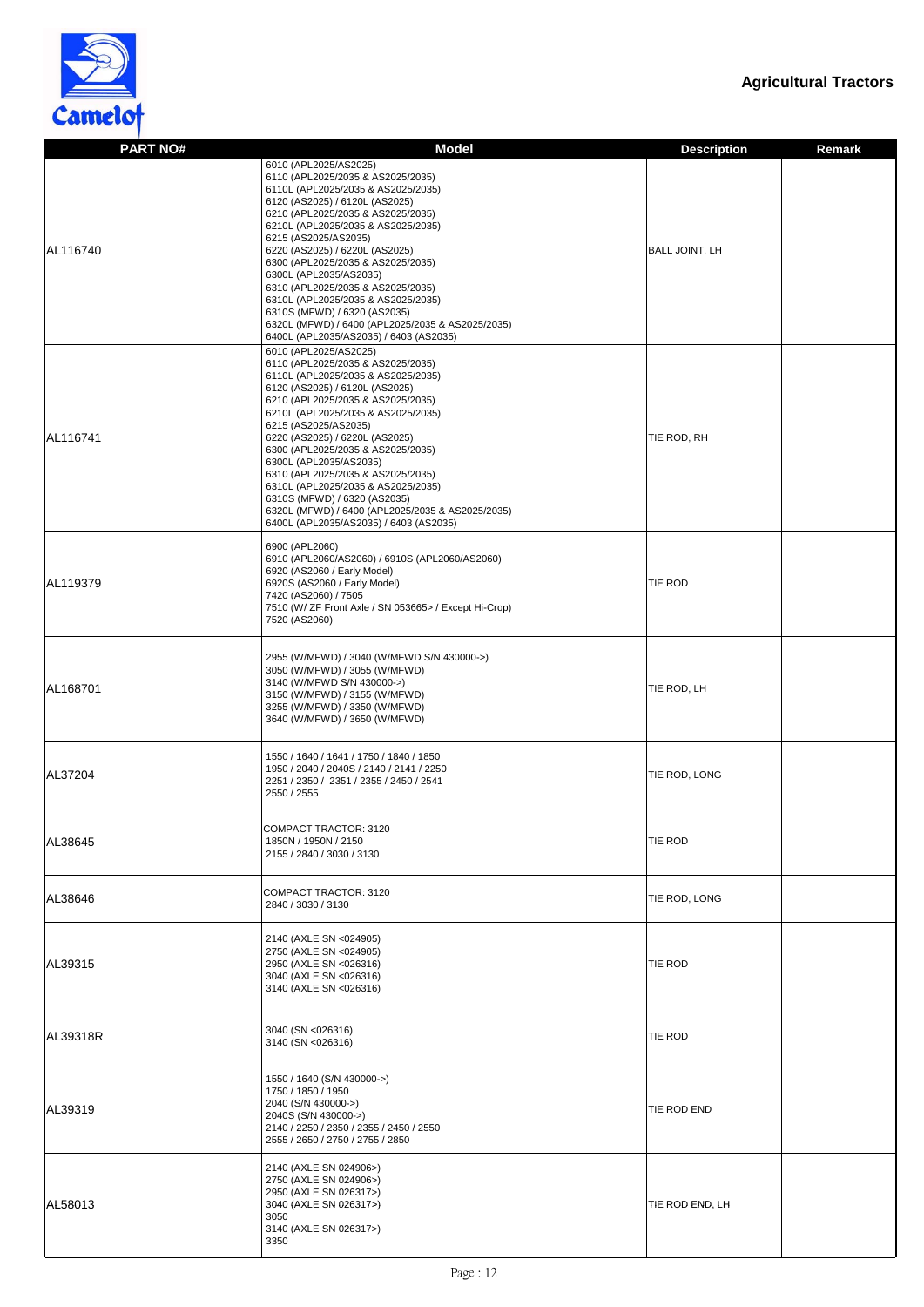

| <b>PART NO#</b> | <b>Model</b>                                                                                                                                                                                                                                                                                                                                                                                                                                                                                                                                  | <b>Description</b>    | <b>Remark</b> |
|-----------------|-----------------------------------------------------------------------------------------------------------------------------------------------------------------------------------------------------------------------------------------------------------------------------------------------------------------------------------------------------------------------------------------------------------------------------------------------------------------------------------------------------------------------------------------------|-----------------------|---------------|
|                 |                                                                                                                                                                                                                                                                                                                                                                                                                                                                                                                                               |                       |               |
| AL58014         | 2140 (AXLE SN 024906>)<br>2750 (AXLE SN 024906>)<br>2950 (AXLE SN 026317>)<br>3040 (AXLE SN 026317>)<br>3050<br>3140 (AXLE SN 026317>)<br>3350                                                                                                                                                                                                                                                                                                                                                                                                | TIE ROD END, RH       |               |
| AL63612         | 1550 (W/ MFWD SN 622000->)<br>1750 (W/ MFWD SN 622000->)<br>1850 (W/ MFWD SN 622000->)<br>2155 (W/ MFWD SN 622000->)                                                                                                                                                                                                                                                                                                                                                                                                                          |                       |               |
| AL68255         | 2955 (W/MFWD)<br>3040 (W/MFWD)<br>3050 (W/MFWD)<br>3055 (W/MFWD)<br>3140 (W/MFWD)<br>3150 (W/MFWD)<br>3155 (W/MFWD)<br>3255 (W/MFWD)<br>3350 (W/MFWD)<br>3640 (W/MFWD)<br>3650 (W/MFWD)                                                                                                                                                                                                                                                                                                                                                       | TIE ROD, RH           |               |
| AL68726         | 2355 (W/60"-88" TREAD)<br>2555 (W/60"-88" TREAD)<br>2755 (W/60"-88" TREAD)<br>2955 (W/60"-88" TREAD)                                                                                                                                                                                                                                                                                                                                                                                                                                          | TIE ROD, LONG NOTCHED |               |
| <b>AM3951T</b>  | 1010<br>320 (W/ STD FRONT AXLE)<br>330 (W/ STD FRONT AXLE)<br>40 (W/ STD FRONT AXLE)<br>420 (W/ STD FRONT AXLE)<br>430 (W/ STD FRONT AXLE)                                                                                                                                                                                                                                                                                                                                                                                                    | TIE ROD, LONG         |               |
| <b>AM496T</b>   | M (W/ STD & ADJUSTABLE FRONT AXLE)<br>1010<br>320 (W/ STD FRONT AXLE)<br>330 (W/ STD FRONT AXLE)<br>40 (W/ STD FRONT AXLE)<br>420 (W/ STD FRONT AXLE)<br>430 (W/ STD FRONT AXLE)                                                                                                                                                                                                                                                                                                                                                              | TIE ROD, R/H THREAD   |               |
| AR21944         | 520 / 530 / 620 / 630 / 720<br>730 / 820(2 Cyl.) / 830(2 Cyl.)                                                                                                                                                                                                                                                                                                                                                                                                                                                                                | TIE ROD, RH THREAD    |               |
| AR21945         | 520 / 530 / 620 / 630<br>720 / 730 / 820(2 Cyl.) / 830(2 Cyl.)                                                                                                                                                                                                                                                                                                                                                                                                                                                                                | TIE ROD, LH THREAD    |               |
| AR27351         | INDUSTRIAL/CONSTRUCTION: 300 (W/ FIXED FRONT AXLES)<br>INDUSTRIAL/CONSTRUCTION: 300B (W/ FIXED FRONT AXLES)<br>INDUSTRIAL/CONSTRUCTION: 302 (W/ FIXED FRONT AXLES)<br>INDUSTRIAL/CONSTRUCTION: 310 (W/ FIXED FRONT AXLES)<br>INDUSTRIAL/CONSTRUCTION: 400 (W/ FIXED FRONT AXLES)<br>INDUSTRIAL/CONSTRUCTION: 401 (W/ FIXED FRONT AXLES)<br>INDUSTRIAL/CONSTRUCTION: 401B (W/ FIXED FRONT AXLES)<br>INDUSTRIAL/CONSTRUCTION: 401C (W/ FIXED FRONT AXLES)<br>INDUSTRIAL/CONSTRUCTION: 480 (W/ FIXED FRONT AXLES)<br>1020 (W/ FIXED FRONT AXLES) | <b>TIE ROD</b>        |               |

| 1520 (W/ FIXED FRONT AXLES)      |  |
|----------------------------------|--|
| 2030 (W/ FIXED FRONT AXLES)      |  |
| 2510 / 2520                      |  |
| 301A (W/ FIXED FRONT AXLES)      |  |
| 3010 / 3020 / 4000 / 4010 / 4020 |  |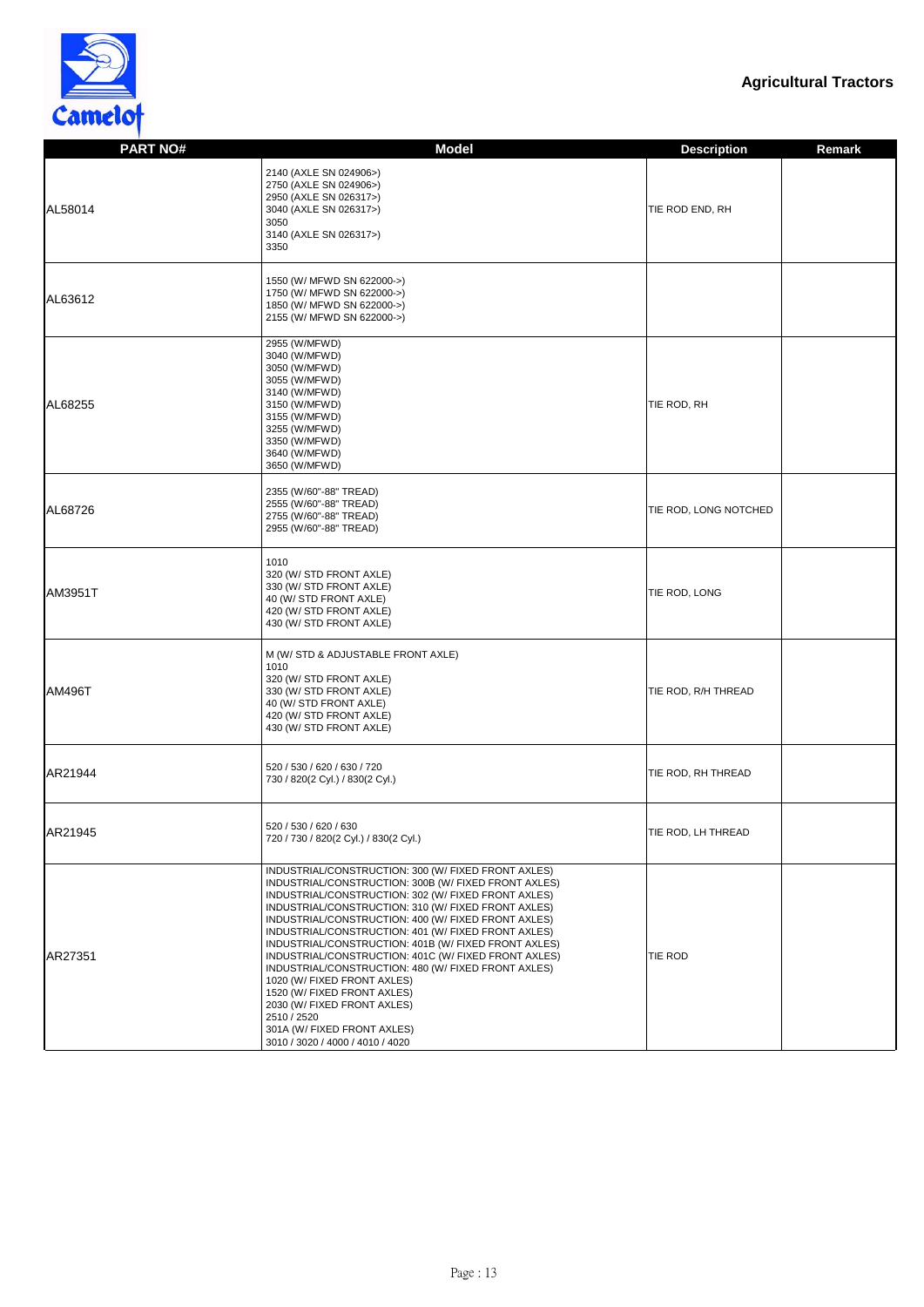

| <b>PART NO#</b> | <b>Model</b>                                                                                                                                                                                                                                                                                                                                                                                                                                                                                                                                                                                                                                                                                                                                                                                                                                                                                                                                                                                                                                                                                                                                                                           | <b>Description</b>   | <b>Remark</b> |
|-----------------|----------------------------------------------------------------------------------------------------------------------------------------------------------------------------------------------------------------------------------------------------------------------------------------------------------------------------------------------------------------------------------------------------------------------------------------------------------------------------------------------------------------------------------------------------------------------------------------------------------------------------------------------------------------------------------------------------------------------------------------------------------------------------------------------------------------------------------------------------------------------------------------------------------------------------------------------------------------------------------------------------------------------------------------------------------------------------------------------------------------------------------------------------------------------------------------|----------------------|---------------|
| AR27430         | INDUSTRIAL/CONSTRUCTION: 300 (FIXED TREAD STANDARD FRONT AXLES.)<br>INDUSTRIAL/CONSTRUCTION: 300B (W/ FIXED FRONT AXLES)<br>INDUSTRIAL/CONSTRUCTION: 302 (FIXED TREAD STANDARD FRONT AXLES.)<br>INDUSTRIAL/CONSTRUCTION: 302A (FIXED TREAD STANDARD FRONT AXLES.)<br>INDUSTRIAL/CONSTRUCTION: 310 (FIXED TREAD STANDARD FRONT AXLES.)<br>INDUSTRIAL/CONSTRUCTION: 380 (FIXED TREAD STANDARD FRONT AXLES.)<br>INDUSTRIAL/CONSTRUCTION: 400 (FIXED TREAD STANDARD FRONT AXLES.)<br>INDUSTRIAL/CONSTRUCTION: 401 (FIXED TREAD STANDARD FRONT AXLES.)<br>INDUSTRIAL/CONSTRUCTION: 401B (FIXED TREAD STANDARD FRONT AXLES.)<br>INDUSTRIAL/CONSTRUCTION: 401C (FIXED TREAD STANDARD FRONT AXLES.)<br>INDUSTRIAL/CONSTRUCTION: 480 (FIXED TREAD STANDARD FRONT AXLES.)<br>INDUSTRIAL/CONSTRUCTION: 480A (FIXED TREAD STANDARD FRONT AXLES.)<br>INDUSTRIAL/CONSTRUCTION: 480B (FIXED TREAD STANDARD FRONT AXLES.)<br>1020 (W/ FIXED FRONT AXLES)<br>1520 (W/ FIXED FRONT AXLES)<br>2030 (W/ FIXED FRONT AXLES)<br>2510 (FIXED TREAD STANDARD FRONT AXLES.)<br>2520 (FIXED TREAD STANDARD FRONT AXLES.)<br>301A (FIXED TREAD STANDARD FRONT AXLES.)<br>3010 (FIXED TREAD STANDARD FRONT AXLES.) | <b>TIE ROD</b>       |               |
| AR51584         | 2510 / 2520 / 3010 / 3020 / 4000<br>4010 / 4020 / 4230 / 4320<br>John Deere COTTON PICKER: 9900                                                                                                                                                                                                                                                                                                                                                                                                                                                                                                                                                                                                                                                                                                                                                                                                                                                                                                                                                                                                                                                                                        | <b>OUTER TIE ROD</b> |               |
| AR63587         | 4040 (W/ POWER FRONT AXLES)<br>4230 (W/ POWER FRONT AXLES)<br>4240 (W/ POWER FRONT AXLES)<br>4250 (W/ POWER FRONT AXLES)<br>4430 (W/ POWER FRONT AXLES)<br>4440 (W/ POWER FRONT AXLES)<br>4630 (W/ POWER FRONT AXLES)<br>4640 (SN<2436 W/ POWER FRONT AXLES)                                                                                                                                                                                                                                                                                                                                                                                                                                                                                                                                                                                                                                                                                                                                                                                                                                                                                                                           | <b>TIE ROD BLANK</b> |               |
| AR63588         | SPRAYER: 6500 (SELF PROPELLED)<br>SPRAYER: 6600 (SELF PROPELLED)<br>SPRAYER: 6700 (SELF PROPELLED)<br>4030 / 4040 / 4050 / 4055 / 4230 / 4240<br>4250 / 4255 / 4430 / 4440 / 4450 / 4455<br>Rear Axle/Steering Parts > Tie Rods and Ball Joints<br>COTTON PICKER: 9910 / 9920 /9930<br><b>COTTON STRIPPER: 7445</b>                                                                                                                                                                                                                                                                                                                                                                                                                                                                                                                                                                                                                                                                                                                                                                                                                                                                    | <b>INNER TIE ROD</b> |               |
| AR63589         | 4555 (W/ REG. WIDE FRONT AXLE)<br>4560 (W/ REG. WIDE FRONT AXLE)<br>4630 (W/ REG. WIDE FRONT AXLE)<br>4640 (W/ REG. WIDE FRONT AXLE)<br>4650 (W/ REG. WIDE FRONT AXLE)<br>4755 (W/ REG. WIDE FRONT AXLE)<br>4760 (W/ REG. WIDE FRONT AXLE)<br>COTTON PICKER: 9940 / 9950 / 9960 /9965 /9970                                                                                                                                                                                                                                                                                                                                                                                                                                                                                                                                                                                                                                                                                                                                                                                                                                                                                            | <b>INNER TIE ROD</b> |               |
| AR63590         | 4040 (W/ POWER FRONT AXLES)<br>4230 (W/ POWER FRONT AXLES)<br>4240 / 4250 (W/ POWER FRONT AXLES)<br>4430 (W/ POWER FRONT AXLES)<br>4440 (W/ POWER FRONT AXLES)<br>4555 (W/ EXTRA WIDE FRONT AXLE.)<br>4560 (W/ EXTRA WIDE FRONT AXLE.)<br>4630 (POWER FRONT WHEEL DRIVE))<br>4630 (W/ EXTRA WIDE FRONT AXLE.)<br>4640<br>4650 (W/ EXTRA WIDE FRONT AXLE.)<br>4755 (W/ EXTRA WIDE FRONT AXLE.)<br>4760 (W/ EXTRA WIDE FRONT AXLE.)<br>7200 / 7210 / 7220 / 7320 / 7400 / 7410                                                                                                                                                                                                                                                                                                                                                                                                                                                                                                                                                                                                                                                                                                           | TIE ROD END          |               |
| AR63591         | 4030 (W/ NARROW ROW WIDE FRONT AXLE)<br>4040 (W/ NARROW ROW WIDE FRONT AXLE)<br>4050 (W/ NARROW ROW WIDE FRONT AXLE)<br>4055 (W/ NARROW ROW WIDE FRONT AXLE)<br>4230 (W/ NARROW ROW WIDE FRONT AXLE)<br>4240 (W/ NARROW ROW WIDE FRONT AXLE)<br>4250 (W/ NARROW ROW WIDE FRONT AXLE)<br>4255 (W/ NARROW ROW WIDE FRONT AXLE)<br>4430 (W/ NARROW ROW WIDE FRONT AXLE)<br>4440 (W/ NARROW ROW WIDE FRONT AXLE)<br>4450 (W/ NARROW ROW WIDE FRONT AXLE)<br>4455 (W/ NARROW ROW WIDE FRONT AXLE)                                                                                                                                                                                                                                                                                                                                                                                                                                                                                                                                                                                                                                                                                           | TIE ROD, LONG        |               |
| AR63592         | 4030 (W/ REG. WIDE FRONT AXLE)<br>4040 / 4050 / 4055 / 4230 / 4240<br>4250 / 4255 / 4430 / 4440 / 4450 / 4455<br>COTTON PICKER: 9910 / 9920                                                                                                                                                                                                                                                                                                                                                                                                                                                                                                                                                                                                                                                                                                                                                                                                                                                                                                                                                                                                                                            | <b>OUTER TIE ROD</b> |               |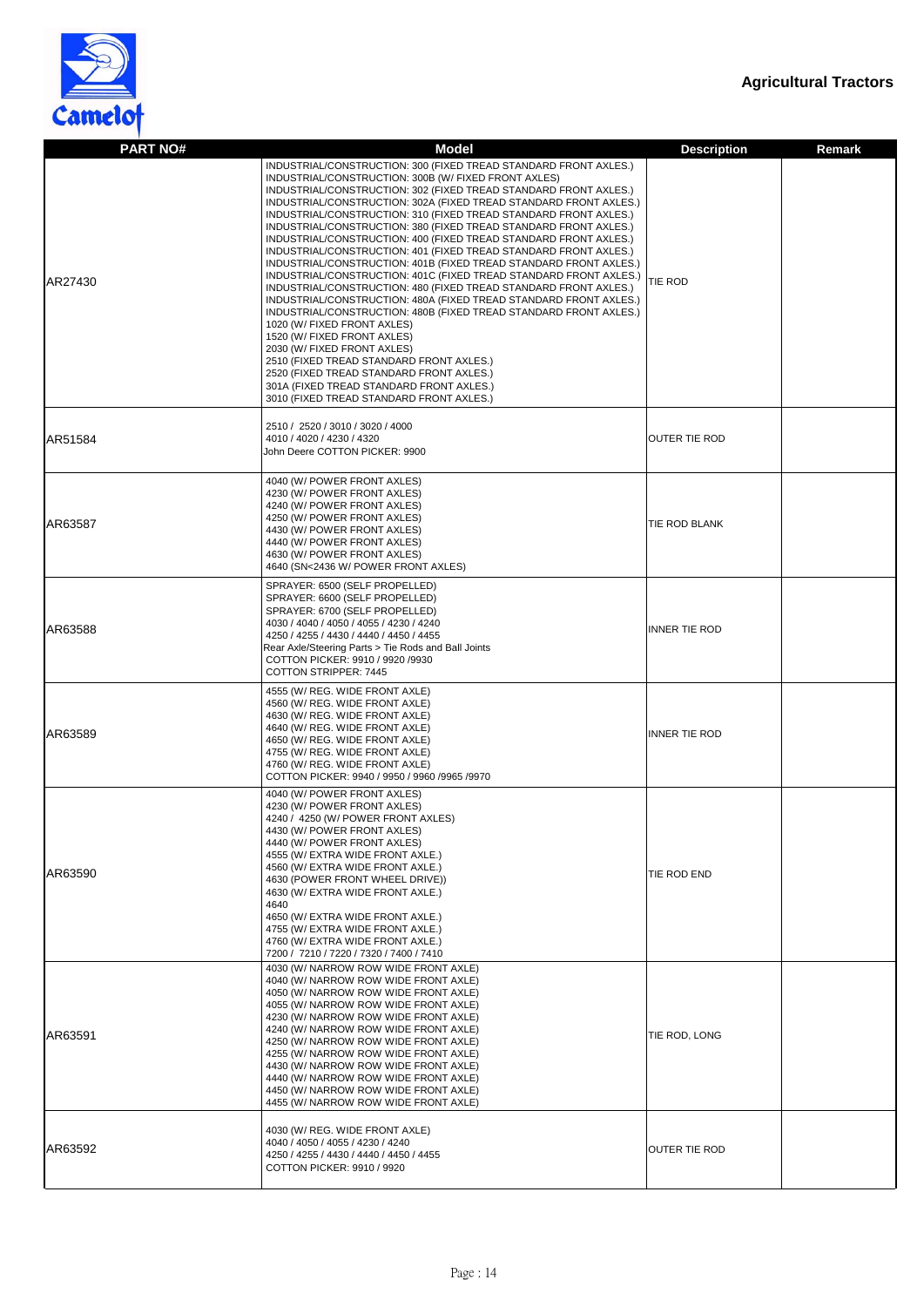



| <b>PART NO#</b> | <b>Model</b>                                                                                                                                                                                                                                                                                                                                                                                                                                                                                                                                                                             | <b>Description</b><br><b>Remark</b> |
|-----------------|------------------------------------------------------------------------------------------------------------------------------------------------------------------------------------------------------------------------------------------------------------------------------------------------------------------------------------------------------------------------------------------------------------------------------------------------------------------------------------------------------------------------------------------------------------------------------------------|-------------------------------------|
| AR63593         | 4030 (W/ EXTRA WIDE ROW FRONT AXLES)<br>4040 (W/ EXTRA WIDE ROW FRONT AXLES)<br>4050 (W/ EXTRA WIDE ROW FRONT AXLES)<br>4055 (W/ EXTRA WIDE ROW FRONT AXLES)<br>4230 (W/ EXTRA WIDE ROW FRONT AXLES)<br>4240 (W/ EXTRA WIDE ROW FRONT AXLES)<br>4250 (W/ EXTRA WIDE ROW FRONT AXLES)<br>4255 (W/ EXTRA WIDE ROW FRONT AXLES)<br>4430 (W/ EXTRA WIDE ROW FRONT AXLES)<br>4440 (W/ EXTRA WIDE ROW FRONT AXLES)<br>4450 (W/ EXTRA WIDE ROW FRONT AXLES)<br>4455 (W/ EXTRA WIDE ROW FRONT AXLES)<br><b>COTTON PICKER: 9920</b><br><b>COTTON PICKER: 9930</b><br><b>COTTON STRIPPER: 7445</b> | TIE ROD - LONG                      |
| AR63595         | TRACTOR: 4555 (W/ EXTRA WIDE FRONT AXLE.)<br>TRACTOR: 4630 (W/ EXTRA WIDE FRONT AXLE.)<br>TRACTOR: 4640 (W/ EXTRA WIDE FRONT AXLE.)<br>TRACTOR: 4650 (W/ EXTRA WIDE FRONT AXLE.)<br>TRACTOR: 4755 (W/ EXTRA WIDE FRONT AXLE.)<br>TRACTOR: 4760 (W/ EXTRA WIDE FRONT AXLE.)                                                                                                                                                                                                                                                                                                               | TIE ROD, LONG                       |
| AR63833         | 4555 (W/ REG. WIDE FRONT AXLE)<br>4560 (W/ REG. WIDE FRONT AXLE)<br>4630 (W/ REG. WIDE FRONT AXLE)<br>4640 (W/ REG. WIDE FRONT AXLE)<br>4650 (W/ REG. WIDE FRONT AXLE)<br>4755 (W/ REG. WIDE FRONT AXLE)<br>4760 (W/ REG. WIDE FRONT AXLE)<br><b>COTTON PICKER: 9940</b><br><b>COTTON PICKER: 9950</b>                                                                                                                                                                                                                                                                                   | <b>OUTER TIE ROD</b>                |
| AR85943         | 4040 / 4240 / 4440<br>4640 (SN 2437-> W/ PFWD)<br>4840 (W/ EXTRA WIDE FRONT)<br>4850 (W/ EXTRA WIDE FRONT)<br>4955 (W/ EXTRA WIDE FRONT)<br>4960 (W/ EXTRA WIDE FRONT)                                                                                                                                                                                                                                                                                                                                                                                                                   | TIE ROD, SHORT                      |
| AR85945         | 4840 (W/ REG. WIDE FRONT AXLES.)<br>4850 (W/ REG. WIDE FRONT AXLES.)<br>4955 (W/ REG. WIDE FRONT AXLES.)<br>4960 (W/ REG. WIDE FRONT AXLES.)                                                                                                                                                                                                                                                                                                                                                                                                                                             | INNER TIE ROD                       |
| AR85946         | 4840 (W/ REG. WIDE FRONT AXLES.)<br>4850 (W/ REG. WIDE FRONT AXLES.)<br>4955 (W/ REG. WIDE FRONT AXLES.)<br>4960 (W/ REG. WIDE FRONT AXLES.)                                                                                                                                                                                                                                                                                                                                                                                                                                             | TIE ROD, OUTER                      |
| AR85947         | 4040 / 4240 / 4440<br>4640 (SN 2437-> W/ PFWD)                                                                                                                                                                                                                                                                                                                                                                                                                                                                                                                                           |                                     |
| AT13971         | 1010 (SN 042001->)<br>2010                                                                                                                                                                                                                                                                                                                                                                                                                                                                                                                                                               | TIE ROD, SHORT                      |
| AT13972         | 1010 / 2010                                                                                                                                                                                                                                                                                                                                                                                                                                                                                                                                                                              | TIE ROD, LONG NOTCHED               |
| AT15931         | 1010                                                                                                                                                                                                                                                                                                                                                                                                                                                                                                                                                                                     |                                     |
| AT20944         | 1020 (STRAIGHT AXLE 48"-80" HU, RU)<br>1520 (STR AXLE 48"-80")<br>2020 (STR AXLE 48"-80")                                                                                                                                                                                                                                                                                                                                                                                                                                                                                                | TIE ROD;LONG GROOVED                |
| AT23583         | 1020 / 1520 / 1530 / 2020 / 2030<br>2040 / 2240 / 2440 / 2630 / 2640                                                                                                                                                                                                                                                                                                                                                                                                                                                                                                                     | <b>OUTER TIE ROD</b>                |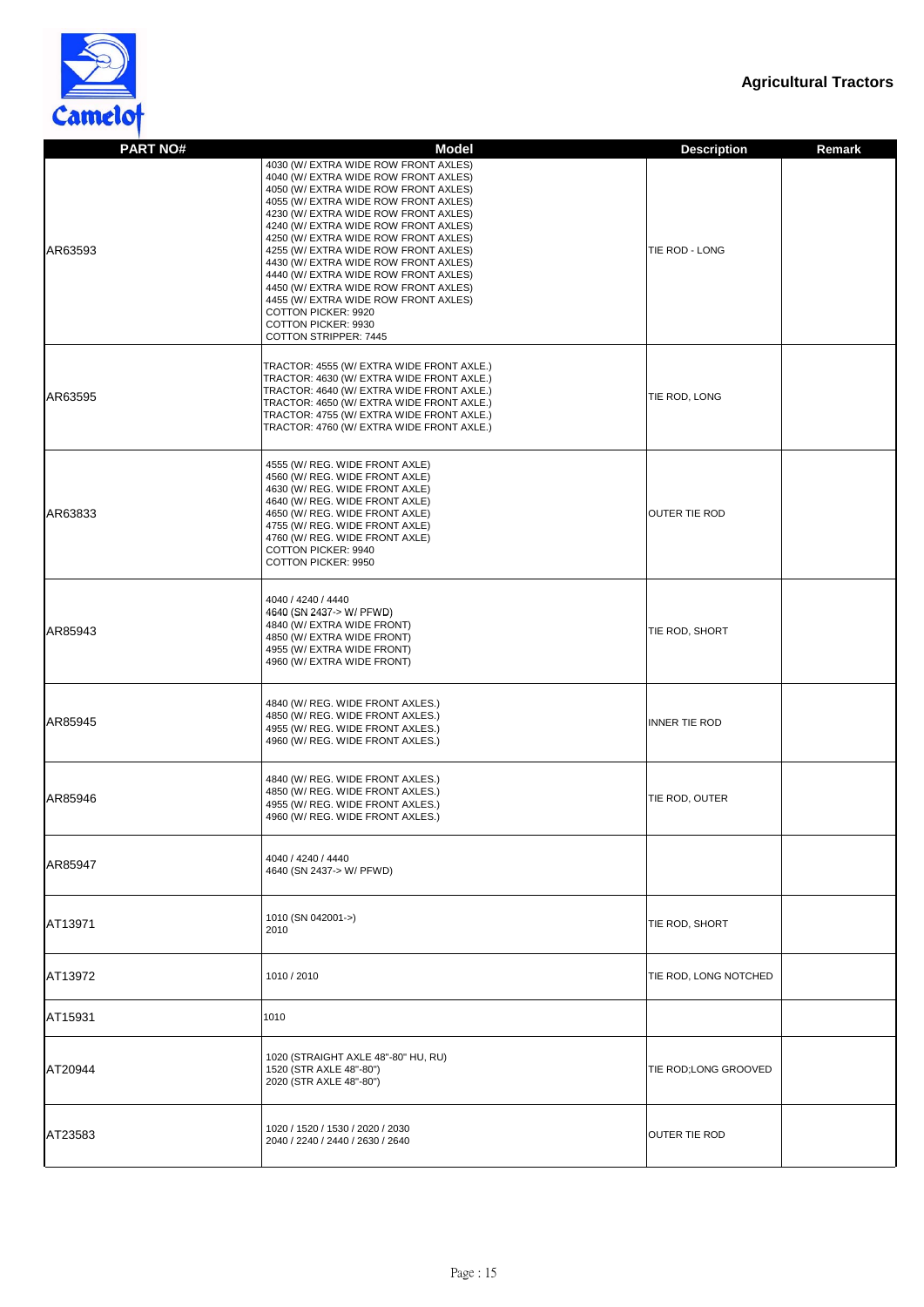

| <b>PART NO#</b> | <b>Model</b>                                                                                                                                                                                                                                                                                                                                                                                                                                                                                                                                                                                                                                                                                 | <b>Description</b>        | <b>Remark</b> |
|-----------------|----------------------------------------------------------------------------------------------------------------------------------------------------------------------------------------------------------------------------------------------------------------------------------------------------------------------------------------------------------------------------------------------------------------------------------------------------------------------------------------------------------------------------------------------------------------------------------------------------------------------------------------------------------------------------------------------|---------------------------|---------------|
| AT23885         | INDUSTRIAL/CONSTRUCTION: 300<br>INDUSTRIAL/CONSTRUCTION: 301<br>INDUSTRIAL/CONSTRUCTION: 302<br>INDUSTRIAL/CONSTRUCTION: 400<br>INDUSTRIAL/CONSTRUCTION: 401<br>INDUSTRIAL/CONSTRUCTION: 401B<br>1020 / 1040 / 1120 / 1140 / 1530 / 2020<br>2030 / 2040 / 2150 / 2240 / 2255 / 2440<br>2630 / 2640                                                                                                                                                                                                                                                                                                                                                                                           | <b>OUTER TIE ROD</b>      |               |
| AT27130         | INDUSTRIAL/CONSTRUCTION: 300<br>INDUSTRIAL/CONSTRUCTION: 301<br>INDUSTRIAL/CONSTRUCTION: 302<br>INDUSTRIAL/CONSTRUCTION: 400<br>INDUSTRIAL/CONSTRUCTION: 401<br>INDUSTRIAL/CONSTRUCTION: 401B<br>1020 / 1030 / 1040 / 1120 / 1130 / 1140<br>1520 / 1530 / 1630 / 1640 / 1641F<br>1840 / 2020 / 2030                                                                                                                                                                                                                                                                                                                                                                                          | <b>INNER TIE ROD</b>      |               |
| AT27131         | 1020 / 1030 / 1040 / 1120 / 1130 / 1140<br>1530 / 1630 / 1641F / 2020 / 2030 / 2040<br>2120 / 2150 / 2240 / 2255 / 820(3 Cyl.)<br>830(3 Cyl.) / 920 / 940                                                                                                                                                                                                                                                                                                                                                                                                                                                                                                                                    | <b>OUTER TIE ROD</b>      |               |
| AT27134         | INDUSTRIAL/CONSTRUCTION: 301<br>INDUSTRIAL/CONSTRUCTION: 401<br>1020 / 1030 / 1040 / 1120 / 1130<br>1140 / 1520 / 1530 / 1630 / 1640<br>2020 / 2030 / 2120 / 2240 / 2440<br>2630 / 2640 / 840                                                                                                                                                                                                                                                                                                                                                                                                                                                                                                | OUTER TIE ROD             |               |
| M2301T          | INDUSTRIAL/CONSTRUCTION: 310<br>INDUSTRIAL/CONSTRUCTION: 310A<br>INDUSTRIAL/CONSTRUCTION: 310B<br>INDUSTRIAL/CONSTRUCTION: 401D<br>INDUSTRIAL/CONSTRUCTION: 410<br>INDUSTRIAL/CONSTRUCTION: 480C<br>INDUSTRIAL/CONSTRUCTION: 500<br>INDUSTRIAL/CONSTRUCTION: 500A<br>INDUSTRIAL/CONSTRUCTION: 500B<br>INDUSTRIAL/CONSTRUCTION: 500C<br>INDUSTRIAL/CONSTRUCTION: 510<br>INDUSTRIAL/CONSTRUCTION: 600<br>INDUSTRIAL/CONSTRUCTION: 700A<br>INDUSTRIAL/CONSTRUCTION: 760<br>INDUSTRIAL/CONSTRUCTION: 760A<br>4040 (W/ POWER FRONT AXLES)<br>4230 (W/ POWER FRONT AXLES)<br>4250 (W/ POWER FRONT AXLES)<br>4430 (W/ POWER FRONT AXLES)<br>4440 (W/ POWER FRONT AXLES)                             | <b>CLAMP</b>              |               |
| R28021          | 2510 / 2520 / 3010 / 3020 / 4000<br>4010 / 4020 / 4230 / 4320<br><b>COTTON PICKER: 9900</b>                                                                                                                                                                                                                                                                                                                                                                                                                                                                                                                                                                                                  | <b>OUTER TIE ROD TUBE</b> |               |
| R28022          | 2510 / 2520 / 3010 / 3020 / 4000<br>4010 / 4020 / 4230 / 4320<br><b>COTTON PICKER: 9900</b>                                                                                                                                                                                                                                                                                                                                                                                                                                                                                                                                                                                                  | INNER TIE ROD TUBE        |               |
| R28023          | INDUSTRIAL/CONSTRUCTION: 300<br>INDUSTRIAL/CONSTRUCTION: 300B (W/ FIXED FRONT AXLES)<br>INDUSTRIAL/CONSTRUCTION: 302<br>INDUSTRIAL/CONSTRUCTION: 302A<br>INDUSTRIAL/CONSTRUCTION: 310<br>INDUSTRIAL/CONSTRUCTION: 380<br>INDUSTRIAL/CONSTRUCTION: 400<br>INDUSTRIAL/CONSTRUCTION: 401<br>INDUSTRIAL/CONSTRUCTION: 401B<br>INDUSTRIAL/CONSTRUCTION: 401C<br>INDUSTRIAL/CONSTRUCTION: 410<br>INDUSTRIAL/CONSTRUCTION: 480<br>INDUSTRIAL/CONSTRUCTION: 480A<br>INDUSTRIAL/CONSTRUCTION: 480B<br>SPRAYER: 6500 (SELF PROPELLED)<br>SPRAYER: 6600 (SELF PROPELLED)<br>SPRAYER: 6700 (SELF PROPELLED)<br>1020 (W/ FIXED FRONT AXLES)<br>1520 (W/ FIXED FRONT AXLES)<br>2030 (W/ FIXED FRONT AXLES) | <b>CLAMP</b>              |               |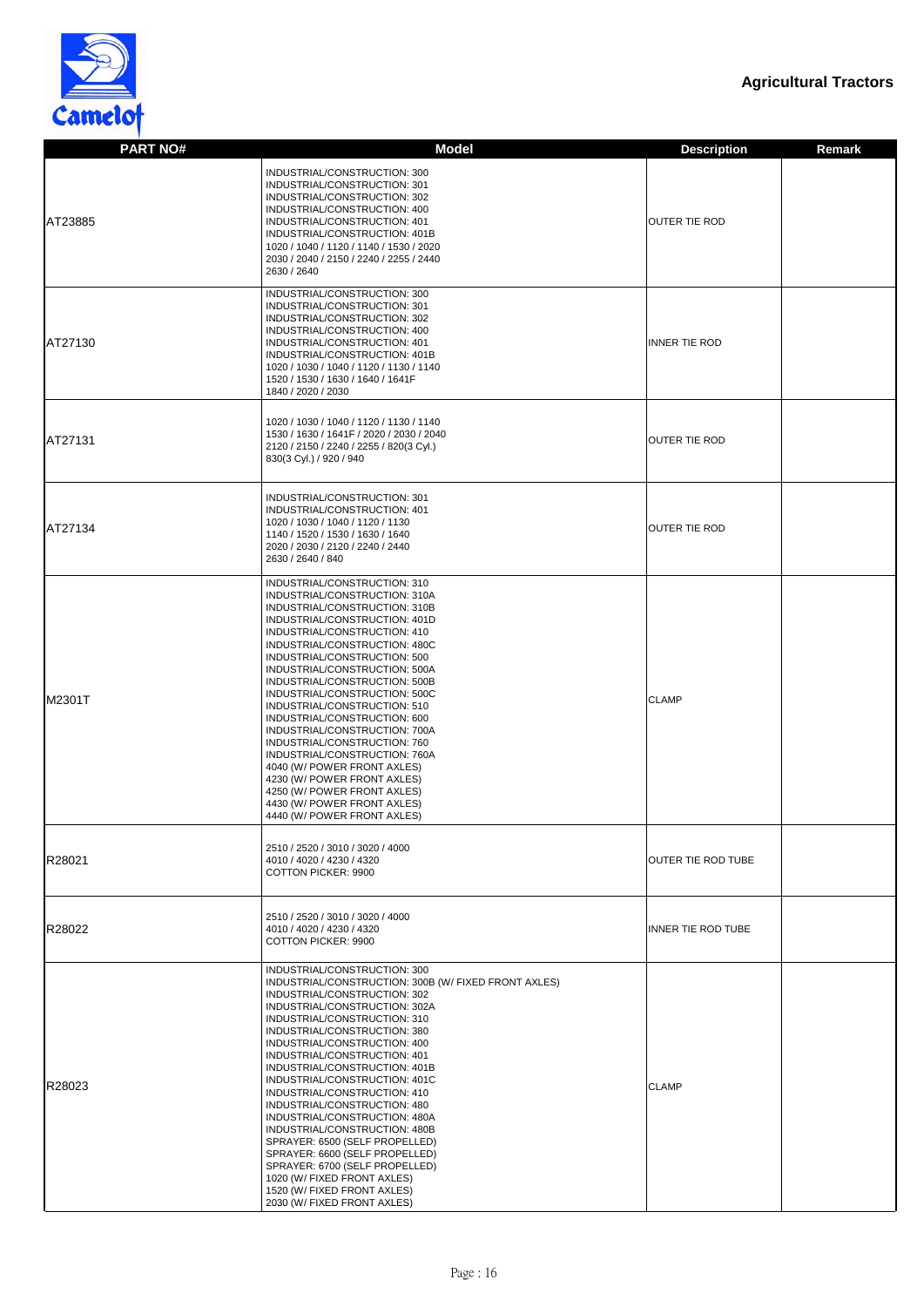

| <b>PART NO#</b> | <b>Model</b>                                                                                                                                                                                                                                                                                                                                                                                                                                                    | <b>Remark</b><br><b>Description</b> |
|-----------------|-----------------------------------------------------------------------------------------------------------------------------------------------------------------------------------------------------------------------------------------------------------------------------------------------------------------------------------------------------------------------------------------------------------------------------------------------------------------|-------------------------------------|
| R28024          | SPRAYER: 6500 / 6600 / 6700<br>2510 / 2520 / 3010 / 3020 / 4000<br>4010 / 4020 / 4040 / 4230 / 4240<br>4320 / 4430 / 4440 / 4555 / 4560<br>4630 / 4755                                                                                                                                                                                                                                                                                                          | <b>CLAMP</b>                        |
| <b>RE12325</b>  | 4050 (W/ MFWD) / 4055 (W/ MFWD)<br>4250 (W/ MFWD) / 4255 (W/ MFWD)<br>4450 (W/ MFWD) / 4455 (W/ MFWD)<br>4555 (W/ MFWD) / 4560 (W/ MFWD)<br>4650 (W/ MFWD) / 4755 (W/ MFWD)<br>4760 (W/ MFWD) / 4850 (W/ MFWD)<br>4955 (W/ MFWD) / 4960 (W/ MFWD)<br>7600 (W/ MFWD <- 036466) / 7700 (SN < 036466)<br>7800 (W/ MFWD <- 036466)<br>Rear Axle/Steering Parts > Tie Rods and Ball Joints<br>COMBINE: 9400 / COMBINE: 9410 / COMBINE: 9450                          | TIE ROD END                         |
| <b>RE12326</b>  | 4050 (W/ MFWD) / 4055 (W/ MFWD)<br>4250 (W/ MFWD) / 4255 (W/ MFWD)<br>4450 (W/ MFWD) / 4455 (W/ MFWD)<br>4555 (W/ MFWD) / 4560 (W/ MFWD)<br>4650 (W/ MFWD) / 4755 (W/ MFWD)<br>4760 (W/ MFWD) / 4850 (W/ MFWD)<br>4955 (W/ MFWD) / 4960 (W/ MFWD)<br>7600 (SN <- 036466) / 7700 (SN <- 036466)<br>7800 (SN <- 036466) / Rear Axle/Steering Parts > Tie Rods and Ball Joints<br>COMBINE: CTS / COMBINE: CTS II<br>COMBINE: 9400 (ADJUSTABLE REAR AXLE AND FIXED) | <b>TIE ROD END</b>                  |
|                 | <b>Kubota</b>                                                                                                                                                                                                                                                                                                                                                                                                                                                   |                                     |
| 35533-62920     | M4030, M4950-S, M5030, M5950-S, M6030, M6800, M6950-S, M7030, M7030SU,<br>M8030, M8200, M9000                                                                                                                                                                                                                                                                                                                                                                   | TIE ROD END, STEER CYL.             |
| 35820-62930     | M4950 (2WD SN <10030 or 4WD SN <50122)<br>M5950 (2WD SN <10030 or 4WD SN <50031)<br>M6950 (2WD SN <10030 or 4WD SN <50061)<br>M7950 (2WD SN <10030 OR 4WD SN <50232)                                                                                                                                                                                                                                                                                            | TIE ROD END                         |
| 35860-62930     | M4950 (2WD SN 10031> or 4WD SN 50123>)<br>M4950-S (2WD)<br>M5950 (2WD SN 10031> or 4WD SN 50123>)<br>M5950-S (2WD)<br>M6950 (2WD SN 10061> or 4WD SN 50062>)<br>M6950-S (2WD)<br>M7950 (2WD SN 10101> or 4WD SN 50233>)<br>M7950-S (2WD)<br>M8950 (2WD)                                                                                                                                                                                                         | TIE ROD END, INNER                  |
| 36200-62872     | M4000 (2WD) / M4050 (2WD)<br>M4500 (2WD) / M7500 (2WD)                                                                                                                                                                                                                                                                                                                                                                                                          | TIE ROD END, OUTER                  |
| 36200-62932     | L295 (4WD (DT) SN <14664)<br>M4000 (All inner 2WD or 4WD drag link end)<br>M4050 (All inner 2WD or 4WD drag link end)<br>M4500 (All inner 2WD or 4WD drag link end)<br>M7500 (All inner 2WD or 4WD drag link end)                                                                                                                                                                                                                                               | TIE ROD END, INNER                  |
| 36710-62920     | M7580 (4WD (DT)) / M7950-S (4WD (DT))<br>M8580 (4WD (DT)) / M8950-S (4WD (DT))<br>M9580 (4WD (DT))                                                                                                                                                                                                                                                                                                                                                              | TIE ROD END, STEER CYL.             |
| 67121-56520     | COMPACT TRACTOR: B1550<br>COMPACT TRACTOR: B1750<br><b>COMPACT TRACTOR: B4200</b><br>COMPACT TRACTOR: B5200<br>COMPACT TRACTOR: B6200<br>COMPACT TRACTOR: B7100 (HST models)<br>COMPACT TRACTOR: B7200                                                                                                                                                                                                                                                          | TIE ROD END                         |
| 66711-56540     | COMPACT TRACTOR: B5100<br>COMPACT TRACTOR: B6000<br>COMPACT TRACTOR: B6100<br>COMPACT TRACTOR: B7100 (Gear Drive models)                                                                                                                                                                                                                                                                                                                                        | TIE ROD END                         |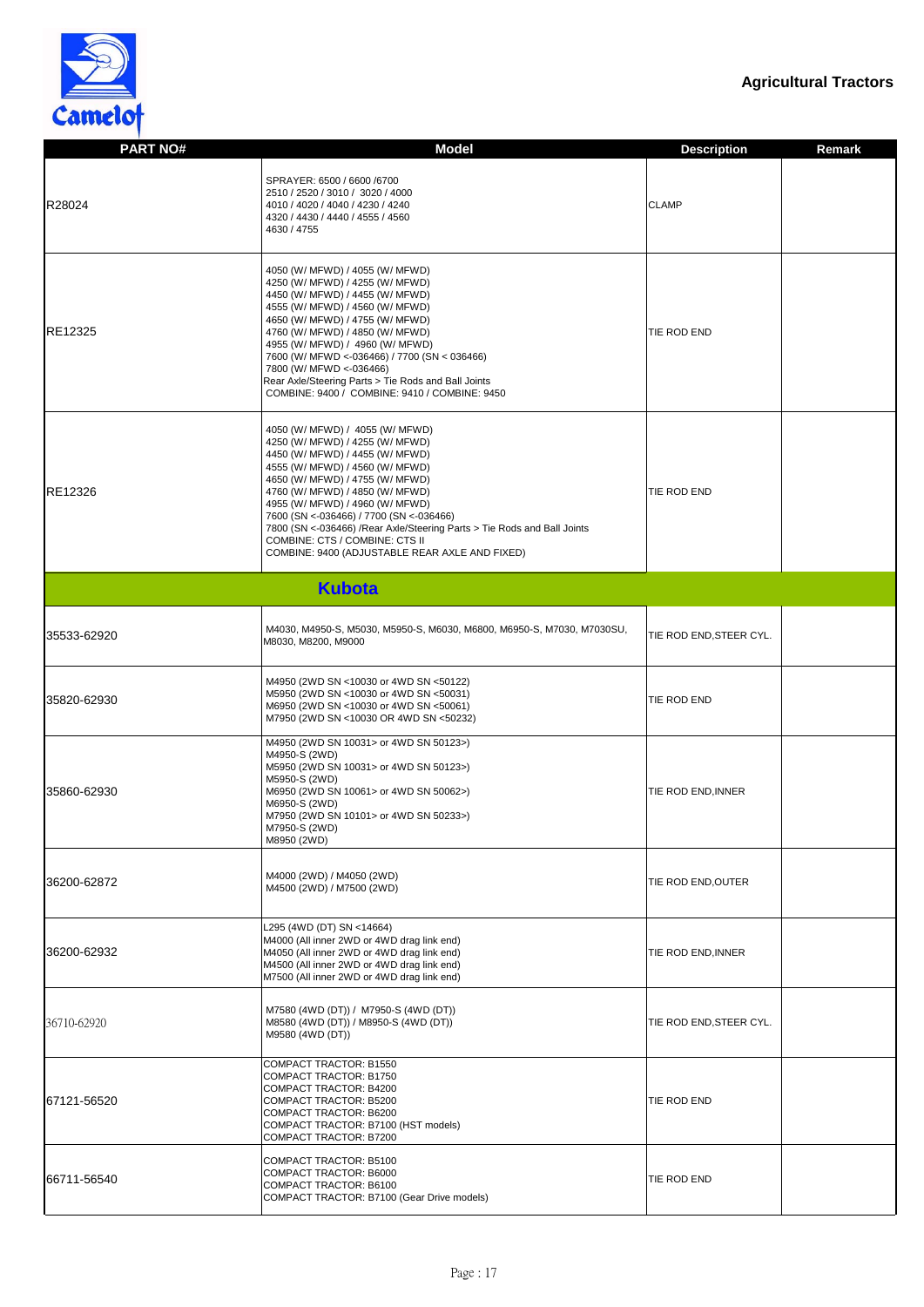

| <b>PART NO#</b> | <b>Model</b>                                                                                                                                                                                                                                                                                                                                                                                                                                                                                                                                               | <b>Description</b>      | <b>Remark</b> |
|-----------------|------------------------------------------------------------------------------------------------------------------------------------------------------------------------------------------------------------------------------------------------------------------------------------------------------------------------------------------------------------------------------------------------------------------------------------------------------------------------------------------------------------------------------------------------------------|-------------------------|---------------|
| 38440-44790     | COMPACT TRACTOR: B1700 (2WD (E/HSE))<br>COMPACT TRACTOR: B2100 (2WD (E/HSE))<br>COMPACT TRACTOR: B2150<br>COMPACT TRACTOR: B2400 (2WD (E/HSE))<br>COMPACT TRACTOR: B8200<br>COMPACT TRACTOR: B9200<br>COMPACT TRACTOR: L185 (4WD (DT))<br>COMPACT TRACTOR: L2050<br>COMPACT TRACTOR: L2250<br>COMPACT TRACTOR: L235<br>COMPACT TRACTOR: L2350<br>COMPACT TRACTOR: L245<br>COMPACT TRACTOR: L2500<br>COMPACT TRACTOR: L275<br>COMPACT TRACTOR: L295 (2WD (F) Rear Drag Link End SN 12224 >)<br>INDUSTRIAL/CONSTRUCTION: B20<br>INDUSTRIAL/CONSTRUCTION: B21 | TIE ROD END             |               |
| 3A161-62920     | M105S (4WD) / M105X (4WD)<br>M110 (4WD) / M9000 (4WD)<br>M95S (4WD)                                                                                                                                                                                                                                                                                                                                                                                                                                                                                        | TIE ROD END, STEER CYL. |               |
|                 | Landini                                                                                                                                                                                                                                                                                                                                                                                                                                                                                                                                                    |                         |               |
| 3426336M1       | 9880                                                                                                                                                                                                                                                                                                                                                                                                                                                                                                                                                       | <b>CYLINDER END</b>     |               |
|                 | <b>Massey Ferguson</b>                                                                                                                                                                                                                                                                                                                                                                                                                                                                                                                                     |                         |               |
| 1026382M93      | 1100 / 1105 / 1130<br>1135 / 1150 / 1155                                                                                                                                                                                                                                                                                                                                                                                                                                                                                                                   | <b>TIE ROD</b>          |               |
| 1028098M91      | INDUSTRIAL/CONSTRUCTION:30(IND)<br>INDUSTRIAL/CONSTRUCTION:31(IND)<br>INDUSTRIAL/CONSTRUCTION:3165(TURFANDUTILITYLH)<br>165 /168 /175 /188 /255<br>265 /275 /285 /290                                                                                                                                                                                                                                                                                                                                                                                      | <b>TIE ROD</b>          |               |
| 1028262M91      | INDUSTRIAL/CONSTRUCTION: 30 (IND)<br>INDUSTRIAL/CONSTRUCTION: 31 (IND)<br>165 / 168 / 175 / 185 / 188 / 255<br>265 / 275 / 285 / 290                                                                                                                                                                                                                                                                                                                                                                                                                       | <b>TIE ROD</b>          |               |
| 1028264M91      | INDUSTRIAL/CONSTRUCTION: 30 (IND)<br>INDUSTRIAL/CONSTRUCTION: 31 (IND)<br>165 / 168 / 175 / 185 / 188 / 255<br>265 / 275 / 285 / 290                                                                                                                                                                                                                                                                                                                                                                                                                       | <b>TIE ROD</b>          |               |
| 1028268M92      | 1080 / 1085<br>180 / 185                                                                                                                                                                                                                                                                                                                                                                                                                                                                                                                                   | <b>TIE ROD</b>          |               |
| 1032254M91      | TRACTOR: 265 (NARROW ORCHARD)                                                                                                                                                                                                                                                                                                                                                                                                                                                                                                                              | TIE ROD (LONG)          |               |
| 1033035M91      | <b>FORKLIFT: 4500 (IND)</b><br>INDUSTRIAL/CONSTRUCTION: 20C<br>INDUSTRIAL/CONSTRUCTION: 2200<br>INDUSTRIAL/CONSTRUCTION: 30B<br>INDUSTRIAL/CONSTRUCTION: 40B<br>235 / 245 (ORCHARD)<br>265 (with dual steering cylinders)<br>285 (with dual steering cylinders)                                                                                                                                                                                                                                                                                            | PS CYLINDER END         |               |
| 1043487M91      | TRACTOR: 235 (W/STD STRAIGHT AXLE)                                                                                                                                                                                                                                                                                                                                                                                                                                                                                                                         | DRAG LINK ROD, RH       |               |
| 1043491M91      | TRACTOR: 235 (W/ STD STRAIGHT AXLE)                                                                                                                                                                                                                                                                                                                                                                                                                                                                                                                        | DRAG LINK ROD, LH       |               |
| 1044294M91      | 245 (HVY DUTY FRONT)<br>285                                                                                                                                                                                                                                                                                                                                                                                                                                                                                                                                | TIE ROD, OUTER RH       |               |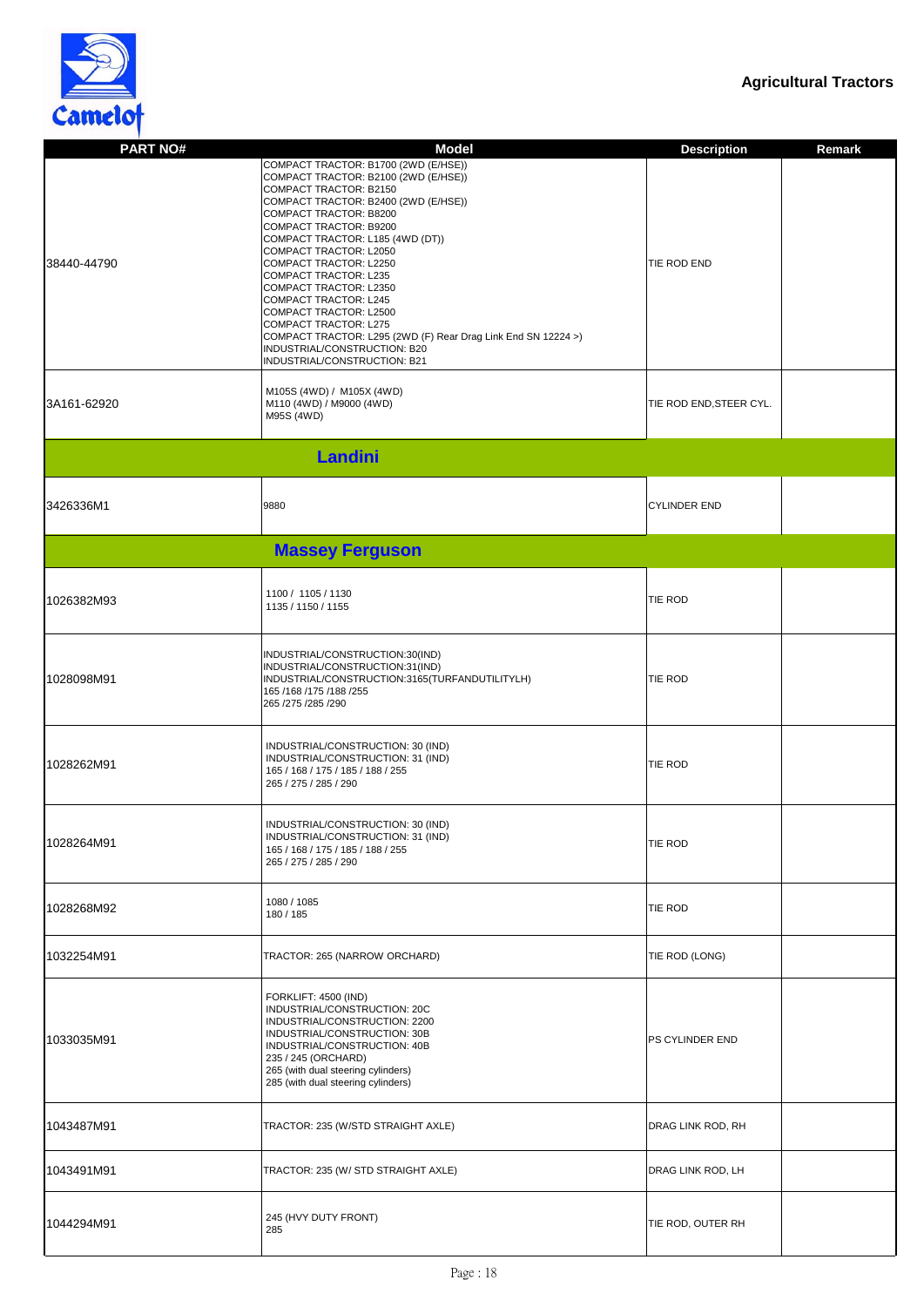

| <b>PART NO#</b> | <b>Model</b>                                                                                                                                                            | <b>Description</b>       | <b>Remark</b> |
|-----------------|-------------------------------------------------------------------------------------------------------------------------------------------------------------------------|--------------------------|---------------|
| 1044295M91      | 245 (W/HVY DUTY FRONT)<br>285                                                                                                                                           | <b>INNER TIE ROD</b>     |               |
| 1044297M91      | 245 (W/ HVY DUTY FRONT)<br>285                                                                                                                                          | <b>TIE ROD</b>           |               |
| 1044298M91      | 245 (W/HVY DUTY FRONT)<br>285                                                                                                                                           | TIE ROD, OUTER           |               |
| 1048272M91      | 230 (SN <9A349239)<br>245                                                                                                                                               | RH/LH TIE ROD            |               |
| 1048273M91      | 230                                                                                                                                                                     | TIE ROD, OUTER RH        |               |
| 1043489M1       | 235 (W/ STD STRAIGHT AXLE)                                                                                                                                              | <b>DRAG LINK END R/L</b> |               |
| 1617829M1       | 2640 (W/ MFWD)<br>3505 (W/ MFWD)<br>3525 (W/ MFWD)<br>3545 (W/ MFWD)<br>3630 (W/ MFWD)<br>3650 (W/ MFWD)                                                                | TIE ROD (RH)             |               |
| 1678023M1       | 298<br>698 (W/ 2WD)<br>699 (W/ 2WD)                                                                                                                                     | TIE ROD (LONG)           |               |
| 1692144M1       | INDUSTRIAL/CONSTRUCTION: 20D (W/ ADJ AXLE)<br>240 / 250                                                                                                                 | TIE ROD (LONG)           |               |
| 180381M91       | INDUSTRIAL/CONSTRUCTION: 2135<br>INDUSTRIAL/CONSTRUCTION: 30<br>TEA20 / TED20 / TEF20<br>TO20 / TO30 / TO35<br>135 (EARLY) / 135 UK / 35                                | <b>TIE ROD</b>           |               |
| 180391M91       | INDUSTRIAL/CONSTRUCTION: 30<br>TEA20 / TED20 / TEF20<br>TO20 / TO30 / TO35<br>135 (EARLY) / 350                                                                         | <b>TIE ROD</b>           |               |
| 1808432M1       | 240 (MAN STRG)                                                                                                                                                          | TIE ROD (LONG)           |               |
| 182507M91       | INDUSTRIAL/CONSTRUCTION: 99<br>150 / 175 UK / 178 (UK)<br>50 (SN 528163-533422)<br>65 (GAS SN 671618-692932, DSL SN 667918-692932, ALSO HD<br>765 (HD SN 526081->)      | <b>TIE ROD</b>           |               |
| 182510M91       | INDUSTRIAL/CONSTRUCTION: 99<br>F40 / 150 / 175 UK / 178 (UK)<br>50 / 50 (SN <- 533422)<br>65 (GAS SN <- 692932 / DIESEL SN <- 692932) / 65 (HD)<br>765 (HD SN 526081->) | TIE ROD, LONG TUBE END   |               |
| 182519M91       | 50 / 50 (SN <- 528163)<br>65 (GAS SN <- 671680 / DIESEL SN <- 667918)<br>765 (SN 526080->)                                                                              | TIE ROD, INNER RH        |               |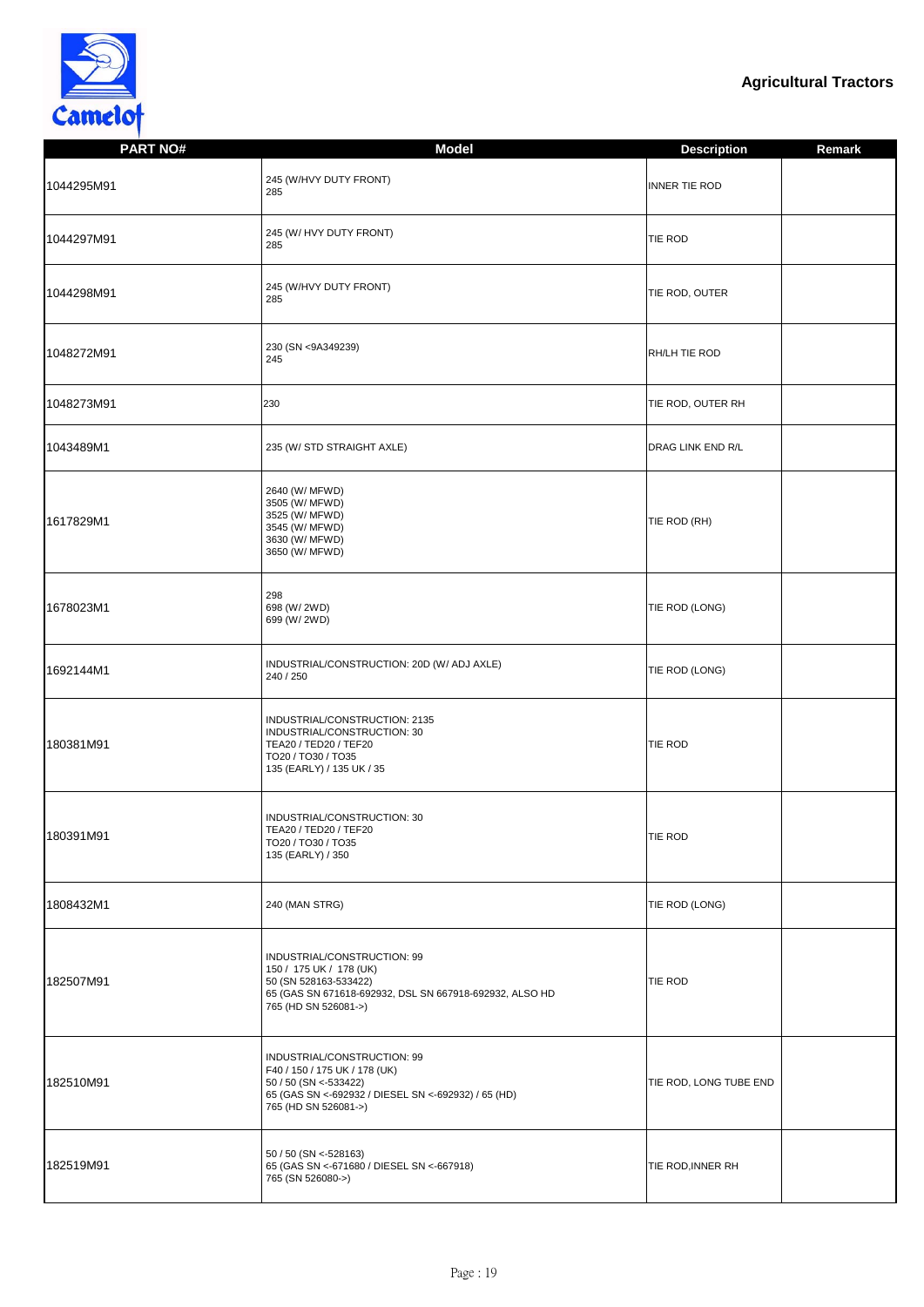

| <b>PART NO#</b> | <b>Model</b>                                                                                                                                                                                                                                                                                                                                                                                                     | <b>Description</b><br><b>Remark</b> |
|-----------------|------------------------------------------------------------------------------------------------------------------------------------------------------------------------------------------------------------------------------------------------------------------------------------------------------------------------------------------------------------------------------------------------------------------|-------------------------------------|
| 182534M91       | INDUSTRIAL/CONSTRUCTION: 20<br>INDUSTRIAL/CONSTRUCTION: 202<br>INDUSTRIAL/CONSTRUCTION: 203<br>INDUSTRIAL/CONSTRUCTION: 204<br>INDUSTRIAL/CONSTRUCTION: 205<br>INDUSTRIAL/CONSTRUCTION: 2135 (Utility)<br>INDUSTRIAL/CONSTRUCTION: 30E<br>INDUSTRIAL/CONSTRUCTION: 3165 (Turf & Utility)<br>SUPER 90<br>135 (orchard)<br>150 / 165 / 175 / 178<br>35 GOVT. / 35 TURF / 35 UTILITY<br>50 / 50 MASSEY HARRIS<br>65 | <b>FRONT TIE ROD RH</b>             |
| 183388M91       | SUPER 90 (WHEAT / RICE)<br>50 (MULTI-PURPOSE)<br>65 (UTIL SN<685256)<br>88 (WESTERN)                                                                                                                                                                                                                                                                                                                             | TIE ROD (SHORT)                     |
| 186061M91       | INDUSTRIAL/CONSTRUCTION: 99<br>F40 / 150 / 175 UK / 178 (UK)<br>50 / 50 (SN <- 533422)<br>65 (GAS SN <- 692932 / DIESEL SN <- 692932) / 65 (HD)<br>765 (HD SN 526081->)                                                                                                                                                                                                                                          | TIE ROD, LONG TUBE END              |
| 186063M91       | INDUSTRIAL/CONSTRUCTION: 99<br>150 / 175 UK / 178 (UK)<br>50 (SN 528163-533422)<br>65 (GAS SN 671618-692932, DSL SN 667918-692932, ALSO HD<br>765 (HD SN 526081->)                                                                                                                                                                                                                                               | <b>TIE ROD</b>                      |
| 186066M91       | INDUSTRIAL/CONSTRUCTION: 32 (IDRS)<br>INDUSTRIAL/CONSTRUCTION: 99 (IDRS)<br>150<br>50 (SN 528163-533422)<br>65 (GAS SN 671680-692932 / DIESEL SN 667918-69293)                                                                                                                                                                                                                                                   | RH OUTER ADJ. TIE ROD               |
| 186077M92       | INDUSTRIAL/CONSTRUCTION: 32 (IDRS)<br>INDUSTRIAL/CONSTRUCTION: 99 (IDRS)<br>150<br>50 (SN 528163-533422)<br>65 (GAS SN 671680-692932 / DIESEL SN 667918-69293)                                                                                                                                                                                                                                                   | <b>TIE ROD</b>                      |
| 186235M91       | 50 / 50 (SN < - 528163)<br>65 (GAS SN <- 671680 / DIESEL SN <- 667918)<br>765 (SN 526080->)                                                                                                                                                                                                                                                                                                                      | OUTER RH TIE ROD                    |
| 186236M91       | F40<br>50 / 50 (SN < - 528163)<br>65 (GAS SN <- 671680 / DIESEL SN <- 667918)                                                                                                                                                                                                                                                                                                                                    | OUTER RH TIE ROD                    |
| 192863M1        | 150/165<br>50 (SN 533423->)<br>65 (SN 692932->)                                                                                                                                                                                                                                                                                                                                                                  | TIE ROD END RH                      |
| 192864M1        | 150/165<br>50 (SN 533423->)<br>65 (SN 692932->)                                                                                                                                                                                                                                                                                                                                                                  | TIE ROD;LONG TUBE END               |
| 192866M1        | 150/165<br>50 (SN 533423->)<br>65 (SN 692932->)                                                                                                                                                                                                                                                                                                                                                                  | TIE ROD; LONG (LH)                  |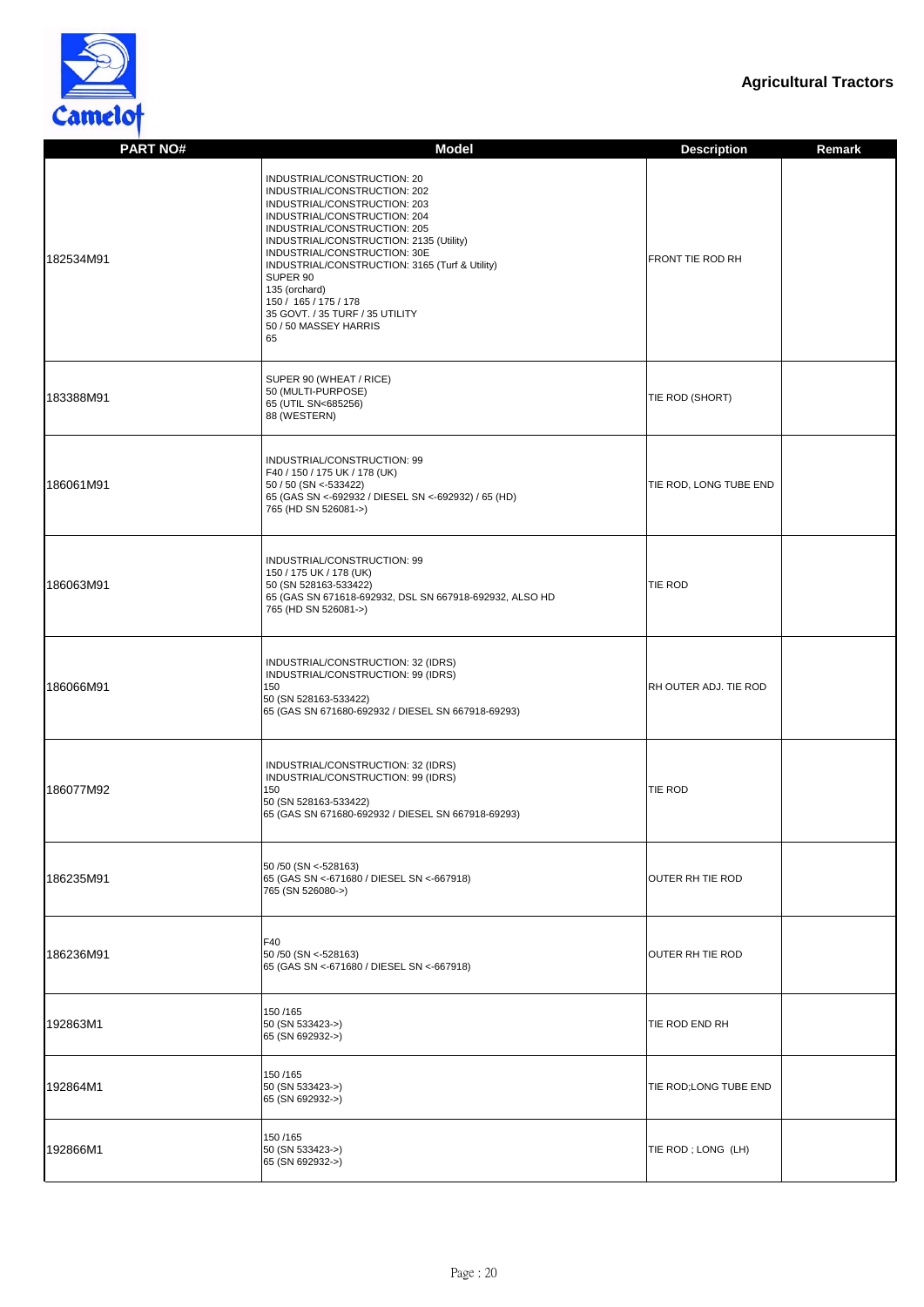

| <b>PART NO#</b> | <b>Model</b>                                                                                                                                                                                                                                                                                                            | <b>Description</b>   | <b>Remark</b> |
|-----------------|-------------------------------------------------------------------------------------------------------------------------------------------------------------------------------------------------------------------------------------------------------------------------------------------------------------------------|----------------------|---------------|
| 193821M1        | FORKLIFT: 2500<br>FORKLIFT: 6500<br>INDUSTRIAL/CONSTRUCTION: 302 (SN 11970021->)<br>INDUSTRIAL/CONSTRUCTION: 304 (SN 11970021->)<br>INDUSTRIAL/CONSTRUCTION: 356 (SN 670001371->)<br>INDUSTRIAL/CONSTRUCTION: 50A<br>INDUSTRIAL/CONSTRUCTION: 50C<br>INDUSTRIAL/CONSTRUCTION: 50D<br>50                                 | TIE ROD, RH THREAD   |               |
| 193822M1        | FORKLIFT: 2500<br>FORKLIFT: 6500<br>INDUSTRIAL/CONSTRUCTION: 50A<br>INDUSTRIAL/CONSTRUCTION: 50C<br>INDUSTRIAL/CONSTRUCTION: 50D<br>50                                                                                                                                                                                  | TIE ROD, LH THREAD   |               |
| 3033243M3       | 2640 (W/ 2WD)<br>3505 (W/ 2WD)<br>3525 (W/ 2WD)<br>3545 (W/ 2WD)                                                                                                                                                                                                                                                        | <b>TIE ROD LONG</b>  |               |
| 3038564M91      |                                                                                                                                                                                                                                                                                                                         | <b>OUTER TIE ROD</b> |               |
| 3040676M92      | 2675 (W/STD DUTY AXLE SN <- 7193)<br>2705 (W/STD DUTY AXLE SN <- 7193)                                                                                                                                                                                                                                                  | TIE ROD, OUTER LH    |               |
| 3104945M1       | 3050 (W/ 2WD) / 3060 (W/ 2WD)<br>3070 (W/ 2WD) / 3090 (W/ 2WD)<br> 3120 (W/ 2WD) / 3140 (W/ 2WD)<br>3630 (W/ 2WD) / 3650 (W/ 2WD)<br>3655 (W/ 2WD) / 3660 (W/ 2WD)<br>3680 (W/ 2WD) / 3690 (W/ 2WD)<br>6150 (W/ 2WD) / 6170 (W/ 2WD)<br>6180 (W/ 2WD) / 8120 (W/ 2WD)<br>8140 (W/ 2WD) / 8150 (W/ 2WD)<br>8160 (W/ 2WD) | TIE ROD (SHORT)      |               |
| 3426276M1       | 3140 (W/ MFWD) / 3630 (W/ MFWD)<br>3650 (W/ MFWD) / 3655 (W/ MFWD)<br>3660 (W/ MFWD) / 3670 (W/ MFWD)<br>3680 (W/ MFWD) / 3690 (W/ MFWD)                                                                                                                                                                                | <b>CYLINDER END</b>  |               |
| 3426313M1       | 3070 (W/ MFWD) / 3075 (W/ MFWD)<br>3090 (W/ MFWD) / 3120 (W/ MFWD)                                                                                                                                                                                                                                                      | <b>CYLINDER END</b>  |               |
| 3426336M1       | 3050 (W/ MFWD)<br>3060 (W/ MFWD)                                                                                                                                                                                                                                                                                        | <b>CYLINDER END</b>  |               |
| 3426773M3       | 3505 (W/ MFWD) / 3525 (W/ MFWD)<br>3545 (W/ MFWD) 360 (W/ MFWD SN <0947)<br>375 (W/ MFWD) / 390 (W/ MFWD)<br>390T (W/ MFWD) / 398 (W/ MFWD)<br>399 (W/ MFWD W/ 1006.6 ENG)                                                                                                                                              | TIE ROD (THREADED)   |               |
| 3428818M2       | 362 (MFWD W/ AG66 Wide Front Axle)<br>4225 (MFWD W/ AG66 Wide Front Axle)<br>4235 (MFWD W/ AG66 Wide Front Axle)<br>4240 (MFWD W/ AG66 Wide Front Axle)<br>4325 (MFWD W/ AG66 Wide Front Axle)<br>4335 (MFWD W/ AG66 Wide Front Axle)                                                                                   |                      |               |
| 3429173M1       | 240 (4WD SN A20286>) / 4245 (w/ Narrow Axle)<br>4255 (w/ Narrow Axle) / 4265 (w/ Narrow Axle)                                                                                                                                                                                                                           | <b>TIE ROD</b>       |               |
| 3429731M1       | 3670 (4WD SN C278015>)<br>3690 (4WD SN C278015>)<br>8150 (4WD) / 8160 (4WD)                                                                                                                                                                                                                                             | TIE ROD W/TUBE       |               |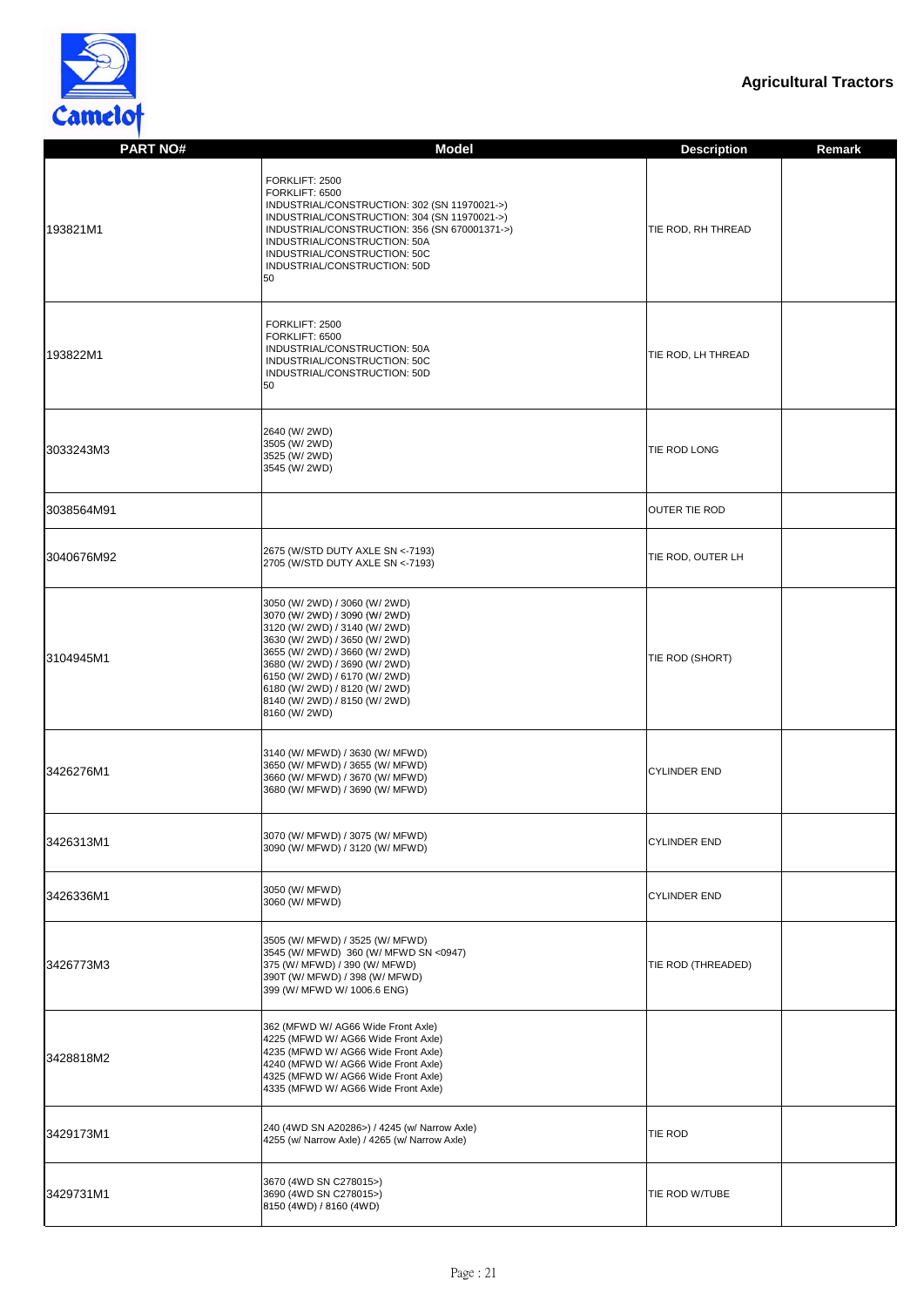

| <b>PART NO#</b> | <b>Model</b>                                                                                                                                                                                                                                                                                                                | <b>Description</b><br>Remark |
|-----------------|-----------------------------------------------------------------------------------------------------------------------------------------------------------------------------------------------------------------------------------------------------------------------------------------------------------------------------|------------------------------|
| 3475945M91      | 240 (UK SN 2773N01001->)<br>253 (UK MODEL) / 350 (UK MODEL)<br>360 (UK MODEL) / 362 (UK MODEL)                                                                                                                                                                                                                              | <b>TIE ROD</b>               |
| 3475946M91      | 240 (UK SN 2773N01001->)<br>253 (UK MODEL) / 350 (UK MODEL)<br>360 (UK MODEL) / 362 (UK MODEL)                                                                                                                                                                                                                              | TIE ROD                      |
| 3595527M91      | 375 (W/ ENG SN<33139)<br>383 (W/ ENG SN<33139)<br>390 (W/ ENG SN<33139)<br>390T (W/ ENG SN<33139)<br>398 (W/ ENG SN<33139)<br>399 (W/ ENG SN<33139)                                                                                                                                                                         | <b>CYLINDER END</b>          |
| 3764024M1       | 6170 (4WD) / 6180 (4WD)<br>6270 (4WD) / 6280 (4WD)                                                                                                                                                                                                                                                                          | TIE ROD W/TUBE               |
| 3764132M1       | 3645 (SN <e010033 4wd="" ag105="" axle)<br="" w="">3655 (SN <e010033 4wd="" ag105="" axle)<br="" w="">3660 (SN C278049&gt; 4WD W/ AG105 AXLE)<br/>8120 (SN <e010033 4wd="" ag105="" axle)<br="" w="">8140 (SN <e010033 4wd="" ag105="" axle)<="" td="" w=""><td>TIE ROD W/TUBE</td></e010033></e010033></e010033></e010033> | TIE ROD W/TUBE               |
| 3764286M1       | 3645 (SN E010034> 4WD)<br>3655 (SN E010034> 4WD)<br>8120 (SN E010034> 4WD)<br>8140 (SN E010034> 4WD)<br>8210 (4WD) / 8220 (4WD)<br>8240 (4WD) / 8250 (4WD)                                                                                                                                                                  | <b>TIE ROD</b>               |
| 507436M91       | INDUSTRIAL/CONSTRUCTION: 30<br>INDUSTRIAL/CONSTRUCTION: 31<br>INDUSTRIAL/CONSTRUCTION: 3165<br>175                                                                                                                                                                                                                          | TIE ROD RH                   |
| 518434M91       | INDUSTRIAL/CONSTRUCTION: 30 (DSL)<br>INDUSTRIAL/CONSTRUCTION: 3165<br>165 (DSL)<br>175 (CONT. GAS)                                                                                                                                                                                                                          | <b>DRAG LINK ASSY</b>        |
| 880003M1        | INDUSTRIAL/CONSTRUCTION: 99<br>150 / 175 UK /178 (UK)<br>50 (SN 528163-533422)<br>65 (GAS SN 671618-692932, DSL SN 667918-692932, ALSO HD<br>765 (HD SN 526081->)                                                                                                                                                           | TIE ROD                      |
| 880008M92       | INDUSTRIAL/CONSTRUCTION: 99<br>150 / 175 UK /178 (UK)<br>50 (SN 528163-533422)<br>65 (GAS SN 671618-692932, DSL SN 667918-692932, ALSO HD<br>765 (HD SN 526081->)                                                                                                                                                           | TIE ROD                      |
| 880009M92       | INDUSTRIAL/CONSTRUCTION: 32 (IDRS)<br>INDUSTRIAL/CONSTRUCTION: 99 (IDRS)<br>150<br>50 (SN 528163-533422)<br>65 (GAS SN 671680-692932 / DIESEL SN 667918-69293)                                                                                                                                                              | RH OUTER ADJ. TIE ROD        |
| 880012M92       | INDUSTRIAL/CONSTRUCTION: 99<br>F40 /150 /175 UK /178 (UK)<br>50 / 50 (SN <- 533422)<br>65 (GAS SN <-692932 / DIESEL SN <-692932) / 65 (HD)<br>765 (HD SN 526081->)                                                                                                                                                          | TIE ROD, LONG TUBE END       |
| 880088M91       | INDUSTRIAL/CONSTRUCTION: 99<br>150 / 175 UK / 178 (UK)<br>50 (SN 528163-533422)<br>65 (GAS SN 671618-692932, DSL SN 667918-692932, ALSO HD<br>765 (HD SN 526081->)                                                                                                                                                          | <b>TIE ROD</b>               |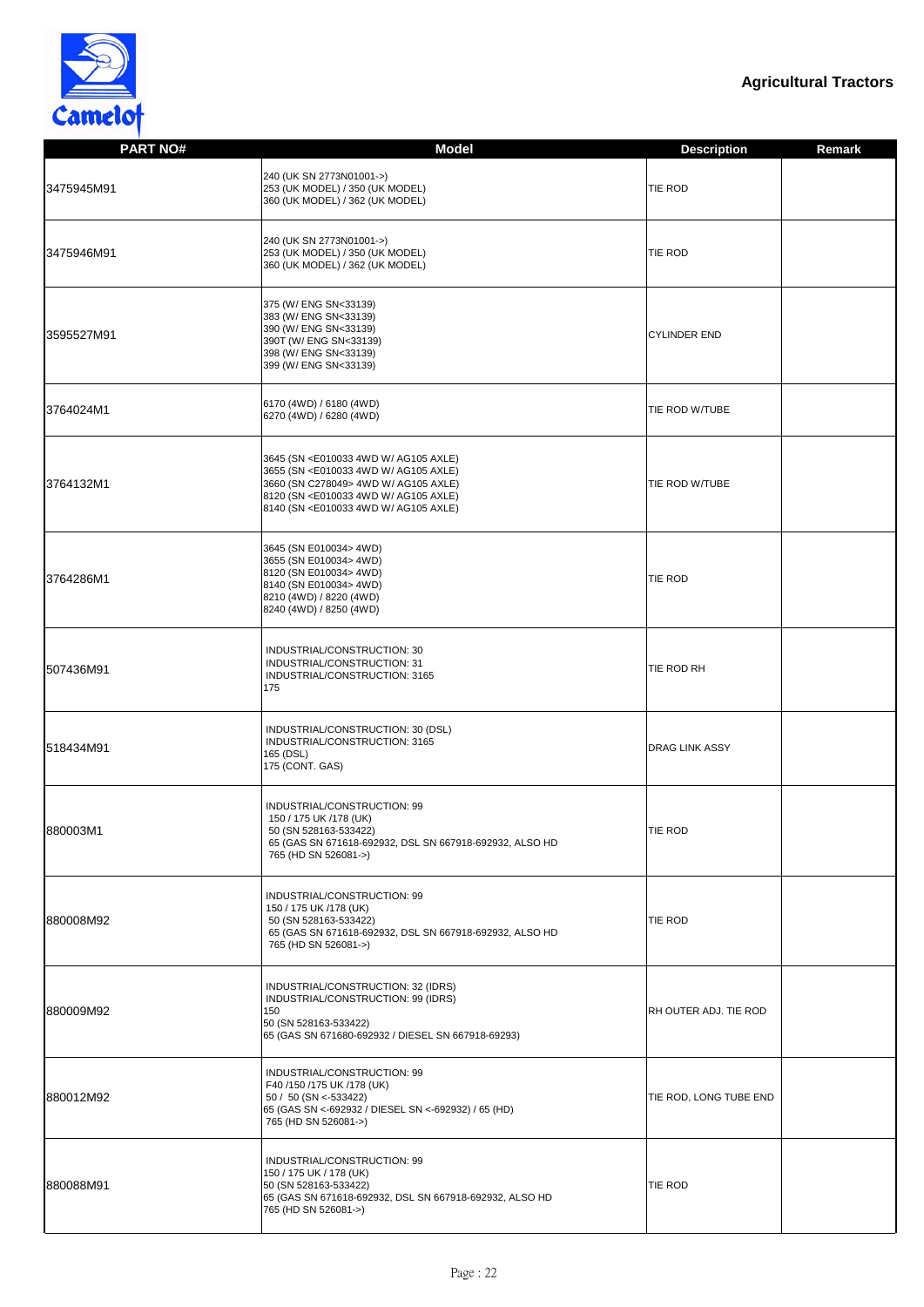

| <b>PART NO#</b> | <b>Model</b>                                                                                                                                                                                                                                                                                                                                                                                                                                                                                                                                                                                                                                                                                                                                                                          | <b>Description</b><br><b>Remark</b> |
|-----------------|---------------------------------------------------------------------------------------------------------------------------------------------------------------------------------------------------------------------------------------------------------------------------------------------------------------------------------------------------------------------------------------------------------------------------------------------------------------------------------------------------------------------------------------------------------------------------------------------------------------------------------------------------------------------------------------------------------------------------------------------------------------------------------------|-------------------------------------|
| 881736M92       | 165/168<br>175 (SN 724933->) /178 (SN 724937->)<br>185 / 188 / 255 / 265 / 270 / 275 / 282 / 283<br>290/565 / 575 /590 /675 / 690                                                                                                                                                                                                                                                                                                                                                                                                                                                                                                                                                                                                                                                     | LH/RH ADJ. ROD END                  |
| 881883M91       | INDUSTRIAL/CONSTRUCTION: 32 (IDRS)<br>INDUSTRIAL/CONSTRUCTION: 99 (IDRS)<br>150<br>50 (SN 528163-533422)<br>65 (GAS SN 671680-692932 / DIESEL SN 667918-69293)                                                                                                                                                                                                                                                                                                                                                                                                                                                                                                                                                                                                                        | <b>RH OUTER ADJ. TIE ROD</b>        |
| 881884M91       | INDUSTRIAL/CONSTRUCTION: 99<br>150/175 UK /178 (UK)<br>50 (SN 528163-533422)<br>65 (GAS SN 671618-692932, DSL SN 667918-692932, ALSO HD<br>765 (HD SN 526081->)                                                                                                                                                                                                                                                                                                                                                                                                                                                                                                                                                                                                                       | TIE ROD                             |
| 881888M92       | INDUSTRIAL/CONSTRUCTION: 99<br>F40 /150 / 175 UK /178 (UK)<br>50 / 50 (SN <- 533422)<br>65 (GAS SN <- 692932 / DIESEL SN <- 692932)<br>65 (HD)<br>765 (HD SN 526081->)                                                                                                                                                                                                                                                                                                                                                                                                                                                                                                                                                                                                                | TIE ROD, LONG TUBE END              |
| 886797M91       | 165 / 168 / 175 (SN 724937->)<br>178 (SN 724937->) /185<br>255 / 265 / 270 / 275 / 282<br>283 /290 /565 / 575 /590<br>675 / 690                                                                                                                                                                                                                                                                                                                                                                                                                                                                                                                                                                                                                                                       | LH INNER TUBE W/END                 |
| 886802M91       | 165 / 168 / 175 (SN 724933->)<br>185 / 188 / 255 / 265 / 270<br>275 / 282 / 283 / 290 / 565<br>575 /590 / 675 /690                                                                                                                                                                                                                                                                                                                                                                                                                                                                                                                                                                                                                                                                    | <b>RH THREADED ROD END</b>          |
| 894173M91       | INDUSTRIAL/CONSTRUCTION: 99<br>150 /175 UK / 178 (UK)<br>50 (SN 528163-533422)<br>65 (GAS SN 671618-692932, DSL SN 667918-692932, ALSO HD<br>765 (HD SN 526081->)                                                                                                                                                                                                                                                                                                                                                                                                                                                                                                                                                                                                                     | TIE ROD                             |
|                 | <b>McCormick</b>                                                                                                                                                                                                                                                                                                                                                                                                                                                                                                                                                                                                                                                                                                                                                                      |                                     |
| 247523A1        | (2002 & Newer) TRACTOR: MC100 (W/ 20:19, 20:22 & 20:25 MFWD Axle)<br>(2002 & Newer) TRACTOR: MC105 (W/ 20:19, 20:22 & 20:25 MFWD Axle)<br>(2002 & Newer) TRACTOR: MC115 (W/ 20:19, 20:22 & 20:25 MFWD Axle)<br>(2002 & Newer) TRACTOR: MC80 (W/ 20:19, 20:22 & 20:25 MFWD Axle)<br>(2002 & Newer) TRACTOR: MC90 (W/ 20:19, 20:22 & 20:25 MFWD Axle)<br>(2002 & Newer) TRACTOR: MC95 (W/ 20:19, 20:22 & 20:25 MFWD Axle)<br>(2002 & Newer) TRACTOR: MTX110 (W/ 20:19, 20:22 & 20:25 MFWD Axle)<br>(2002 & Newer) TRACTOR: MTX120 (W/ 20:19, 20:22 & 20:25 MFWD Axle)<br>(2002 & Newer) TRACTOR: MTX125 (W/ 20:19, 20:22 & 20:25 MFWD Axle)<br>(2002 & Newer) TRACTOR: MTX135 (W/ 20:19, 20:22 & 20:25 MFWD Axle)<br>(2002 & Newer) TRACTOR: MTX140 (W/ 20:19, 20:22 & 20:25 MFWD Axle) | <b>BALL JOINT ASSY.</b>             |
|                 | <b>New Holland</b>                                                                                                                                                                                                                                                                                                                                                                                                                                                                                                                                                                                                                                                                                                                                                                    |                                     |
| 81863813        | TS100 / TS110 / TS90<br>8240 / 8340                                                                                                                                                                                                                                                                                                                                                                                                                                                                                                                                                                                                                                                                                                                                                   | <b>CYLINDER END</b>                 |
| 81864106        | TS100 / TS110 / TS90<br>5640 / 6640 / 7740 / 7840                                                                                                                                                                                                                                                                                                                                                                                                                                                                                                                                                                                                                                                                                                                                     | TIE ROD, LONG                       |
| 81878537        | 3230 (4 WD W/ CAR707 AXLE) / 3430 (4 WD W/ CAR707 AXLE)<br>3930 (4 WD W/ CAR707 AXLE) / 4130 (4 WD W/ CAR707 AXLE)<br>4630 (4 WD W/ CAR707 AXLE) / 4830 (4 WD W/ CAR707 AXLE)<br>5030 (4 WD W/ CAR707 AXLE) /                                                                                                                                                                                                                                                                                                                                                                                                                                                                                                                                                                         | TIE ROD END                         |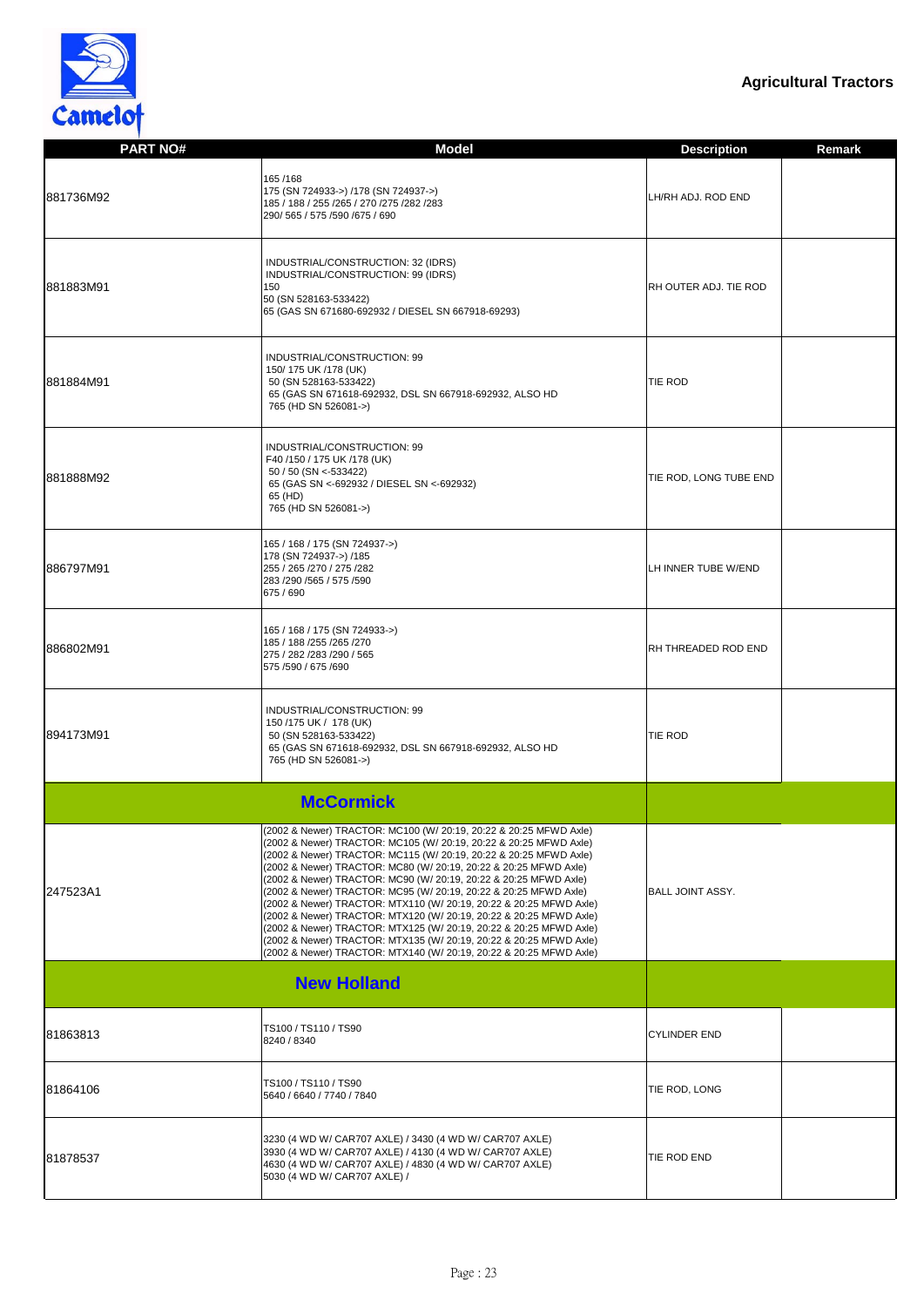

| <b>PART NO#</b>  | <b>Model</b>                                                                                                                                                                                                                                                                                                                                                                                                                                | <b>Description</b><br><b>Remark</b> |
|------------------|---------------------------------------------------------------------------------------------------------------------------------------------------------------------------------------------------------------------------------------------------------------------------------------------------------------------------------------------------------------------------------------------------------------------------------------------|-------------------------------------|
| 81878543         | 3230 (4 WD W/ CAR707 AXLE) / 3430 (4 WD W/ CAR707 AXLE)<br>3930 (4 WD W/ CAR707 AXLE) / 4130 (4 WD W/ CAR707 AXLE)<br>4630 (4 WD W/ CAR707 AXLE) / 4830 (4 WD W/ CAR707 AXLE)<br>5030 (4 WD W/ CAR707 AXLE) /                                                                                                                                                                                                                               | TIE ROD                             |
| 81878554         | 5010 / 5110 (4 WD W/ CAR709 AXLE)<br>5110 (4 WD W/CAR709 AXLE)<br>5610 / 5610 (4 WD W/ CAR709 AXLE)<br>5610 (4 WD W/CAR709 AXLE)<br>6410 (UK ONLY) / 6410 (4 WD W/ CAR709 AXLE)<br>6410 (4 WD W/CAR709 AXLE)<br>6610 / 6610 (4 WD W/ CAR709 AXLE)<br>6610 (4 WD W/CAR709 AXLE)<br>6810 /6810 (4 WD W/ CAR709 AXLE)<br>6810 (4 WD W/CAR709 AXLE)<br>7010 / 7610 / 7610 (4 WD W/ CAR709 AXLE)<br>7610 (4 WD W/CAR709 AXLE) / 7710 (FLAT DECK) | TIE ROD                             |
| 81878555         | 5110 / 5610 / 6410 (UK ONLY) / 6610<br>6810 / 7010 / 7610 / 7710 (FLAT DECK)<br>7810 / 7910 / 8010                                                                                                                                                                                                                                                                                                                                          | TIE ROD                             |
| 85805977         | INDUSTRIAL/CONSTRUCTION: LB110<br>INDUSTRIAL/CONSTRUCTION: LB75<br>INDUSTRIAL/CONSTRUCTION: LB90<br>INDUSTRIAL/CONSTRUCTION: 555E (SN 31008659>)<br>INDUSTRIAL/CONSTRUCTION: 575E (SN 31008659>)<br>INDUSTRIAL/CONSTRUCTION: 655E (SN 31008659>)<br>INDUSTRIAL/CONSTRUCTION: 675E (SN 31008659>)                                                                                                                                            | TIE ROD                             |
| 8N3270           | 8N (48-54 USED ON FRONT OF DRAG LINK)                                                                                                                                                                                                                                                                                                                                                                                                       | <b>FRONT DRAG LINK</b>              |
| 957E3290B        | SUPER DEXTA (57/64)<br>2000 (65/75)<br>2600 (75/81 LESS CAB W/ MANL STRG)<br>2610 (81/ 9/84 LESS CAB W/ MANL STRG)<br>3000 (65/75)<br>3600 (75/81 LESS CAB W/ MANL STRG)<br>3610 (81/ 9/84 LESS CAB W/ MANL STRG)<br>3910 (LESS CAB W/ MANL STRG)<br>4100 (75/81 LESS CAB W/ MANL STRG)<br>4110 (LESS CAB W/ MANL STRG)<br>4600SU (W/ MANL STRG)<br>4610SU (W/ MANL STRG)                                                                   | TIE ROD                             |
| 957E3307B        | SUPER DEXTA (57/64)<br>2000 (65/75)<br>2600 (75/81 LESS CAB W/ MANL STRG)<br>2610 (81/ 9/84 LESS CAB W/ MANL STRG)<br>3000 (65/75)<br>3600 (75/81 LESS CAB W/ MANL STRG)<br>3610 (81/ 9/84 LESS CAB W/ MANL STRG)<br>3910 (LESS CAB W/ MANL STRG)<br>4100 (75/81 LESS CAB W/ MANL STRG)<br>4110 (LESS CAB W/ MANL STRG)<br>4600SU (W/ MANL STRG)<br>4610SU (W/ MANL STRG)                                                                   | TIE ROD                             |
| 9N3270           | 2N (39-47 USED ON FRONT OF DRAG LINK)<br>9N (39-47 USED ON FRONT OF DRAG LINK)                                                                                                                                                                                                                                                                                                                                                              | <b>FRONT DRAG LINK</b>              |
| <b>C5NN3278A</b> | 4000 (65-67)<br>4600 (75-81)<br>4610 (81)                                                                                                                                                                                                                                                                                                                                                                                                   | TIE ROD                             |
| <b>C5NN3289C</b> | 3430 (MANL STRG) / 4000 (ALL PURPOSE)<br>4100 (MANL / PS) / 4130 (MANL STRG)<br>4600 (MANL / PS) / 4610 (MANL / PS)                                                                                                                                                                                                                                                                                                                         | SHORT TIE ROD, FEMALE               |
| C5NN3A300B       | 2000 (3 Cyl. W/PS) / 2100 (W/PS) / 2110 (W/PS)<br>2150 (W/PS) / 230A (W/PS W/O Cab)<br>231 (W/PS W/O Cab) / 234 (W/PS W/O Cab)<br>2600 (W/PS W/O Cab) / 2610 (W/PS W/O Cab)<br>2810 (W/PS W/O Cab) /2910 (W/PS W/O Cab)<br>3000 (W/PS) / 3100 (W/PS) /3150 (W/PS)<br>334 (W/PS W/O Cab) / 3600 (W/PS W/O Cab)<br>3610 (W/PS W/O Cab) / 3900 (W/PS W/O Cab)<br>3910 (W/PS W/O Cab) /3910V (W/PS W/O Cab)                                     | <b>FRONT DRAG LINK</b>              |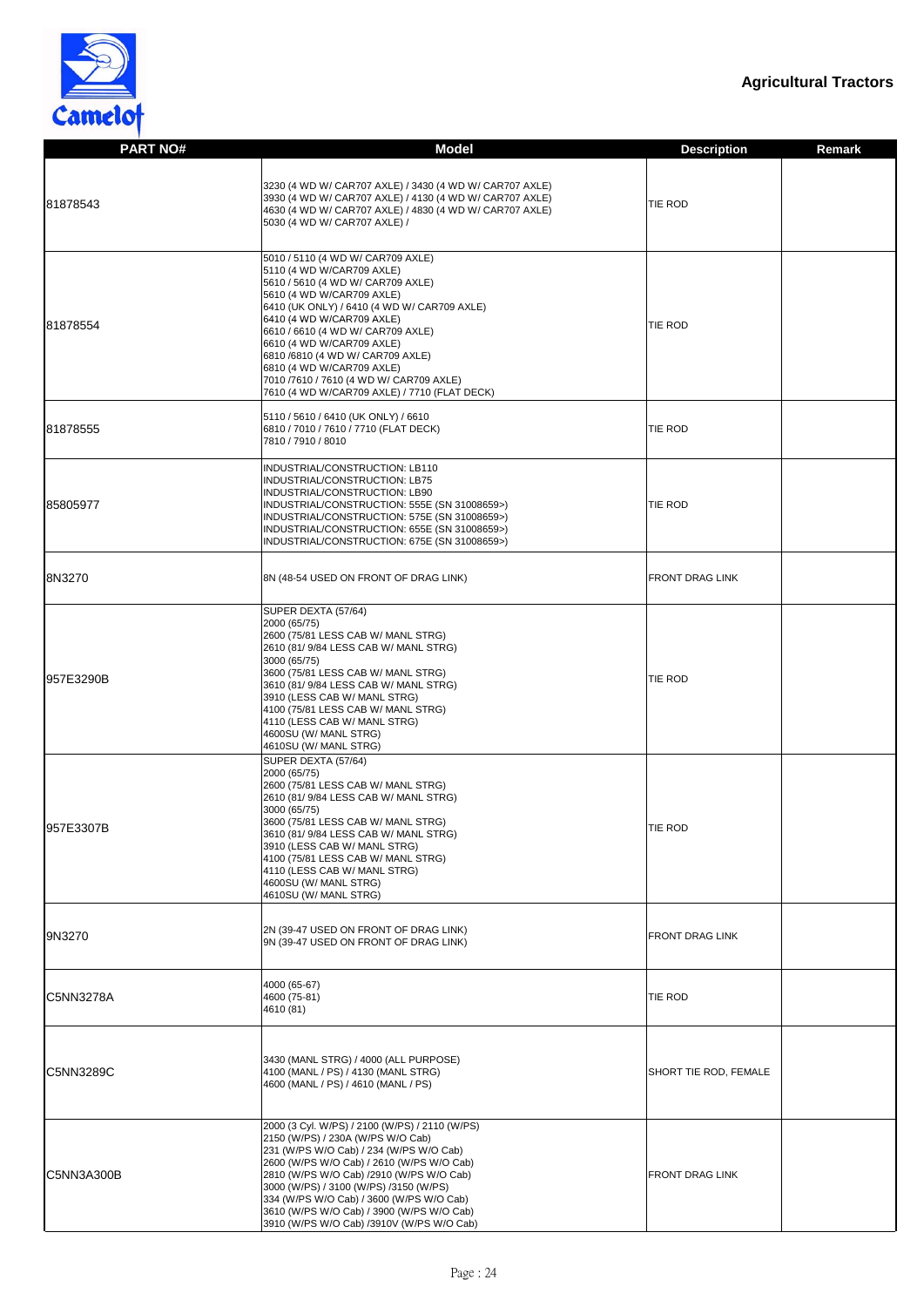

| <b>PART NO#</b>  | <b>Model</b>                                                                                                                                                                                                                                                                                                                                                                                                                                                                        | <b>Description</b>                                 | <b>Remark</b> |
|------------------|-------------------------------------------------------------------------------------------------------------------------------------------------------------------------------------------------------------------------------------------------------------------------------------------------------------------------------------------------------------------------------------------------------------------------------------------------------------------------------------|----------------------------------------------------|---------------|
| C5NN3A302B       | 2000 / 230A (AGR) / 231 / 234 /3000 / 335<br>3600 / 4600 (AG) / 531 (IND)<br>Front Axle/Steering Parts > Tie Rods and Ball Joints<br>2000 /230A (AGR) / 231 / 234 / 3000<br>335 / 3600 / 4600 (AG) / 531 (IND)                                                                                                                                                                                                                                                                      | <b>CYLINDER BALL JOINT</b><br><b>ENDFD CYL END</b> |               |
| <b>C7NN3280D</b> | INDUSTRIAL/CONSTRUCTION: 8400 (68-76 FOR ALL PURPOSE AXLE / W<br>8000 (FOR ALL PURPOSE AXLE / WIDE ADJ AXLE)<br>8200 (68-76 FOR ALL PURPOSE AXLE / WIDE ADJ AXLE)<br>8600 (68-76 FOR ALL PURPOSE AXLE / WIDE ADJ AXLE)<br>8700 (68-76 FOR ALL PURPOSE AXLE / WIDE ADJ AXLE)<br>9000 (FOR ALL PURPOSE AXLE / WIDE ADJ AXLE)<br>9200 (68-76 FOR ALL PURPOSE AXLE / WIDE ADJ AXLE)<br>9600 (68-76 FOR ALL PURPOSE AXLE / WIDE ADJ AXLE)<br>9700 (FOR ALL PURPOSE AXLE / WIDE ADJ AXLE) | <b>TIE ROD</b>                                     |               |
| <b>C7NN3280E</b> | 5000 (W/PS 65>) / 5100 (W/PS 65>)<br>5610 (W/PS 81-85) / 5900 (W/PS 85>)<br>6610 (W/PS 81-85) / 7000 (W/PS 65>)<br>7100 (W/PS 65>) / 7610 (W/PS 81-85)                                                                                                                                                                                                                                                                                                                              | <b>OUTER BALL JOINT</b>                            |               |
| <b>C7NN3281A</b> | 5000 (W/PS 65>) / 5100 (W/PS 65>)<br>5600 (W/PS 81-3/85) / 5610 (W/PS 81-3/85)<br>5900 (W/PS 85>) / 6600 (W/PS 75>)<br>6610 (W/PS 81-3/85) / 7000 (W/ PS 65>)<br>7100 (W/ PS 65>) / 7600 (W/PS 75>)<br>7610 (W/PS 81-3/85)                                                                                                                                                                                                                                                          | LH OUTER BALL JOINT                                |               |
| <b>C7NN3289C</b> | INDUSTRIAL/CONSTRUCTION: 8400 (68-76 FOR ALL PURPOSE AXLE)<br>5200 (67 W/ALL PURPOSE AXLE W/PS)<br>7200 (67 W/ALL PURPOSE AXLE W/PS)<br>8000 (FOR ALL PURPOSE AXLE)<br>8200 (68-76 FOR ALL PURPOSE AXLE)<br>8600 (68-76 FOR ALL PURPOSE AXLE)<br>8700 (68-76 FOR ALL PURPOSE AXLE)<br>9000 (FOR ALL PURPOSE AXLE)<br>9200 (68-76 FOR ALL PURPOSE AXLE)<br>9600 (68-76 FOR ALL PURPOSE AXLE)<br>9700 (FOR ALL PURPOSE AXLE)                                                          | TIE ROD, SHORT THREAD                              |               |
| <b>C7NN3289E</b> | 5000 (6/67-75) / 5100<br>5600 (75-81 W/ MANL STRG)<br>5610 (81 W/ MANL STRG)<br>6410 / 6600 (75-81 W/ MANL STRG)<br>6610 (81 W/ MANL STRG)<br>7000 (6/67-75) / 7100 (W/ MANL STRG)<br>7600 (75-81 W/ MANL STRG)<br>7610 (W/ MANL STRG)                                                                                                                                                                                                                                              | <b>TIE ROD</b>                                     |               |
| C7NN3B161A       | 5100 (W/PS 9/70)<br>5600 (W/PS 75 / HI CLR 75-2/77)<br>5610 (W/PS 81-3/85)<br>5900 (85)<br>6600 (W/PS 75 / HI CLR 75-2/77)<br>6610 (W/PS 81-3/85)<br>7100 (W/PS 9/70)<br>7600 (W/PS 75 / HI CLR 75-2/77)<br>7610 (85)                                                                                                                                                                                                                                                               | TIE ROD TUBE, LONG                                 |               |
| CAPN3300A        | 335 (AND OTHER LATER SERIES W/DUAL DRAG LINK STEERIN<br>3400 (AND OTHER LATER SERIES W/DUAL DRAG LINK STEERI<br>4410 (IND, AND OTHER LATER SERIES W/DUAL DRAG LINK S<br>532 (AND OTHER LATER SERIES W/DUAL DRAG LINK STEERIN                                                                                                                                                                                                                                                        | CYLINDER END, FEMALE                               |               |
| CAR48978         | 5640 / 6640 / 7740<br>7840 / 8240 / 8340                                                                                                                                                                                                                                                                                                                                                                                                                                            | TIE ROD RH                                         |               |
| CAR48979         | 5640 / 6640 / 7740<br>7840 / 8240 / 8340                                                                                                                                                                                                                                                                                                                                                                                                                                            | TIE ROD LH                                         |               |
| D0NN3A300A       | 4000 (65-75) / 4100<br>4600 (75-81) / 4610                                                                                                                                                                                                                                                                                                                                                                                                                                          | <b>TIE ROD</b>                                     |               |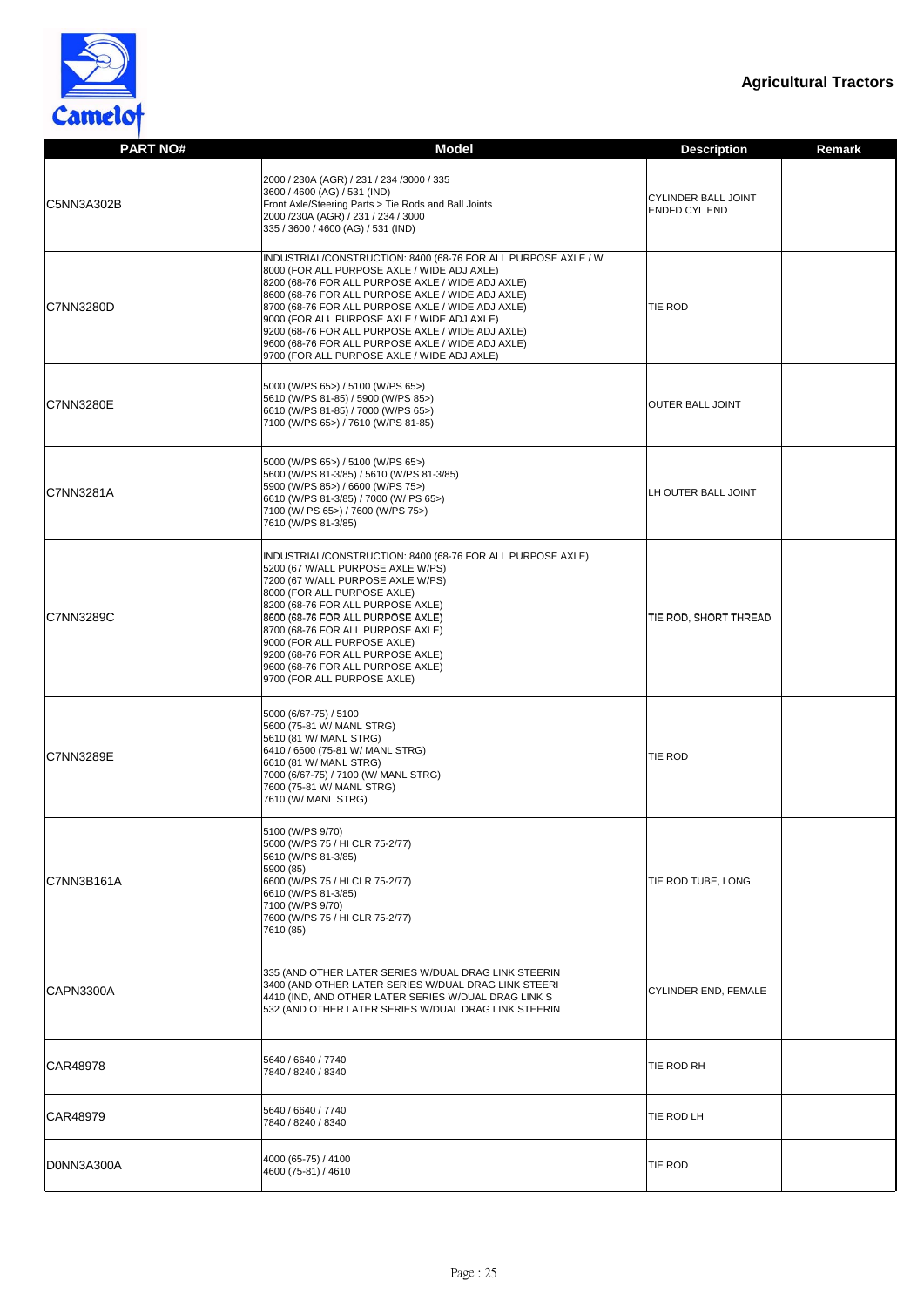

| <b>PART NO#</b> | <b>Model</b>                                                                                                                                                                                                                                                                                                                                                                                                                                                                    | <b>Description</b><br><b>Remark</b>            |
|-----------------|---------------------------------------------------------------------------------------------------------------------------------------------------------------------------------------------------------------------------------------------------------------------------------------------------------------------------------------------------------------------------------------------------------------------------------------------------------------------------------|------------------------------------------------|
| D4NN3278A       | 2310<br>2600 (65/81 W/CAB)<br>2610 (81-9/84 W/CAB)<br>3100 (W/CAB)<br>3600 (65/81 W/CAB)<br>3610 (81-9/84 W/CAB)<br>3910 (W/CAB)<br>4100 (65/81 W/CAB)<br>4110 (W/CAB)<br>4600 (W/CAB)<br>4610 (W/CAB)                                                                                                                                                                                                                                                                          |                                                |
| D8NN3B539AB     | TW10 / TW20 / TW30<br>TW35 (LONG WHEEL BASE)<br>5700 / 6700 / 6710 / 7700<br>7710 / 8000 / 8700 / 9700                                                                                                                                                                                                                                                                                                                                                                          | TIE ROD                                        |
| D9NN3A302AB     | INDUSTRIAL/CONSTRUCTION: 550<br>INDUSTRIAL/CONSTRUCTION: 555<br>INDUSTRIAL/CONSTRUCTION: 555A<br>INDUSTRIAL/CONSTRUCTION: 555B<br>INDUSTRIAL/CONSTRUCTION: 650<br>INDUSTRIAL/CONSTRUCTION: 6500<br>INDUSTRIAL/CONSTRUCTION: 655<br>INDUSTRIAL/CONSTRUCTION: 655A<br>INDUSTRIAL/CONSTRUCTION: 750<br>INDUSTRIAL/CONSTRUCTION: 7500<br>INDUSTRIAL/CONSTRUCTION: 755A<br>INDUSTRIAL/CONSTRUCTION: 755B<br>3910V / 4110V / 4610V                                                    | TIE ROD, POWER ST. CYL<br><b>FEMALE THREAD</b> |
| D9NN3A303AB     | INDUSTRIAL/CONSTRUCTION: 550<br>INDUSTRIAL/CONSTRUCTION: 5500<br>INDUSTRIAL/CONSTRUCTION: 555<br>INDUSTRIAL/CONSTRUCTION: 555A<br>INDUSTRIAL/CONSTRUCTION: 555B<br>INDUSTRIAL/CONSTRUCTION: 650<br>INDUSTRIAL/CONSTRUCTION: 6500<br>INDUSTRIAL/CONSTRUCTION: 655<br>INDUSTRIAL/CONSTRUCTION: 655A<br>INDUSTRIAL/CONSTRUCTION: 750<br>INDUSTRIAL/CONSTRUCTION: 7500<br>INDUSTRIAL/CONSTRUCTION: 755A<br>INDUSTRIAL/CONSTRUCTION: 755B<br>3910V<br>4000<br>4110V<br>4200<br>4610V | TIE ROD, POWER<br><b>ST.CYL.EMALE THREAD</b>   |
| E1NN3280AA      | TW10 (REG DUTY SHORT WHL BASE)<br>TW20 (REG DUTY SHORT WHL BASE)<br>TW30 (REG DUTY SHORT WHL BASE)<br>TW35 (W/ SHORT)<br>5700 / 6700 / 7700 / 8700 (8/76-78) / 9700 (8/76-78                                                                                                                                                                                                                                                                                                    | TIE ROD                                        |
| E1NN3307AA      | LOADER PUMP DRIVE: 302 ((8/83 W/HD WIDE ADJ AXLE))<br>TW10 / TW15 / TW20 / TW25 / TW30 / TW35 / TW5<br>5700 / 6700 / 6710 / 7700 / 7710 / 7810<br>7910 / 8000 / 8210 / 8530 / 8630 / 8700                                                                                                                                                                                                                                                                                       | TIE ROD, SHORT                                 |
| E1NN3A300AA     | 4100 /4600/4610                                                                                                                                                                                                                                                                                                                                                                                                                                                                 | <b>FRONT DRAG LINK END</b>                     |
| E3NN3278AB      | 5100 / 5600 / 5610 (81) / 5900 / 6410 / 6600<br>6610 (81) / 6710 (81) / 6810 /7100 /7600<br>7610 (81) / 7610S (01/01/1994-03/09/1999)<br>7810 (81)                                                                                                                                                                                                                                                                                                                              | <b>TIE ROD</b>                                 |
| E3NN3307AA      | INDUSTRIAL/CONSTRUCTION: 4400<br>INDUSTRIAL/CONSTRUCTION: 8400 (68-76 FOR WIDE ADJ AXLE)<br><b>TW20</b><br>4410 / 5000 (W/PS) / 5100 / 5200 / 5600 / 5610 / 6000<br>6600 / 6610 / 7000 (W/PS) / 7100 / 7200 / 7600 / 7610<br>8000 / 8200 (68-76 FOR WIDE ADJ AXLE)<br>8600 (68-76 FOR WIDE ADJ AXLE)                                                                                                                                                                            | <b>REAR DRAG LINK END</b>                      |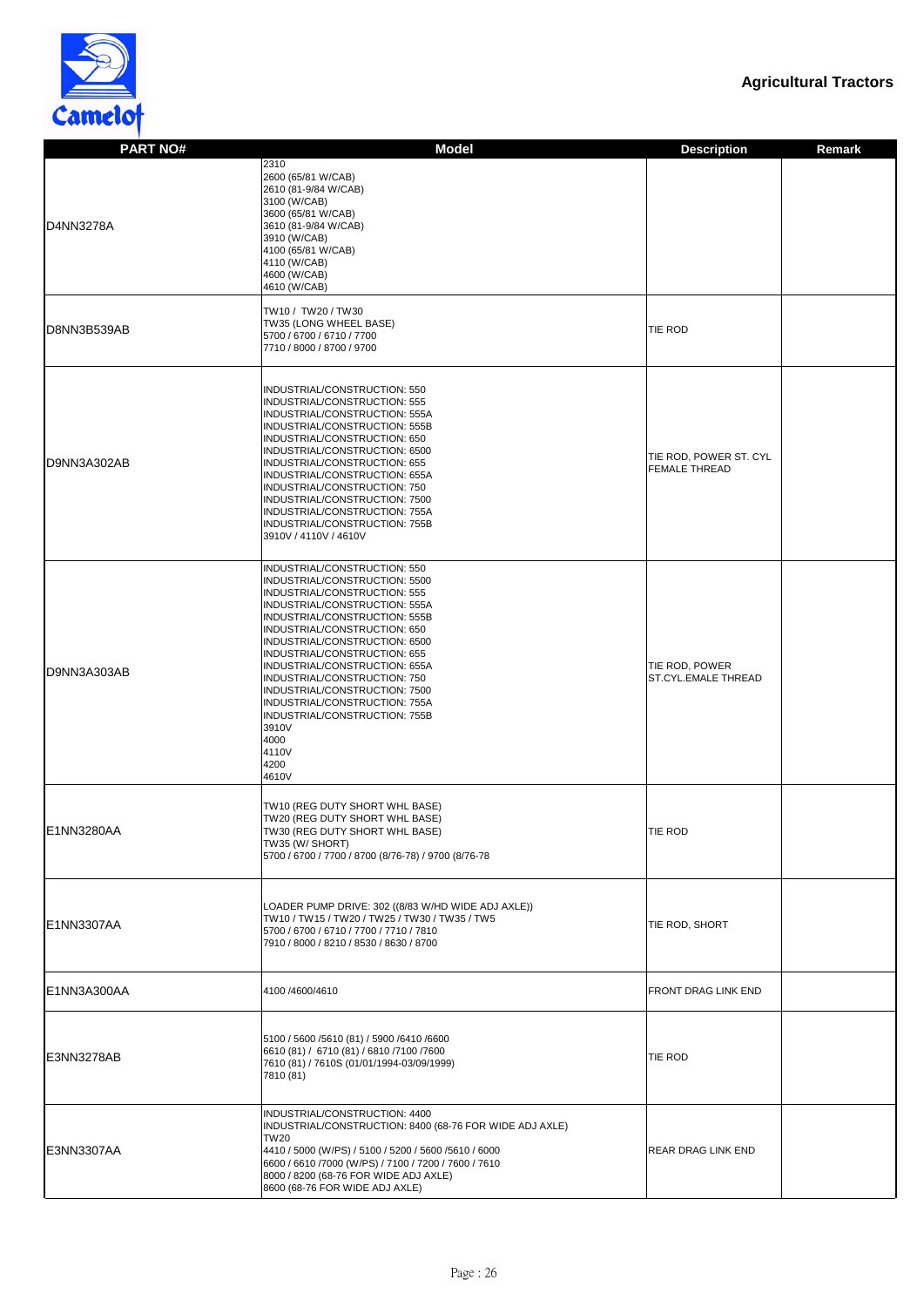

| <b>PART NO#</b>  | <b>Model</b>                                                                                                                                                                                                 | <b>Description</b>        | <b>Remark</b> |
|------------------|--------------------------------------------------------------------------------------------------------------------------------------------------------------------------------------------------------------|---------------------------|---------------|
| E3NN3B539AA      | 5100 / 5600 / 5610 (85) / 5900 /6410 / 6600<br>6610 (85 P/S CYLINDER) / 6710 (85)<br>6810 / 7100 / 7600 / 7610 (85) / 7610S (01/01/1994-03/09/1999)<br>7810 (85)                                             | <b>TIE ROD</b>            |               |
| E3NN3N981AA      | 5110 / 5610 / 5900 / 6410 / 6610 / 6810 / 7610<br>7610S (01/01/1994-03/09/1999)                                                                                                                              | <b>TIE ROD</b>            |               |
| E7NN3278AA       | 3230 / 3430 / 3930 / 4130<br>4630 / 4830 / 5030                                                                                                                                                              | <b>TIE ROD</b>            |               |
| <b>NAA3270A</b>  | NAA(JUBILEE) / NAB<br>2N (1/39-12/52) / 2000 (4 Cyl. 1/62-12/64)<br>2031 / 2120 (1/63-12/64) / 2131<br>4000 (1/62-12/64) / 4031 / 4120 /4131<br>600 SERIES / 8N (1/39-12/52)<br>800 SERIES / 9N (1/39-12/52) | <b>DRAG LINK END FT</b>   |               |
| <b>NAA33271A</b> | NAA(JUBILEE) / NAB<br>2N (1/39-12/52) / 2000 (4 Cyl. 1/62-12/64)<br>2031 / 2120 (1/63-12/64) / 2131<br>4000 (1/62-12/64) / 4031 / 4120 /4131<br>600 SERIES / 8N (1/39-12/52)<br>800 SERIES / 9N (1/39-12/52) | <b>REAR DRAG LINK END</b> |               |
| ZP0501205395     | TW25 (1/84-3/92) / TW35 (1/84-3/92)<br>8530 (1/84-3/92) / 8630 (1/84-3/92)<br>8730 (1/84-3/92) / 8830 (1/84-3/92)                                                                                            | TIE ROD, RH               |               |
| ZP0501205396     | TW25 / TW35<br>8530 / 8630 / 8730 / 8830                                                                                                                                                                     | TIE ROD, LH               |               |
| ZP0501205461     | TW15 / TW5<br>8530 / 8630                                                                                                                                                                                    | TIE ROD, LH               |               |
| ZP0501205462     | TW15 / TW5<br>8530 / 8630                                                                                                                                                                                    | TIE ROD, RH               |               |
| ZP0501205463     | TW15 / TW25 / TW5<br>6710 / 7610 / 7710 / 7910 / 8210                                                                                                                                                        | TIE ROD, LH               |               |
| ZP0501205464     | TW15 / TW25 / TW5<br>6710 / 7610 / 7710 / 7910 / 8210                                                                                                                                                        | TIE ROD, RH               |               |
| ZP0501206190     | 5110 / 5610 / 5900 (MEXICO)<br>6410 (UK ONLY) / 6610 / 6710 (FLAT DECK) / 6810<br>7410 / 7610 / 7710 (FLAT DECK)                                                                                             | TIE ROD, LH               |               |
| ZP0501206191     | 5110 / 5610 / 5900 (MEXICO)<br>6410 (UK ONLY) / 6610 / 6710 (FLAT DECK) / 6810<br>7410 / 7610 / 7710 (FLAT DECK)                                                                                             | TIE ROD, RH               |               |
|                  | <b>White Oliver / Mpl Moline</b>                                                                                                                                                                             |                           |               |
| 72090710         | TRACTOR: 1365<br>TRACTOR: 1370<br>TRACTOR: 2-50<br>TRACTOR: 2-60                                                                                                                                             | TIE ROD, LONG             |               |
| 72161866         | TRACTOR: 100<br>TRACTOR: 120<br>TRACTOR: 125 WORKHORSE<br>TRACTOR: 145 WORKHORSE<br><b>TRACTOR: 2-135</b><br><b>TRACTOR: 2-155</b><br>TRACTOR: 6124 (2wd)<br>TRACTOR: 6144 (2wd)                             | <b>TIE ROD</b>            |               |